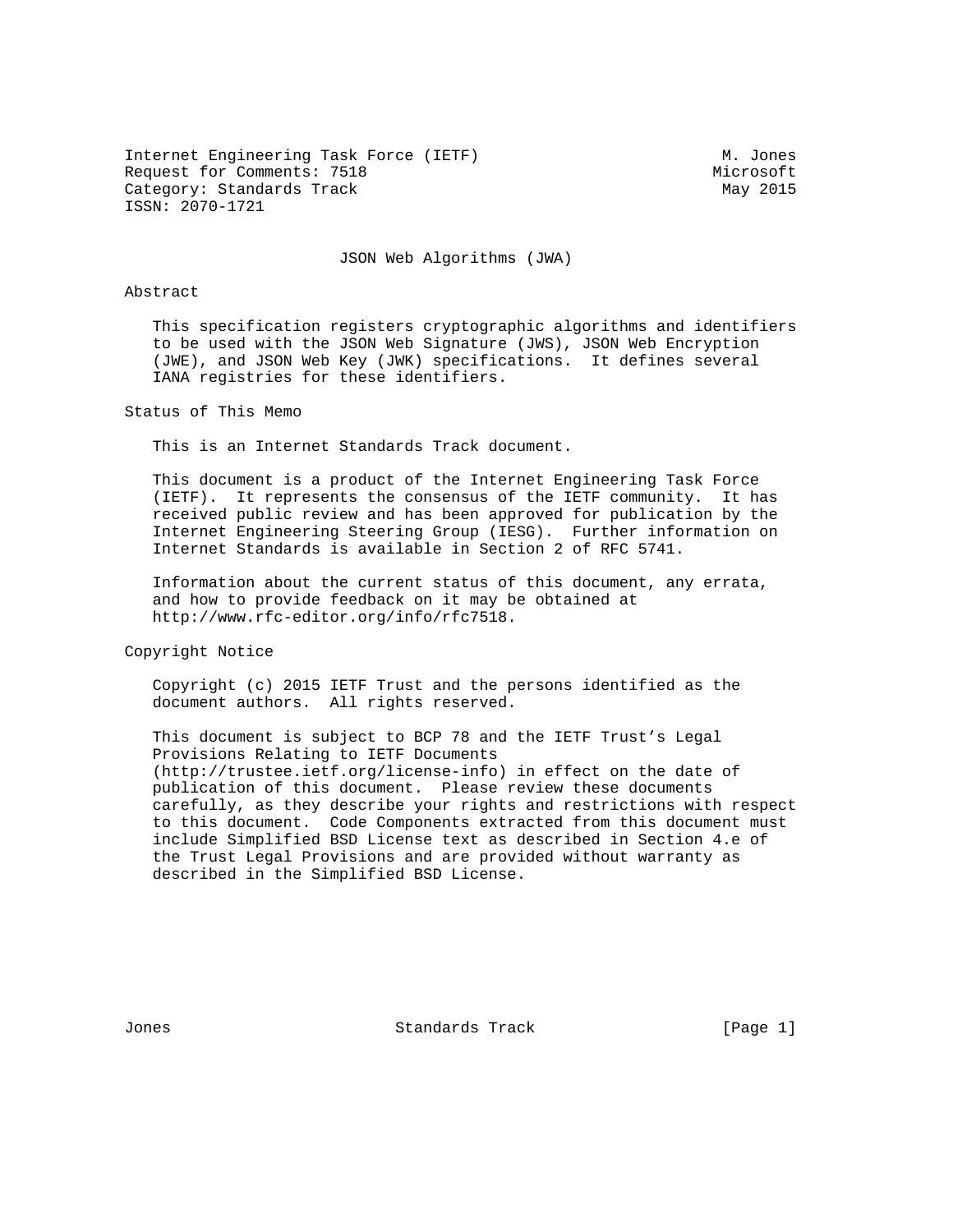Table of Contents

|                                                               | $\overline{4}$ |
|---------------------------------------------------------------|----------------|
| Notational Conventions<br>1.1.                                | 4              |
|                                                               | 5              |
| 3. Cryptographic Algorithms for Digital Signatures and MACs   | $6\phantom{a}$ |
| "alg" (Algorithm) Header Parameter Values for JWS<br>3.1.     | 6              |
| HMAC with SHA-2 Functions<br>3.2.                             | 7              |
| Digital Signature with RSASSA-PKCS1-v1_5<br>3.3.              | 8              |
| Digital Signature with ECDSA<br>3.4.                          | 9              |
| Digital Signature with RSASSA-PSS<br>3.5.                     | 10             |
| Using the Algorithm "none"<br>3.6.                            | 11             |
| 4. Cryptographic Algorithms for Key Management                | 11             |
| "alg" (Algorithm) Header Parameter Values for JWE<br>4.1.     | 12             |
| 4.2.<br>Key Encryption with RSAES-PKCS1-v1_5                  | 13             |
| Key Encryption with RSAES OAEP<br>4.3.                        | 14             |
| Key Wrapping with AES Key Wrap<br>4.4.                        | 14             |
| Direct Encryption with a Shared Symmetric Key<br>4.5.         | 15             |
| 4.6. Key Agreement with Elliptic Curve Diffie-Hellman         |                |
| Ephemeral Static (ECDH-ES)                                    | 15             |
| 4.6.1. Header Parameters Used for ECDH Key Agreement          | 16             |
| 4.6.1.1. "epk" (Ephemeral Public Key) Header Parameter        | 16             |
| 4.6.1.2. "apu" (Agreement PartyUInfo) Header Parameter        | 17             |
| 4.6.1.3. "apv" (Agreement PartyVInfo) Header Parameter        | 17             |
| 4.6.2. Key Derivation for ECDH Key Agreement                  | 17             |
| 4.7. Key Encryption with AES GCM                              | 18             |
| 4.7.1. Header Parameters Used for AES GCM Key Encryption      | 19             |
| "iv" (Initialization Vector) Header Parameter<br>4.7.1.1.     | 19             |
| 4.7.1.2. "tag" (Authentication Tag) Header Parameter          | 19             |
| 4.8. Key Encryption with PBES2                                | 20             |
| 4.8.1. Header Parameters Used for PBES2 Key Encryption        | 20             |
| 4.8.1.1. "p2s" (PBES2 Salt Input) Header Parameter            | 21             |
| 4.8.1.2. "p2c" (PBES2 Count) Header Parameter                 | 21             |
| 5. Cryptographic Algorithms for Content Encryption            | 21             |
| 5.1. "enc" (Encryption Algorithm) Header Parameter Values for |                |
|                                                               | 22             |
| 5.2. AES_CBC_HMAC_SHA2 Algorithms                             | 22             |
| 5.2.1. Conventions Used in Defining AES_CBC_HMAC_SHA2         | 23             |
| 5.2.2. Generic AES_CBC_HMAC_SHA2 Algorithm                    | 23             |
| 5.2.2.1. AES_CBC_HMAC_SHA2 Encryption                         | 23             |
| AES_CBC_HMAC_SHA2 Decryption<br>5.2.2.2.                      | 25             |
| 5.2.3. AES_128_CBC_HMAC_SHA_256                               | 25             |
| 5.2.4. AES_192_CBC_HMAC_SHA_384                               | 26             |
| 5.2.5. AES_256_CBC_HMAC_SHA_512                               | 26             |
| 5.2.6. Content Encryption with AES_CBC_HMAC_SHA2              | 26             |
| 5.3. Content Encryption with AES GCM                          | 27             |
| 6. Cryptographic Algorithms for Keys                          | 27             |
| 6.1. "kty" (Key Type) Parameter Values                        | 28             |

Jones Standards Track [Page 2]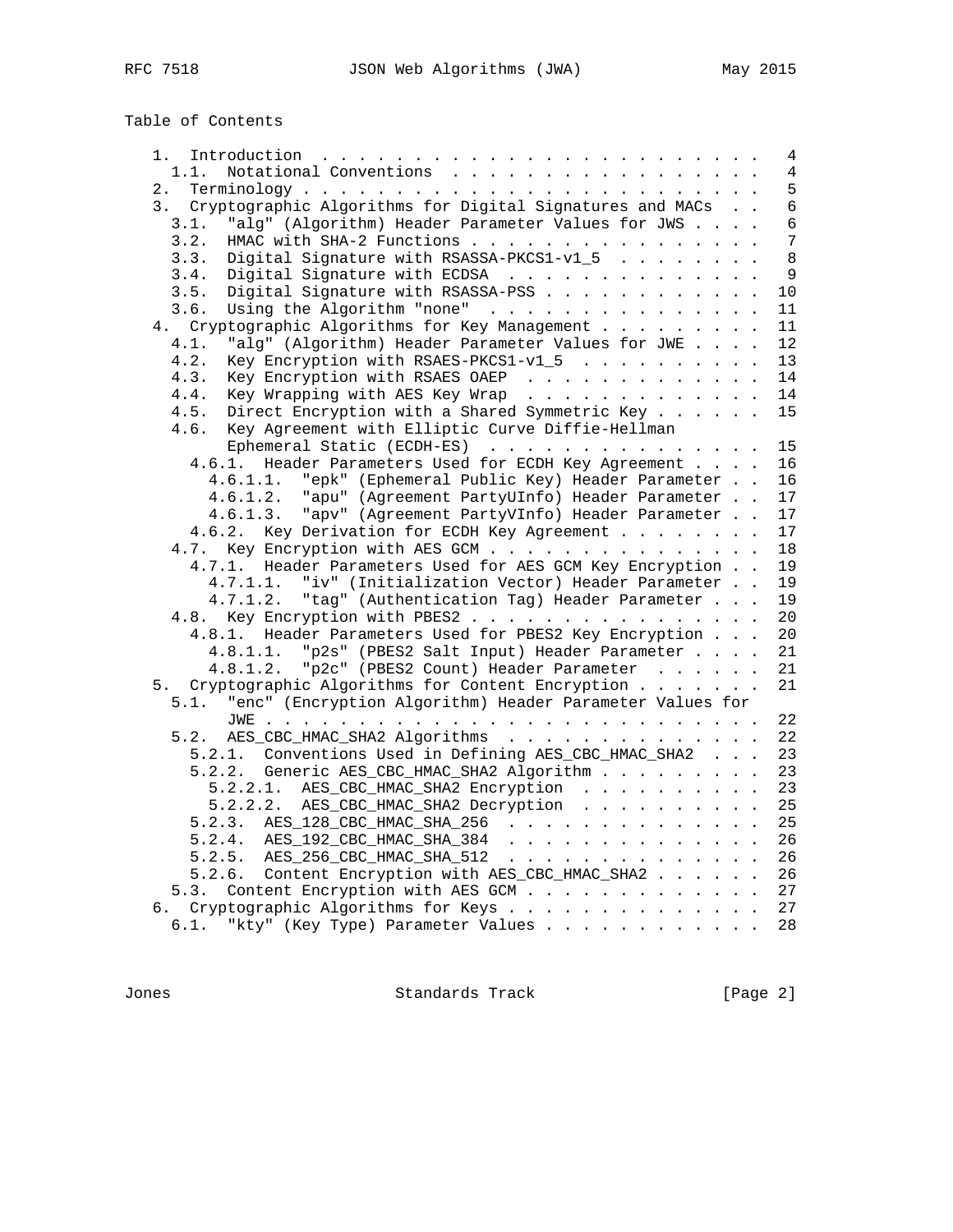| 6.2. Parameters for Elliptic Curve Keys                       | 28 |
|---------------------------------------------------------------|----|
| Parameters for Elliptic Curve Public Keys<br>6.2.1.           | 28 |
| "crv" (Curve) Parameter<br>6.2.1.1.                           | 28 |
| "x" (X Coordinate) Parameter<br>6.2.1.2.                      | 29 |
| 6.2.1.3.<br>"y" (Y Coordinate) Parameter                      | 29 |
| 6.2.2. Parameters for Elliptic Curve Private Keys             | 29 |
| 6.2.2.1.<br>"d" (ECC Private Key) Parameter                   | 29 |
| Parameters for RSA Keys<br>6.3.                               | 30 |
| 6.3.1.<br>Parameters for RSA Public Keys                      | 30 |
| "n" (Modulus) Parameter<br>6.3.1.1.                           | 30 |
| 6.3.1.2.<br>"e" (Exponent) Parameter                          | 30 |
| 6.3.2. Parameters for RSA Private Keys                        | 30 |
| 6.3.2.1.                                                      | 30 |
| "d" (Private Exponent) Parameter                              |    |
| 6.3.2.2.<br>"p" (First Prime Factor) Parameter                | 31 |
| "q" (Second Prime Factor) Parameter<br>6.3.2.3.               | 31 |
| "dp" (First Factor CRT Exponent) Parameter<br>6.3.2.4.        | 31 |
| "dq" (Second Factor CRT Exponent) Parameter<br>6.3.2.5.       | 31 |
| 6.3.2.6.<br>"qi" (First CRT Coefficient) Parameter            | 31 |
| "oth" (Other Primes Info) Parameter<br>6.3.2.7.               | 31 |
| Parameters for Symmetric Keys<br>6.4.                         | 32 |
| 6.4.1.<br>"k" (Key Value) Parameter                           | 32 |
| 7.                                                            | 32 |
| JSON Web Signature and Encryption Algorithms Registry<br>7.1. | 33 |
| 7.1.1.<br>Registration Template                               | 34 |
| Initial Registry Contents<br>7.1.2.                           | 35 |
| Header Parameter Names Registration<br>7.2.                   | 42 |
| 7.2.1.<br>Registry Contents                                   | 42 |
| 7.3. JSON Web Encryption Compression Algorithms Registry      | 43 |
| 7.3.1.<br>Registration Template                               | 43 |
| 7.3.2.<br>Initial Registry Contents                           | 44 |
| JSON Web Key Types Registry<br>7.4.                           | 44 |
| Registration Template<br>7.4.1.                               | 44 |
| 7.4.2.<br>Initial Registry Contents                           | 45 |
| 7.5. JSON Web Key Parameters Registration                     | 45 |
| 7.5.1.<br>Registry Contents                                   | 46 |
| 7.6. JSON Web Key Elliptic Curve Registry                     | 48 |
| Registration Template<br>7.6.1.                               | 48 |
| 7.6.2.<br>Initial Registry Contents                           | 49 |
|                                                               | 49 |
| 8.                                                            |    |
| 8.1.                                                          | 50 |
| 8.2.                                                          | 50 |
| 8.3.<br>RSAES-PKCS1-v1_5 Security Considerations              | 50 |
| 8.4.<br>AES GCM Security Considerations                       | 50 |
| Unsecured JWS Security Considerations<br>8.5.                 | 51 |
| 8.6.<br>Denial-of-Service Attacks                             | 51 |
| Reusing Key Material when Encrypting Keys<br>8.7.             | 51 |
| Password Considerations<br>8.8.                               | 52 |
| Key Entropy and Random Values<br>8.9.                         | 52 |

Jones Standards Track [Page 3]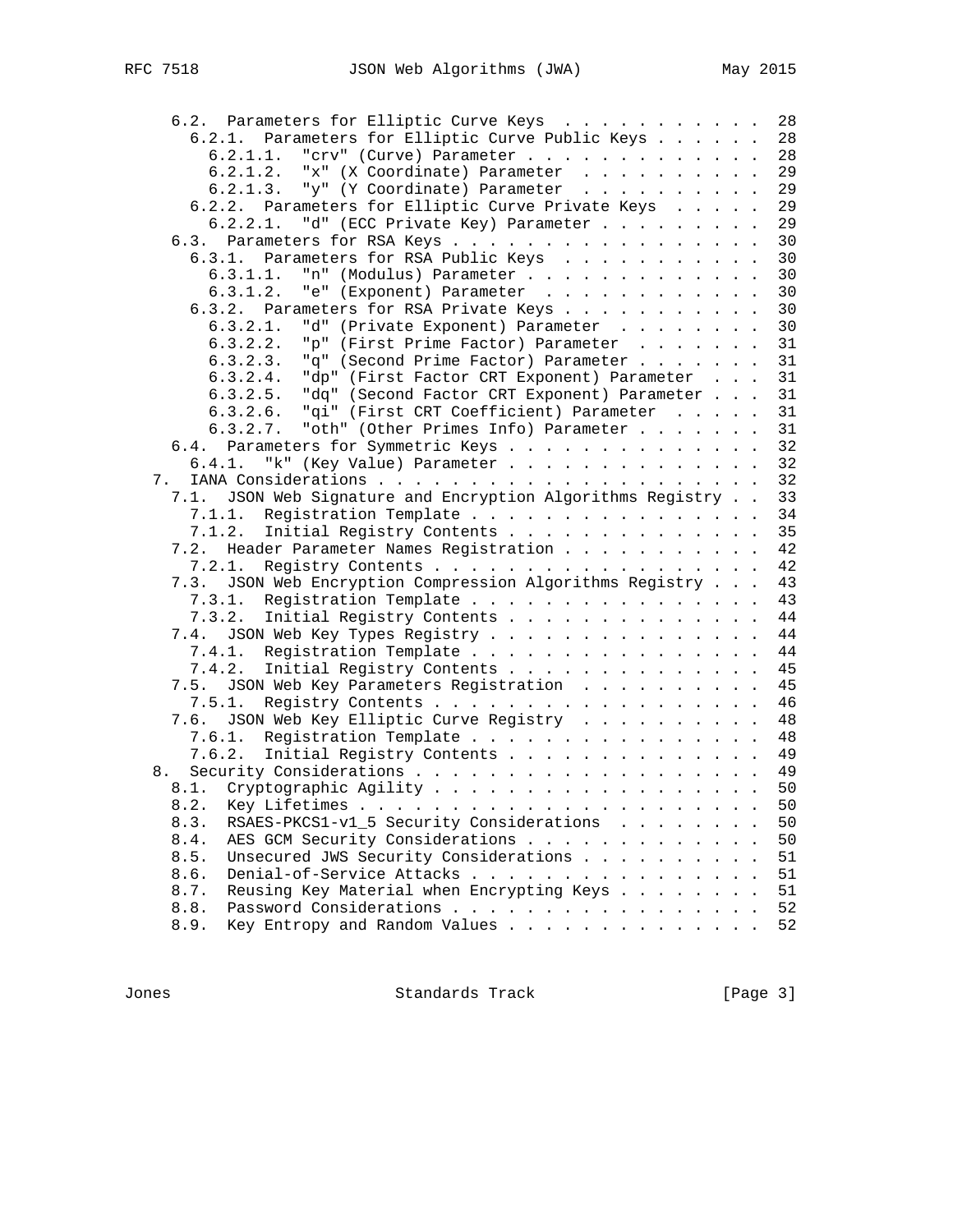| 8.11. Using Matching Algorithm Strengths<br>8.12. Adaptive Chosen-Ciphertext Attacks<br>8.14. RSA Private Key Representations and Blinding<br>Internationalization Considerations<br>9.<br>Normative References<br>$10.1$ .<br>10.2. Informative References<br>Appendix A. Algorithm Identifier Cross-Reference<br>A.1. Digital Signature/MAC Algorithm Identifier Cross-<br>A.2. Key Management Algorithm Identifier Cross-Reference<br>A.3. Content Encryption Algorithm Identifier Cross-Reference.<br>Appendix B. Test Cases for AES CBC HMAC SHA2 Algorithms<br>B.1. Test Cases for AES_128_CBC_HMAC_SHA_256<br>B.2. Test Cases for AES_192_CBC_HMAC_SHA_384<br>B.3. Test Cases for AES_256_CBC_HMAC_SHA_512 | 8.10. Differences between Digital Signatures and MACs | 52 |
|-------------------------------------------------------------------------------------------------------------------------------------------------------------------------------------------------------------------------------------------------------------------------------------------------------------------------------------------------------------------------------------------------------------------------------------------------------------------------------------------------------------------------------------------------------------------------------------------------------------------------------------------------------------------------------------------------------------------|-------------------------------------------------------|----|
|                                                                                                                                                                                                                                                                                                                                                                                                                                                                                                                                                                                                                                                                                                                   |                                                       | 53 |
|                                                                                                                                                                                                                                                                                                                                                                                                                                                                                                                                                                                                                                                                                                                   |                                                       | 53 |
|                                                                                                                                                                                                                                                                                                                                                                                                                                                                                                                                                                                                                                                                                                                   |                                                       | 53 |
|                                                                                                                                                                                                                                                                                                                                                                                                                                                                                                                                                                                                                                                                                                                   |                                                       | 53 |
|                                                                                                                                                                                                                                                                                                                                                                                                                                                                                                                                                                                                                                                                                                                   |                                                       | 53 |
|                                                                                                                                                                                                                                                                                                                                                                                                                                                                                                                                                                                                                                                                                                                   |                                                       | 53 |
|                                                                                                                                                                                                                                                                                                                                                                                                                                                                                                                                                                                                                                                                                                                   |                                                       | 53 |
|                                                                                                                                                                                                                                                                                                                                                                                                                                                                                                                                                                                                                                                                                                                   |                                                       | 56 |
|                                                                                                                                                                                                                                                                                                                                                                                                                                                                                                                                                                                                                                                                                                                   |                                                       | 59 |
|                                                                                                                                                                                                                                                                                                                                                                                                                                                                                                                                                                                                                                                                                                                   |                                                       |    |
|                                                                                                                                                                                                                                                                                                                                                                                                                                                                                                                                                                                                                                                                                                                   |                                                       | 60 |
|                                                                                                                                                                                                                                                                                                                                                                                                                                                                                                                                                                                                                                                                                                                   |                                                       | 61 |
|                                                                                                                                                                                                                                                                                                                                                                                                                                                                                                                                                                                                                                                                                                                   |                                                       | 62 |
|                                                                                                                                                                                                                                                                                                                                                                                                                                                                                                                                                                                                                                                                                                                   |                                                       | 62 |
|                                                                                                                                                                                                                                                                                                                                                                                                                                                                                                                                                                                                                                                                                                                   |                                                       | 63 |
|                                                                                                                                                                                                                                                                                                                                                                                                                                                                                                                                                                                                                                                                                                                   |                                                       | 64 |
|                                                                                                                                                                                                                                                                                                                                                                                                                                                                                                                                                                                                                                                                                                                   |                                                       | 65 |
|                                                                                                                                                                                                                                                                                                                                                                                                                                                                                                                                                                                                                                                                                                                   | Appendix C. Example ECDH-ES Key Agreement Computation | 66 |
| Acknowledgements                                                                                                                                                                                                                                                                                                                                                                                                                                                                                                                                                                                                                                                                                                  |                                                       | 69 |
| Author's Address                                                                                                                                                                                                                                                                                                                                                                                                                                                                                                                                                                                                                                                                                                  |                                                       | 69 |

#### 1. Introduction

 This specification registers cryptographic algorithms and identifiers to be used with the JSON Web Signature (JWS) [JWS], JSON Web Encryption (JWE) [JWE], and JSON Web Key (JWK) [JWK] specifications. It defines several IANA registries for these identifiers. All these specifications utilize JSON-based [RFC7159] data structures. This specification also describes the semantics and operations that are specific to these algorithms and key types.

 Registering the algorithms and identifiers here, rather than in the JWS, JWE, and JWK specifications, is intended to allow them to remain unchanged in the face of changes in the set of Required, Recommended, Optional, and Deprecated algorithms over time. This also allows changes to the JWS, JWE, and JWK specifications without changing this document.

 Names defined by this specification are short because a core goal is for the resulting representations to be compact.

## 1.1. Notational Conventions

 The key words "MUST", "MUST NOT", "REQUIRED", "SHALL", "SHALL NOT", "SHOULD", "SHOULD NOT", "RECOMMENDED", "NOT RECOMMENDED", "MAY", and "OPTIONAL" in this document are to be interpreted as described in "Key words for use in RFCs to Indicate Requirement Levels" [RFC2119].

Jones Standards Track [Page 4]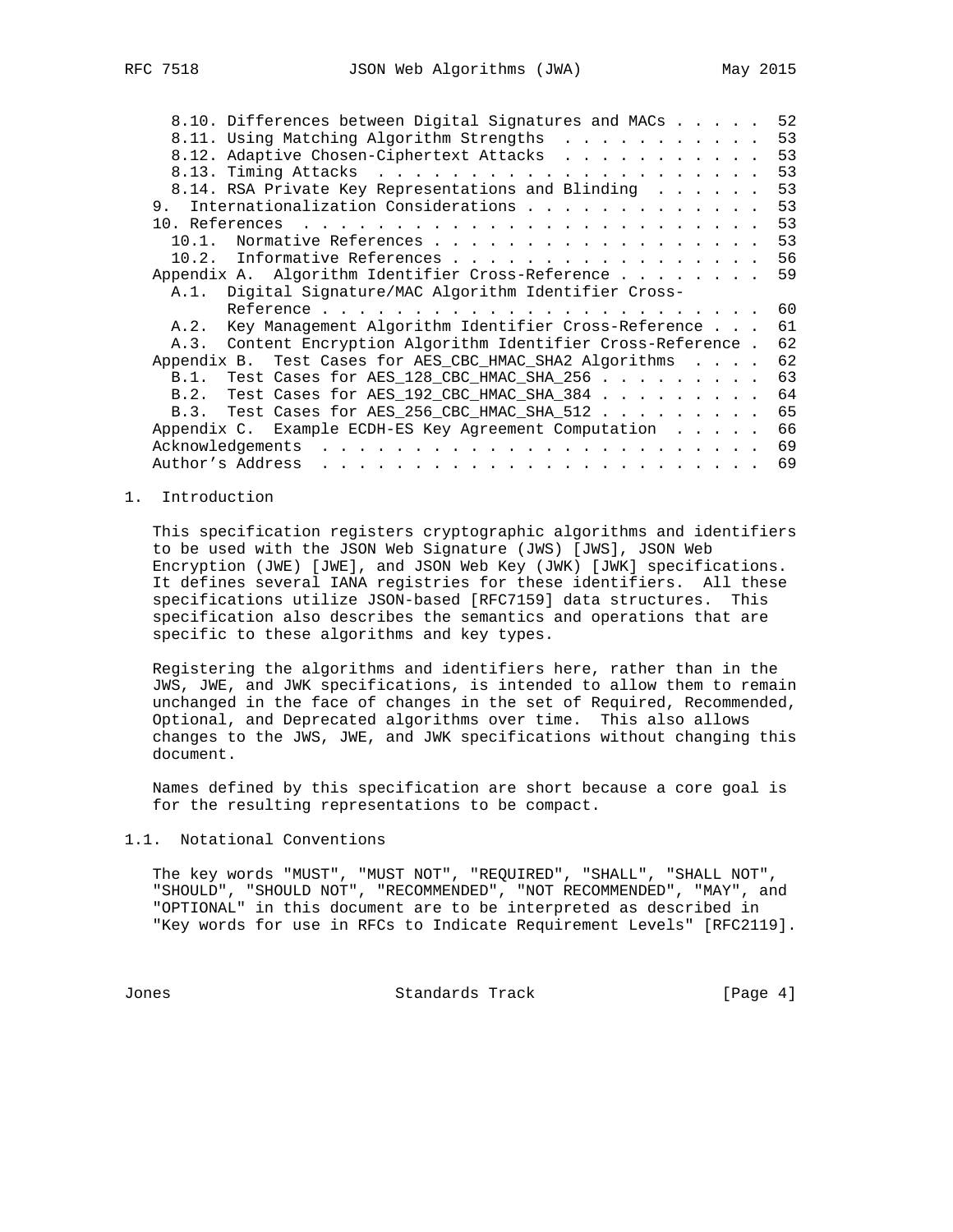The interpretation should only be applied when the terms appear in all capital letters.

 BASE64URL(OCTETS) denotes the base64url encoding of OCTETS, per Section 2 of [JWS].

 UTF8(STRING) denotes the octets of the UTF-8 [RFC3629] representation of STRING, where STRING is a sequence of zero or more Unicode [UNICODE] characters.

 ASCII(STRING) denotes the octets of the ASCII [RFC20] representation of STRING, where STRING is a sequence of zero or more ASCII characters.

The concatenation of two values A and B is denoted as  $A \mid B$ .

2. Terminology

 The terms "JSON Web Signature (JWS)", "Base64url Encoding", "Header Parameter", "JOSE Header", "JWS Payload", "JWS Protected Header", "JWS Signature", "JWS Signing Input", and "Unsecured JWS" are defined by the JWS specification [JWS].

 The terms "JSON Web Encryption (JWE)", "Additional Authenticated Data (AAD)", "Authentication Tag", "Content Encryption Key (CEK)", "Direct Encryption", "Direct Key Agreement", "JWE Authentication Tag", "JWE Ciphertext", "JWE Encrypted Key", "JWE Initialization Vector", "JWE Protected Header", "Key Agreement with Key Wrapping", "Key Encryption", "Key Management Mode", and "Key Wrapping" are defined by the JWE specification [JWE].

 The terms "JSON Web Key (JWK)" and "JWK Set" are defined by the JWK specification [JWK].

 The terms "Ciphertext", "Digital Signature", "Initialization Vector", "Message Authentication Code (MAC)", and "Plaintext" are defined by the "Internet Security Glossary, Version 2" [RFC4949].

This term is defined by this specification:

Base64urlUInt

 The representation of a positive or zero integer value as the base64url encoding of the value's unsigned big-endian representation as an octet sequence. The octet sequence MUST utilize the minimum number of octets needed to represent the value. Zero is represented as BASE64URL(single zero-valued octet), which is "AA".

Jones Standards Track [Page 5]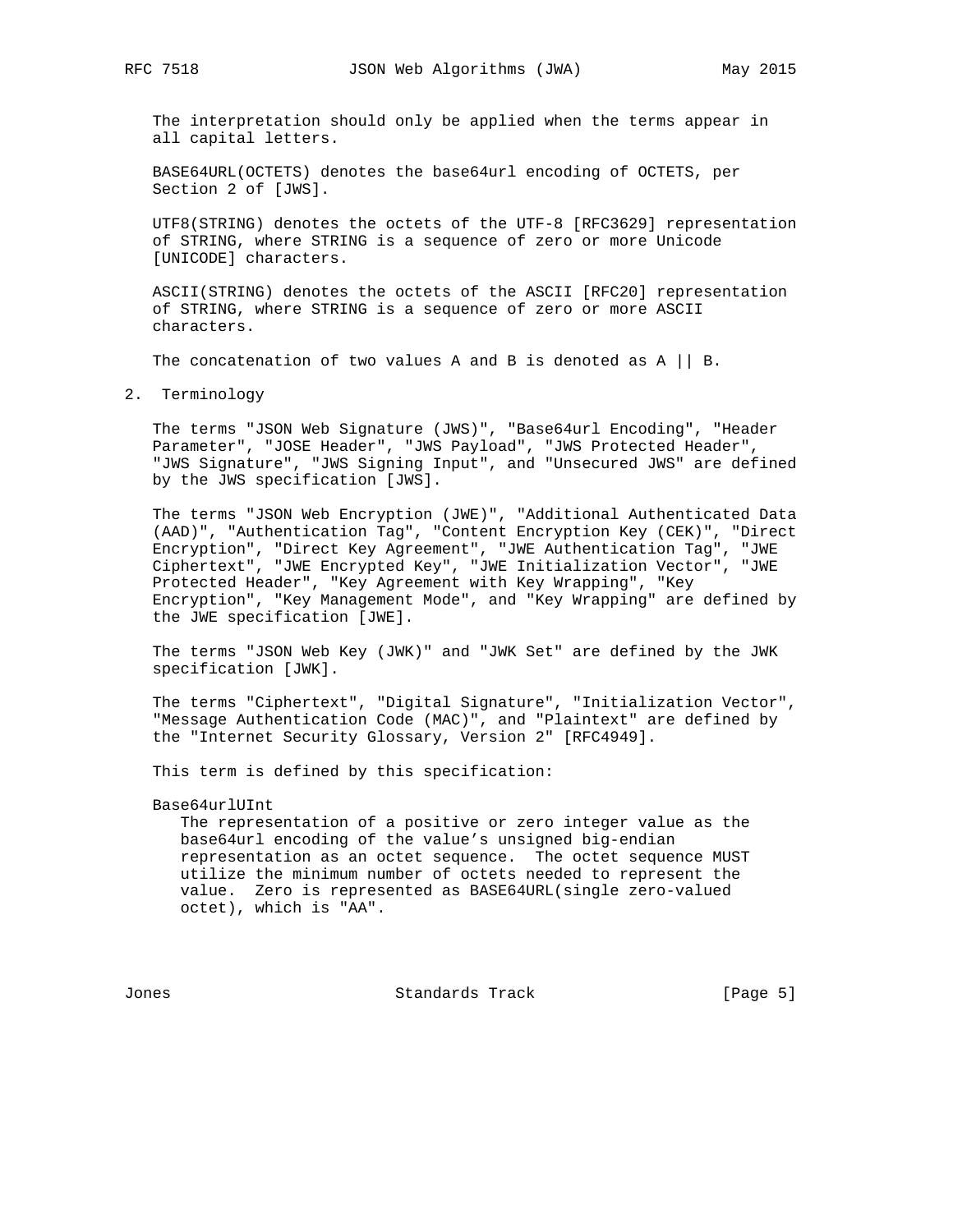3. Cryptographic Algorithms for Digital Signatures and MACs

 JWS uses cryptographic algorithms to digitally sign or create a MAC of the contents of the JWS Protected Header and the JWS Payload.

3.1. "alg" (Algorithm) Header Parameter Values for JWS

 The table below is the set of "alg" (algorithm) Header Parameter values defined by this specification for use with JWS, each of which is explained in more detail in the following sections:

| "alg" Param<br>Value | Digital Signature or MAC<br>Algorithm             | Implementation<br>Requirements |
|----------------------|---------------------------------------------------|--------------------------------|
| HS256                | HMAC using SHA-256                                | Required                       |
| HS384                | HMAC using SHA-384                                | Optional                       |
| HS512                | HMAC using SHA-512                                | Optional                       |
| RS256                | RSASSA-PKCS1-v1_5 using<br>$SHA-256$              | Recommended                    |
| RS384                | RSASSA-PKCS1-v1 5 using<br>$SHA-384$              | Optional                       |
| RS512                | RSASSA-PKCS1-v1 5 using<br>$SHA-512$              | Optional                       |
| ES256                | ECDSA using $P-256$ and SHA-256                   | Recommended+                   |
| ES384                | ECDSA using P-384 and SHA-384                     | Optional                       |
| ES512                | ECDSA using P-521 and SHA-512                     | Optional                       |
| PS256                | RSASSA-PSS using SHA-256 and<br>MGF1 with SHA-256 | Optional                       |
| PS384                | RSASSA-PSS using SHA-384 and<br>MGF1 with SHA-384 | Optional                       |
| PS512                | RSASSA-PSS using SHA-512 and<br>MGF1 with SHA-512 | Optional                       |
| none                 | No digital signature or MAC<br>performed          | Optional                       |

 The use of "+" in the Implementation Requirements column indicates that the requirement strength is likely to be increased in a future version of the specification.

 See Appendix A.1 for a table cross-referencing the JWS digital signature and MAC "alg" (algorithm) values defined in this specification with the equivalent identifiers used by other standards and software packages.

Jones Standards Track [Page 6]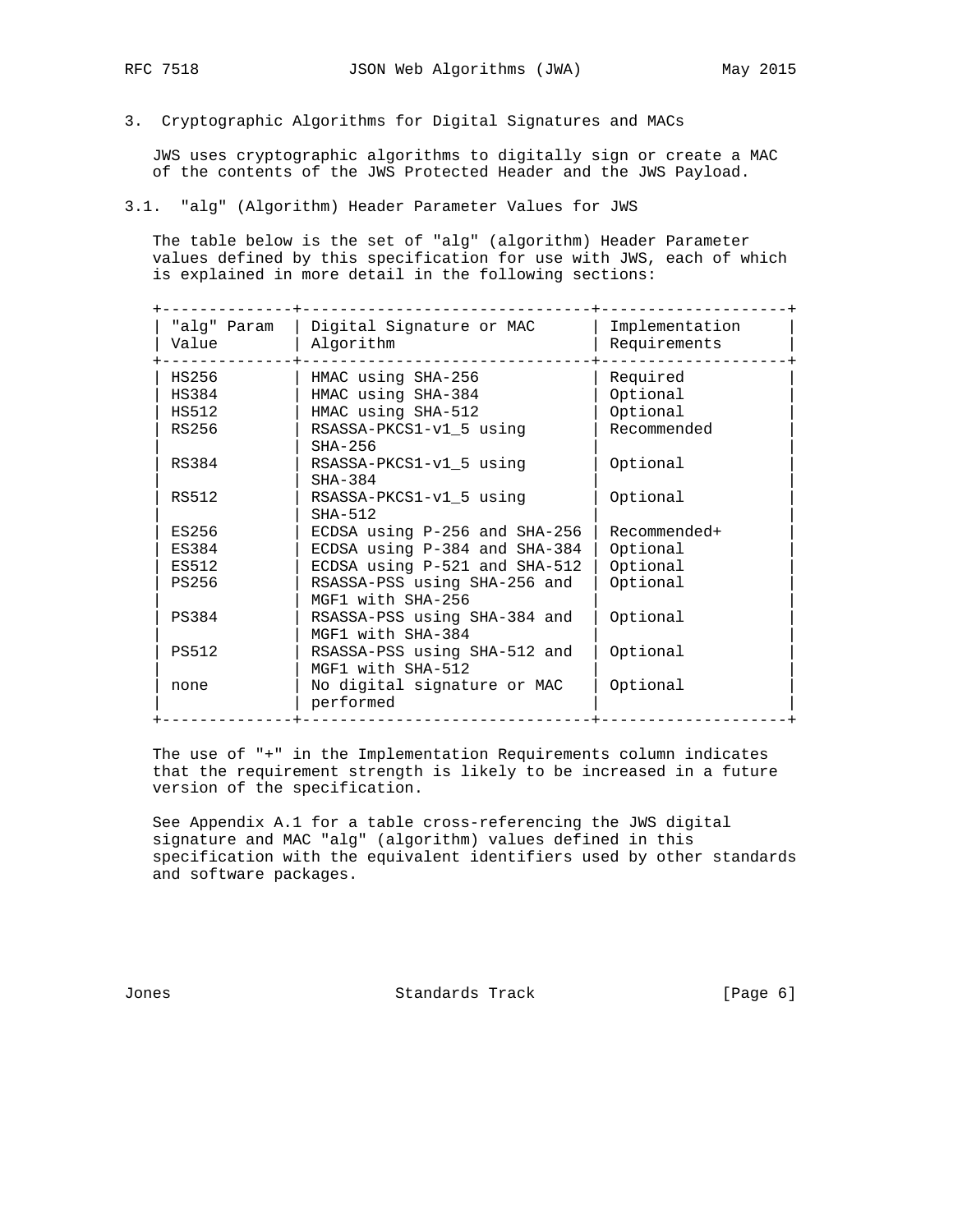## 3.2. HMAC with SHA-2 Functions

 Hash-based Message Authentication Codes (HMACs) enable one to use a secret plus a cryptographic hash function to generate a MAC. This can be used to demonstrate that whoever generated the MAC was in possession of the MAC key. The algorithm for implementing and validating HMACs is provided in RFC 2104 [RFC2104].

 A key of the same size as the hash output (for instance, 256 bits for "HS256") or larger MUST be used with this algorithm. (This requirement is based on Section 5.3.4 (Security Effect of the HMAC Key) of NIST SP 800-117 [NIST.800-107], which states that the effective security strength is the minimum of the security strength of the key and two times the size of the internal hash value.)

 The HMAC SHA-256 MAC is generated per RFC 2104, using SHA-256 as the hash algorithm "H", using the JWS Signing Input as the "text" value, and using the shared key. The HMAC output value is the JWS Signature.

 The following "alg" (algorithm) Header Parameter values are used to indicate that the JWS Signature is an HMAC value computed using the corresponding algorithm:

| "alg" Param Value   MAC Algorithm |                                                                |
|-----------------------------------|----------------------------------------------------------------|
| HS256<br>HS384<br>HS512           | HMAC using SHA-256<br>HMAC using SHA-384<br>HMAC using SHA-512 |

 The HMAC SHA-256 MAC for a JWS is validated by computing an HMAC value per RFC 2104, using SHA-256 as the hash algorithm "H", using the received JWS Signing Input as the "text" value, and using the shared key. This computed HMAC value is then compared to the result of base64url decoding the received encoded JWS Signature value. The comparison of the computed HMAC value to the JWS Signature value MUST be done in a constant-time manner to thwart timing attacks. Alternatively, the computed HMAC value can be base64url encoded and compared to the received encoded JWS Signature value (also in a constant-time manner), as this comparison produces the same result as comparing the unencoded values. In either case, if the values match, the HMAC has been validated.

Jones Standards Track [Page 7]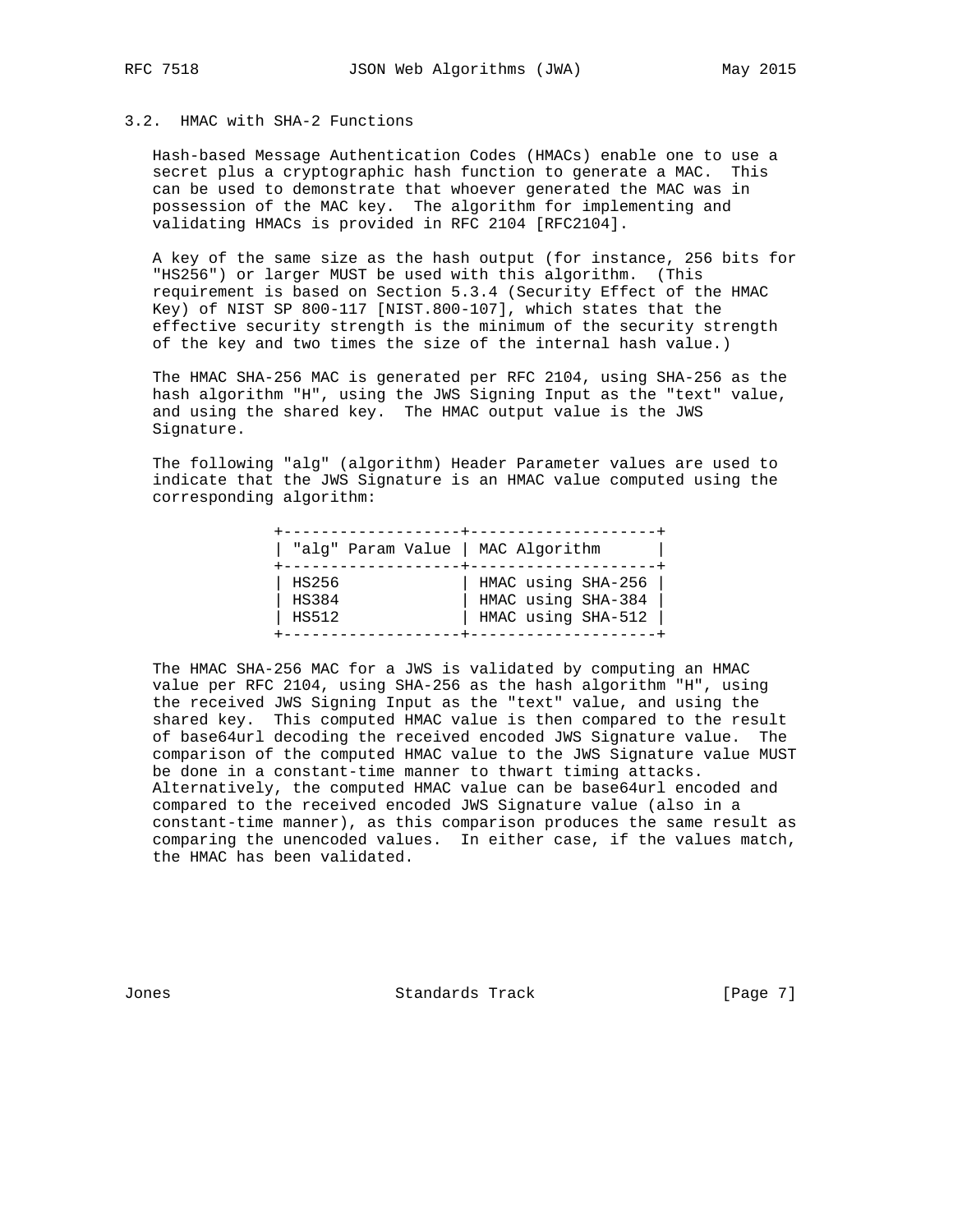Securing content and validation with the HMAC SHA-384 and HMAC SHA-512 algorithms is performed identically to the procedure for HMAC SHA-256 -- just using the corresponding hash algorithms with correspondingly larger minimum key sizes and result values: 384 bits each for HMAC SHA-384 and 512 bits each for HMAC SHA-512.

An example using this algorithm is shown in Appendix A.1 of [JWS].

3.3. Digital Signature with RSASSA-PKCS1-v1\_5

 This section defines the use of the RSASSA-PKCS1-v1\_5 digital signature algorithm as defined in Section 8.2 of RFC 3447 [RFC3447] (commonly known as PKCS #1), using SHA-2 [SHS] hash functions.

A key of size 2048 bits or larger MUST be used with these algorithms.

 The RSASSA-PKCS1-v1\_5 SHA-256 digital signature is generated as follows: generate a digital signature of the JWS Signing Input using RSASSA-PKCS1-v1\_5-SIGN and the SHA-256 hash function with the desired private key. This is the JWS Signature value.

 The following "alg" (algorithm) Header Parameter values are used to indicate that the JWS Signature is a digital signature value computed using the corresponding algorithm:

|              | "alg" Param Value   Digital Signature Algorithm |
|--------------|-------------------------------------------------|
| RS256        | RSASSA-PKCS1-v1_5 using SHA-256                 |
| <b>RS384</b> | RSASSA-PKCS1-v1_5 using SHA-384                 |
| RS512        | RSASSA-PKCS1-v1_5 using SHA-512                 |

 The RSASSA-PKCS1-v1\_5 SHA-256 digital signature for a JWS is validated as follows: submit the JWS Signing Input, the JWS Signature, and the public key corresponding to the private key used by the signer to the RSASSA-PKCS1-v1\_5-VERIFY algorithm using SHA-256 as the hash function.

 Signing and validation with the RSASSA-PKCS1-v1\_5 SHA-384 and RSASSA- PKCS1-v1\_5 SHA-512 algorithms is performed identically to the procedure for RSASSA-PKCS1-v1\_5 SHA-256 -- just using the corresponding hash algorithms instead of SHA-256.

An example using this algorithm is shown in Appendix A.2 of [JWS].

Jones Standards Track [Page 8]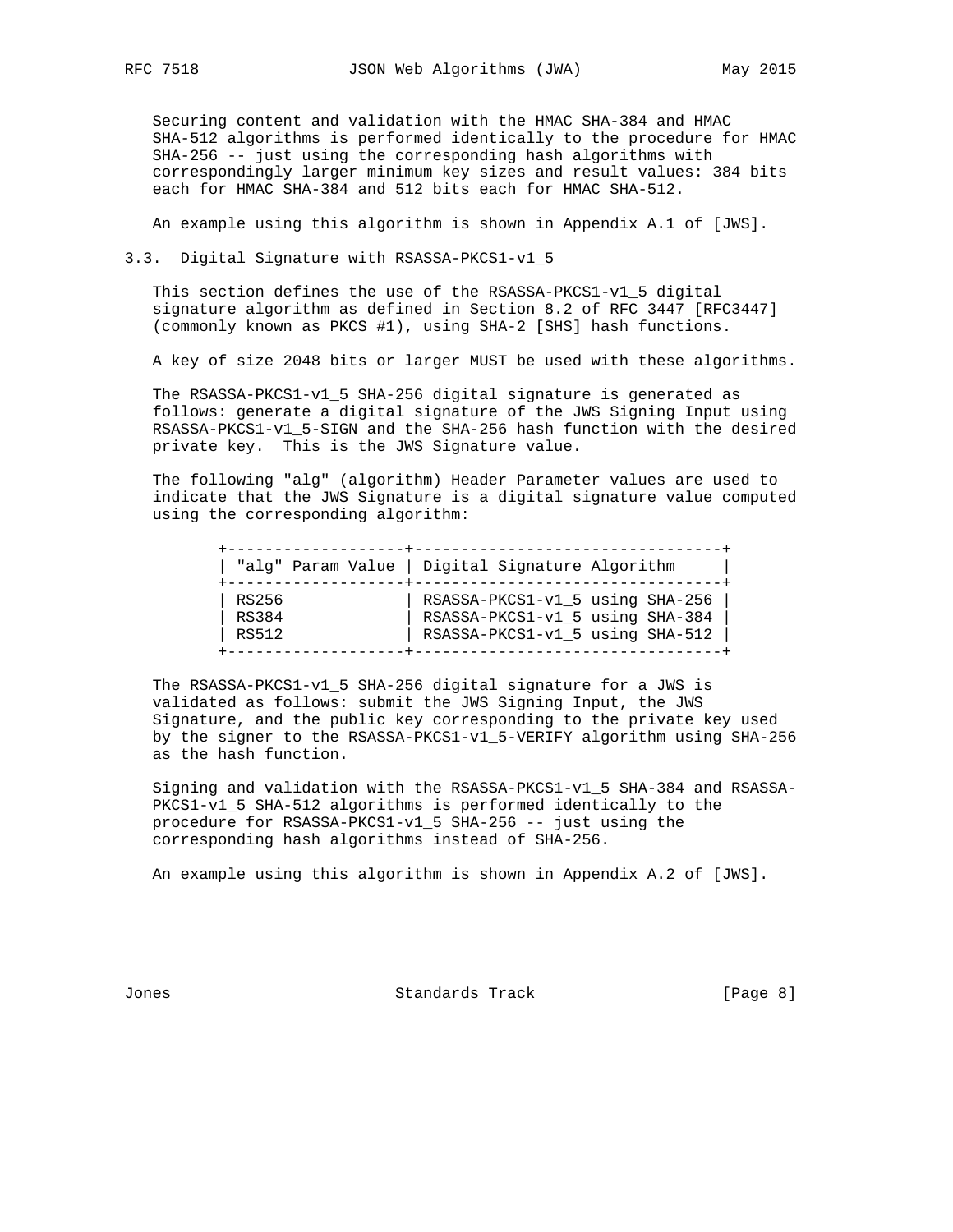## 3.4. Digital Signature with ECDSA

 The Elliptic Curve Digital Signature Algorithm (ECDSA) [DSS] provides for the use of Elliptic Curve Cryptography, which is able to provide equivalent security to RSA cryptography but using shorter key sizes and with greater processing speed for many operations. This means that ECDSA digital signatures will be substantially smaller in terms of length than equivalently strong RSA digital signatures.

 This specification defines the use of ECDSA with the P-256 curve and the SHA-256 cryptographic hash function, ECDSA with the P-384 curve and the SHA-384 hash function, and ECDSA with the P-521 curve and the SHA-512 hash function. The P-256, P-384, and P-521 curves are defined in [DSS].

The ECDSA P-256 SHA-256 digital signature is generated as follows:

- 1. Generate a digital signature of the JWS Signing Input using ECDSA P-256 SHA-256 with the desired private key. The output will be the pair (R, S), where R and S are 256-bit unsigned integers.
- 2. Turn R and S into octet sequences in big-endian order, with each array being be 32 octets long. The octet sequence representations MUST NOT be shortened to omit any leading zero octets contained in the values.
- 3. Concatenate the two octet sequences in the order R and then S. (Note that many ECDSA implementations will directly produce this concatenation as their output.)
- 4. The resulting 64-octet sequence is the JWS Signature value.

 The following "alg" (algorithm) Header Parameter values are used to indicate that the JWS Signature is a digital signature value computed using the corresponding algorithm:

|              | "alg" Param Value   Digital Signature Algorithm |
|--------------|-------------------------------------------------|
| ES256        | ECDSA using $P-256$ and SHA-256                 |
| <b>ES384</b> | ECDSA using P-384 and SHA-384                   |
| ES512        | ECDSA using P-521 and SHA-512                   |

Jones Standards Track [Page 9]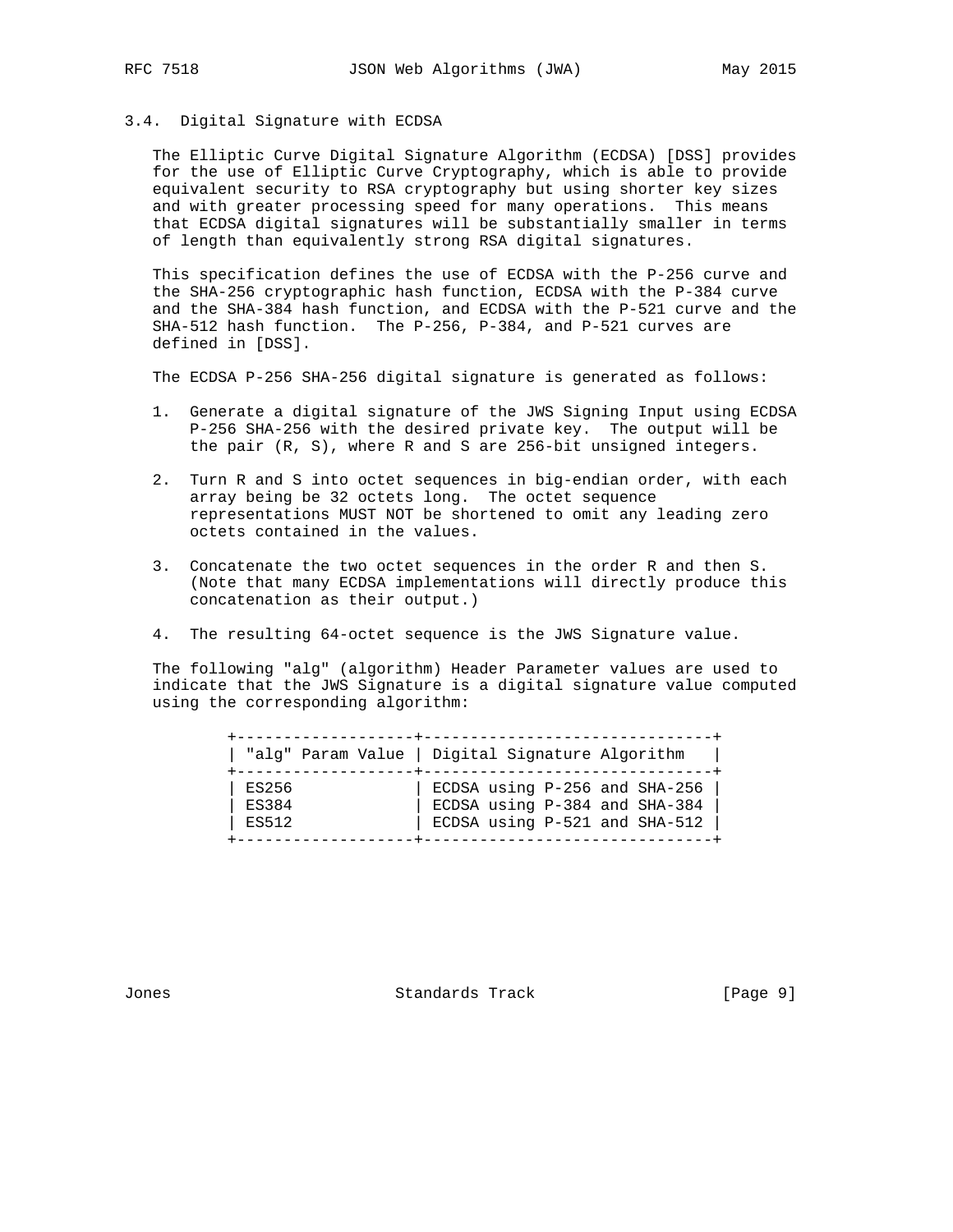The ECDSA P-256 SHA-256 digital signature for a JWS is validated as follows:

- 1. The JWS Signature value MUST be a 64-octet sequence. If it is not a 64-octet sequence, the validation has failed.
- 2. Split the 64-octet sequence into two 32-octet sequences. The first octet sequence represents R and the second S. The values R and S are represented as octet sequences using the Integer-to- OctetString Conversion defined in Section 2.3.7 of SEC1 [SEC1] (in big-endian octet order).
- 3. Submit the JWS Signing Input, R, S, and the public key (x, y) to the ECDSA P-256 SHA-256 validator.

 Signing and validation with the ECDSA P-384 SHA-384 and ECDSA P-521 SHA-512 algorithms is performed identically to the procedure for ECDSA P-256 SHA-256 -- just using the corresponding hash algorithms with correspondingly larger result values. For ECDSA P-384 SHA-384, R and S will be 384 bits each, resulting in a 96-octet sequence. For ECDSA P-521 SHA-512, R and S will be 521 bits each, resulting in a 132-octet sequence. (Note that the Integer-to-OctetString Conversion defined in Section 2.3.7 of SEC1 [SEC1] used to represent R and S as octet sequences adds zero-valued high-order padding bits when needed to round the size up to a multiple of 8 bits; thus, each 521-bit integer is represented using 528 bits in 66 octets.)

 Examples using these algorithms are shown in Appendices A.3 and A.4 of [JWS].

### 3.5. Digital Signature with RSASSA-PSS

 This section defines the use of the RSASSA-PSS digital signature algorithm as defined in Section 8.1 of RFC 3447 [RFC3447] with the MGF1 mask generation function and SHA-2 hash functions, always using the same hash function for both the RSASSA-PSS hash function and the MGF1 hash function. The size of the salt value is the same size as the hash function output. All other algorithm parameters use the defaults specified in Appendix A.2.3 of RFC 3447.

A key of size 2048 bits or larger MUST be used with this algorithm.

 The RSASSA-PSS SHA-256 digital signature is generated as follows: generate a digital signature of the JWS Signing Input using RSASSA- PSS-SIGN, the SHA-256 hash function, and the MGF1 mask generation function with SHA-256 with the desired private key. This is the JWS Signature value.

Jones Standards Track [Page 10]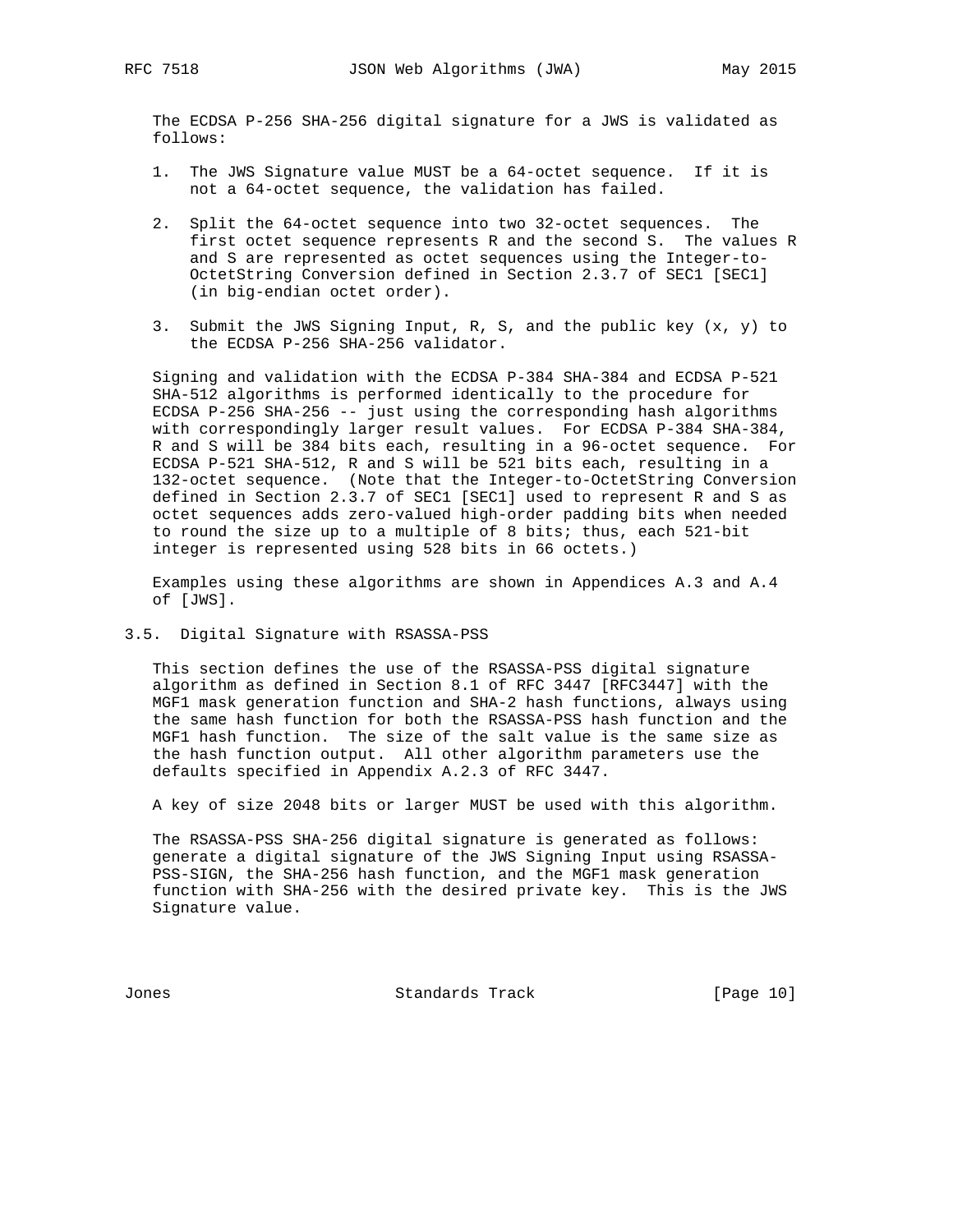The following "alg" (algorithm) Header Parameter values are used to indicate that the JWS Signature is a digital signature value computed using the corresponding algorithm:

|              | "alg" Param Value   Digital Signature Algorithm     |
|--------------|-----------------------------------------------------|
| <b>PS256</b> | RSASSA-PSS using SHA-256 and MGF1 with<br>$SHA-256$ |
| PS384        | RSASSA-PSS using SHA-384 and MGF1 with<br>$SHA-384$ |
| PS512        | RSASSA-PSS using SHA-512 and MGF1 with<br>$SHA-512$ |

 The RSASSA-PSS SHA-256 digital signature for a JWS is validated as follows: submit the JWS Signing Input, the JWS Signature, and the public key corresponding to the private key used by the signer to the RSASSA-PSS-VERIFY algorithm using SHA-256 as the hash function and using MGF1 as the mask generation function with SHA-256.

 Signing and validation with the RSASSA-PSS SHA-384 and RSASSA-PSS SHA-512 algorithms is performed identically to the procedure for RSASSA-PSS SHA-256 -- just using the alternative hash algorithm in both roles.

3.6. Using the Algorithm "none"

 JWSs MAY also be created that do not provide integrity protection. Such a JWS is called an Unsecured JWS. An Unsecured JWS uses the "alg" value "none" and is formatted identically to other JWSs, but MUST use the empty octet sequence as its JWS Signature value. Recipients MUST verify that the JWS Signature value is the empty octet sequence.

 Implementations that support Unsecured JWSs MUST NOT accept such objects as valid unless the application specifies that it is acceptable for a specific object to not be integrity protected. Implementations MUST NOT accept Unsecured JWSs by default. In order to mitigate downgrade attacks, applications MUST NOT signal acceptance of Unsecured JWSs at a global level, and SHOULD signal acceptance on a per-object basis. See Section 8.5 for security considerations associated with using this algorithm.

4. Cryptographic Algorithms for Key Management

 JWE uses cryptographic algorithms to encrypt or determine the Content Encryption Key (CEK).

Jones Standards Track [Page 11]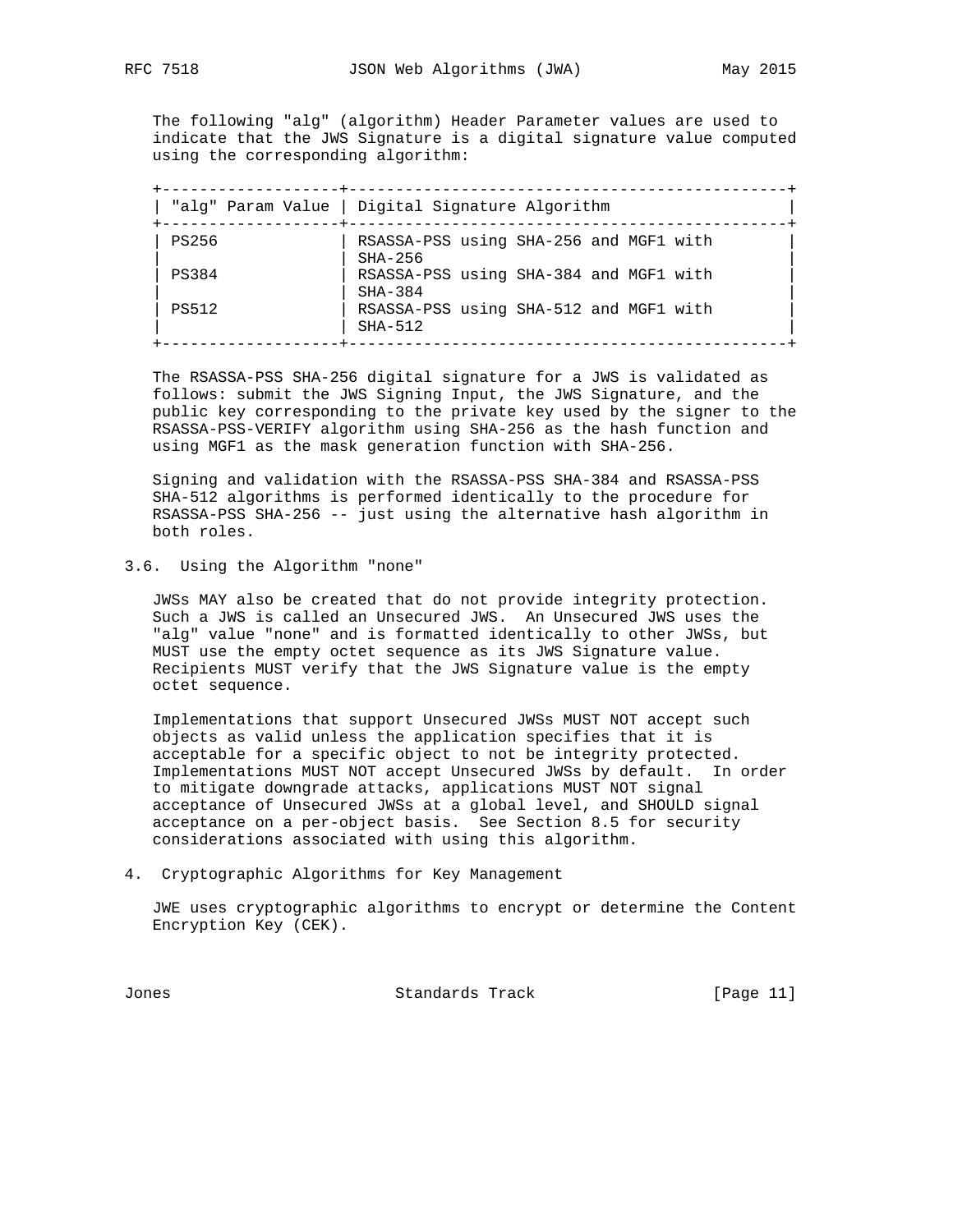# 4.1. "alg" (Algorithm) Header Parameter Values for JWE

 The table below is the set of "alg" (algorithm) Header Parameter values that are defined by this specification for use with JWE. These algorithms are used to encrypt the CEK, producing the JWE Encrypted Key, or to use key agreement to agree upon the CEK.

| "alg" Param Value  | Key Management<br>Algorithm                                                                                 | More<br>Header<br>Params      | Implementation<br>Requirements |
|--------------------|-------------------------------------------------------------------------------------------------------------|-------------------------------|--------------------------------|
| RSA1 5<br>RSA-OAEP | RSAES-PKCS1-v1 5<br>RSAES OAEP using<br>default parameters                                                  | (none)<br>(none)              | Recommended-<br>Recommended+   |
| RSA-OAEP-256       | RSAES OAEP using<br>SHA-256 and MGF1                                                                        | (none)                        | Optional                       |
| A128KW             | with SHA-256<br>AES Key Wrap with<br>default initial<br>value using                                         | (none)                        | Recommended                    |
| A192KW             | 128-bit key<br>AES Key Wrap with<br>default initial<br>value using                                          | (none)                        | Optional                       |
| A256KW             | 192-bit key<br>AES Key Wrap with<br>default initial<br>value using                                          | (none)                        | Recommended                    |
| dir                | 256-bit key<br>Direct use of a<br>shared symmetric                                                          | (none)                        | Recommended                    |
| $ECDH-ES$          | key as the CEK<br>Elliptic Curve<br>Diffie-Hellman<br>Ephemeral Static<br>key agreement<br>using Concat KDF | " $epk$ ",<br>"apu",<br>"apv" | Recommended+                   |
| ECDH-ES+A128KW     | ECDH-ES using<br>Concat KDF and CEK<br>wrapped with<br>"A128KW"                                             | " $epk$ ",<br>"apu",<br>"apv" | Recommended                    |
| ECDH-ES+A192KW     | ECDH-ES using<br>Concat KDF and CEK<br>wrapped with<br>"A192KW"                                             | " $epk$ ",<br>"apu",<br>"apv" | Optional                       |

Jones Standards Track [Page 12]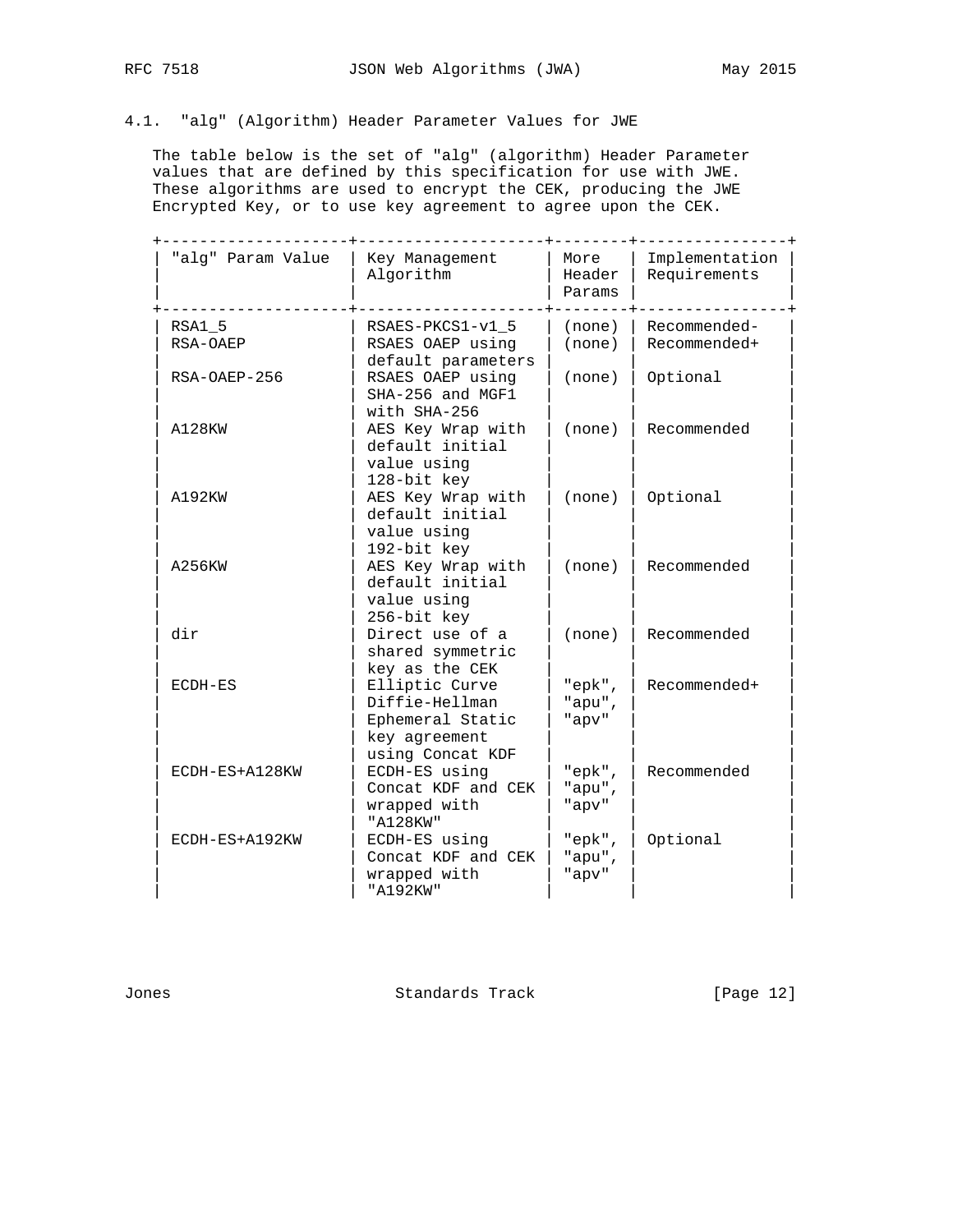| ECDH-ES+A256KW     | ECDH-ES using<br>Concat KDF and CEK<br>wrapped with<br>"A256KW" | "epk",<br>"apu",<br>"apv"            | Recommended |
|--------------------|-----------------------------------------------------------------|--------------------------------------|-------------|
| A128GCMKW          | Key wrapping with<br>AES GCM using<br>128-bit key               | "iv",<br>"tag"                       | Optional    |
| A192GCMKW          | Key wrapping with<br>AES GCM using<br>192-bit key               | "iv",<br>"tag"                       | Optional    |
| A256GCMKW          | Key wrapping with<br>AES GCM using<br>256-bit key               | "iv",<br>"tag"                       | Optional    |
| PBES2-HS256+A128KW | PBES2 with HMAC<br>$SHA-256$ and<br>"A128KW" wrapping           | " $p2s$ ",<br>"p2c"                  | Optional    |
| PBES2-HS384+A192KW | PBES2 with HMAC<br>$SHA-384$ and<br>"A192KW" wrapping           | " $p2s$ ",<br>$"$ <sub>p2c</sub> $"$ | Optional    |
| PBES2-HS512+A256KW | PBES2 with HMAC<br>$SHA-512$ and<br>"A256KW" wrapping           | " $p2s$ ",<br>"p2c"                  | Optional    |

 The More Header Params column indicates what additional Header Parameters are used by the algorithm, beyond "alg", which all use. All but "dir" and "ECDH-ES" also produce a JWE Encrypted Key value.

 The use of "+" in the Implementation Requirements column indicates that the requirement strength is likely to be increased in a future version of the specification. The use of "-" indicates that the requirement strength is likely to be decreased in a future version of the specification.

 See Appendix A.2 for a table cross-referencing the JWE "alg" (algorithm) values defined in this specification with the equivalent identifiers used by other standards and software packages.

4.2. Key Encryption with RSAES-PKCS1-v1\_5

 This section defines the specifics of encrypting a JWE CEK with RSAES-PKCS1-v1\_5 [RFC3447]. The "alg" (algorithm) Header Parameter value "RSA1\_5" is used for this algorithm.

A key of size 2048 bits or larger MUST be used with this algorithm.

An example using this algorithm is shown in Appendix A.2 of [JWE].

Jones Standards Track [Page 13]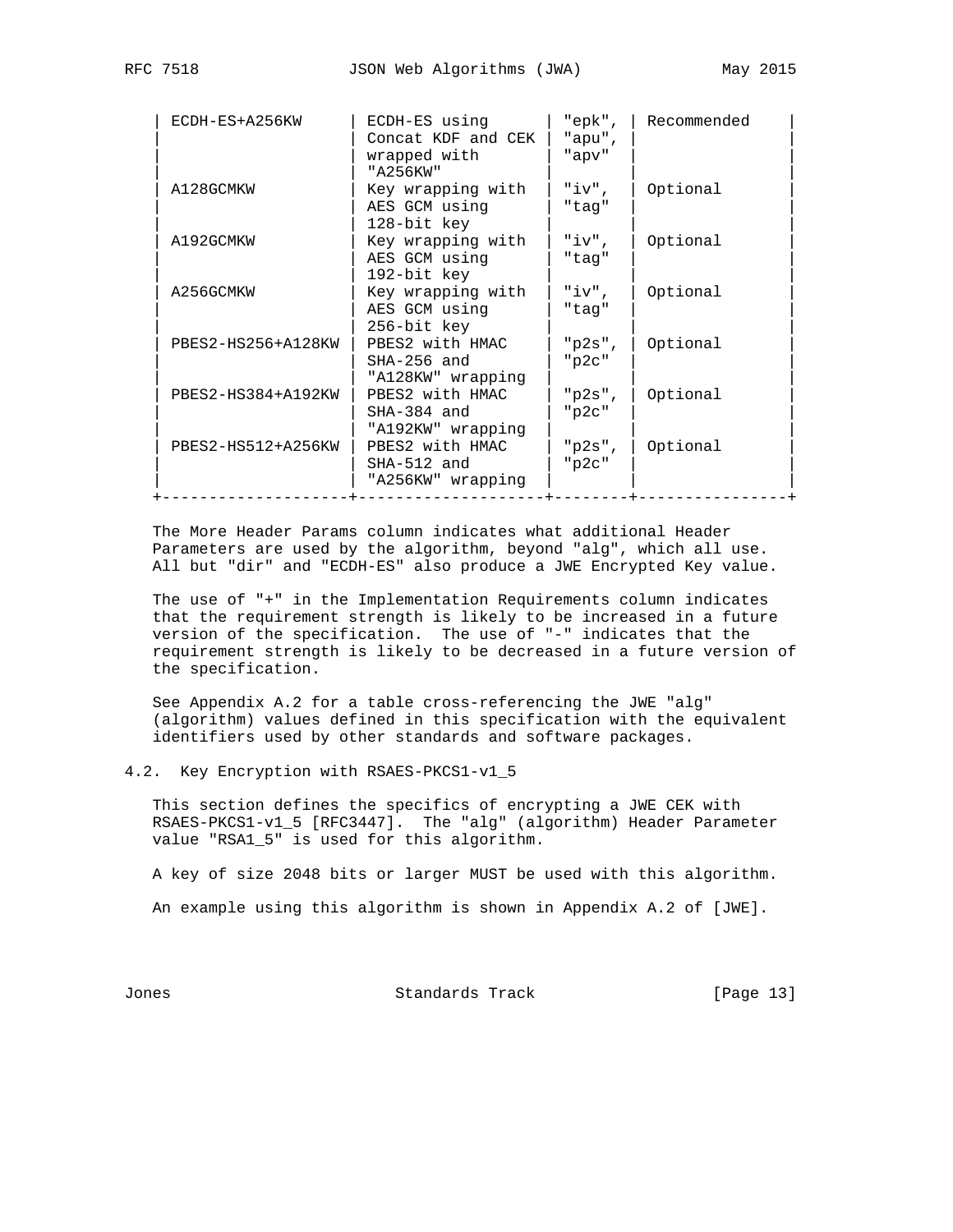## 4.3. Key Encryption with RSAES OAEP

 This section defines the specifics of encrypting a JWE CEK with RSAES using Optimal Asymmetric Encryption Padding (OAEP) [RFC3447]. Two sets of parameters for using OAEP are defined, which use different hash functions. In the first case, the default parameters specified in Appendix A.2.1 of RFC 3447 are used. (Those default parameters are the SHA-1 hash function and the MGF1 with SHA-1 mask generation function.) In the second case, the SHA-256 hash function and the MGF1 with SHA-256 mask generation function are used.

 The following "alg" (algorithm) Header Parameter values are used to indicate that the JWE Encrypted Key is the result of encrypting the CEK using the corresponding algorithm:

 +-------------------+-----------------------------------------------+ | "alg" Param Value | Key Management Algorithm | +-------------------+-----------------------------------------------+ | RSA-OAEP | RSAES OAEP using default parameters | | | RSA-OAEP-256 | RSAES OAEP using SHA-256 and MGF1 with | | | SHA-256 | +-------------------+-----------------------------------------------+

 A key of size 2048 bits or larger MUST be used with these algorithms. (This requirement is based on Table 4 (Security-strength time frames) of NIST SP 800-57 [NIST.800-57], which requires 112 bits of security for new uses, and Table 2 (Comparable strengths) of the same, which states that 2048-bit RSA keys provide 112 bits of security.)

 An example using RSAES OAEP with the default parameters is shown in Appendix A.1 of [JWE].

 This section defines the specifics of encrypting a JWE CEK with the Advanced Encryption Standard (AES) Key Wrap Algorithm [RFC3394] using the default initial value specified in Section 2.2.3.1 of that document.

Jones Standards Track [Page 14]

<sup>4.4.</sup> Key Wrapping with AES Key Wrap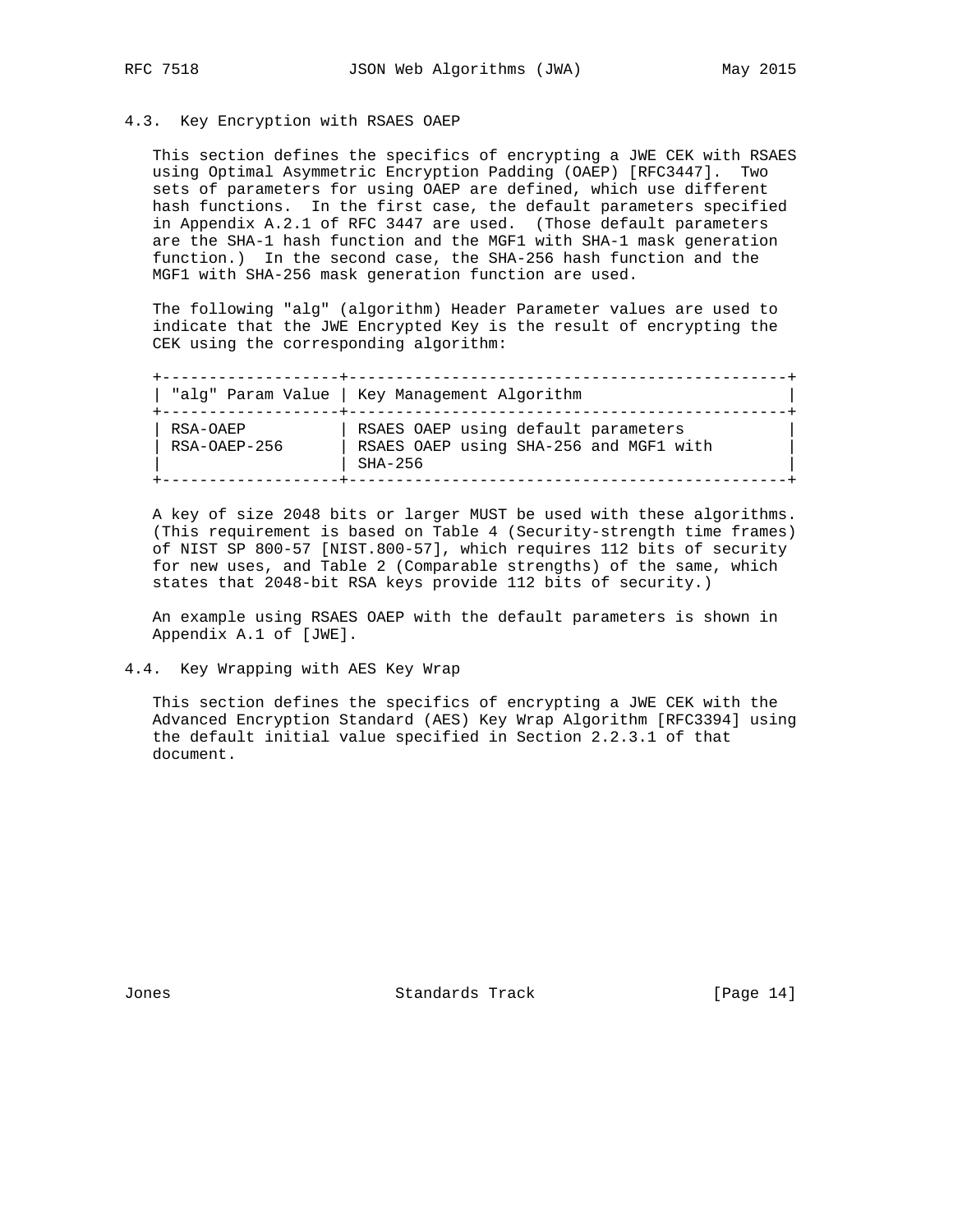The following "alg" (algorithm) Header Parameter values are used to indicate that the JWE Encrypted Key is the result of encrypting the CEK using the corresponding algorithm and key size:

| "alq" Param<br>Value | Key Management Algorithm                                     |
|----------------------|--------------------------------------------------------------|
| A128KW               | AES Key Wrap with default initial value using<br>128-bit key |
| A192KW               | AES Key Wrap with default initial value using<br>192-bit key |
| A256KW               | AES Key Wrap with default initial value using<br>256-bit key |

An example using this algorithm is shown in Appendix A.3 of [JWE].

4.5. Direct Encryption with a Shared Symmetric Key

 This section defines the specifics of directly performing symmetric key encryption without performing a key wrapping step. In this case, the shared symmetric key is used directly as the Content Encryption Key (CEK) value for the "enc" algorithm. An empty octet sequence is used as the JWE Encrypted Key value. The "alg" (algorithm) Header Parameter value "dir" is used in this case.

 Refer to the security considerations on key lifetimes in Section 8.2 and AES GCM in Section 8.4 when considering utilizing direct encryption.

4.6. Key Agreement with Elliptic Curve Diffie-Hellman Ephemeral Static (ECDH-ES)

 This section defines the specifics of key agreement with Elliptic Curve Diffie-Hellman Ephemeral Static [RFC6090], in combination with the Concat KDF, as defined in Section 5.8.1 of [NIST.800-56A]. The key agreement result can be used in one of two ways:

- 1. directly as the Content Encryption Key (CEK) for the "enc" algorithm, in the Direct Key Agreement mode, or
- 2. as a symmetric key used to wrap the CEK with the "A128KW", "A192KW", or "A256KW" algorithms, in the Key Agreement with Key Wrapping mode.

 A new ephemeral public key value MUST be generated for each key agreement operation.

Jones Standards Track [Page 15]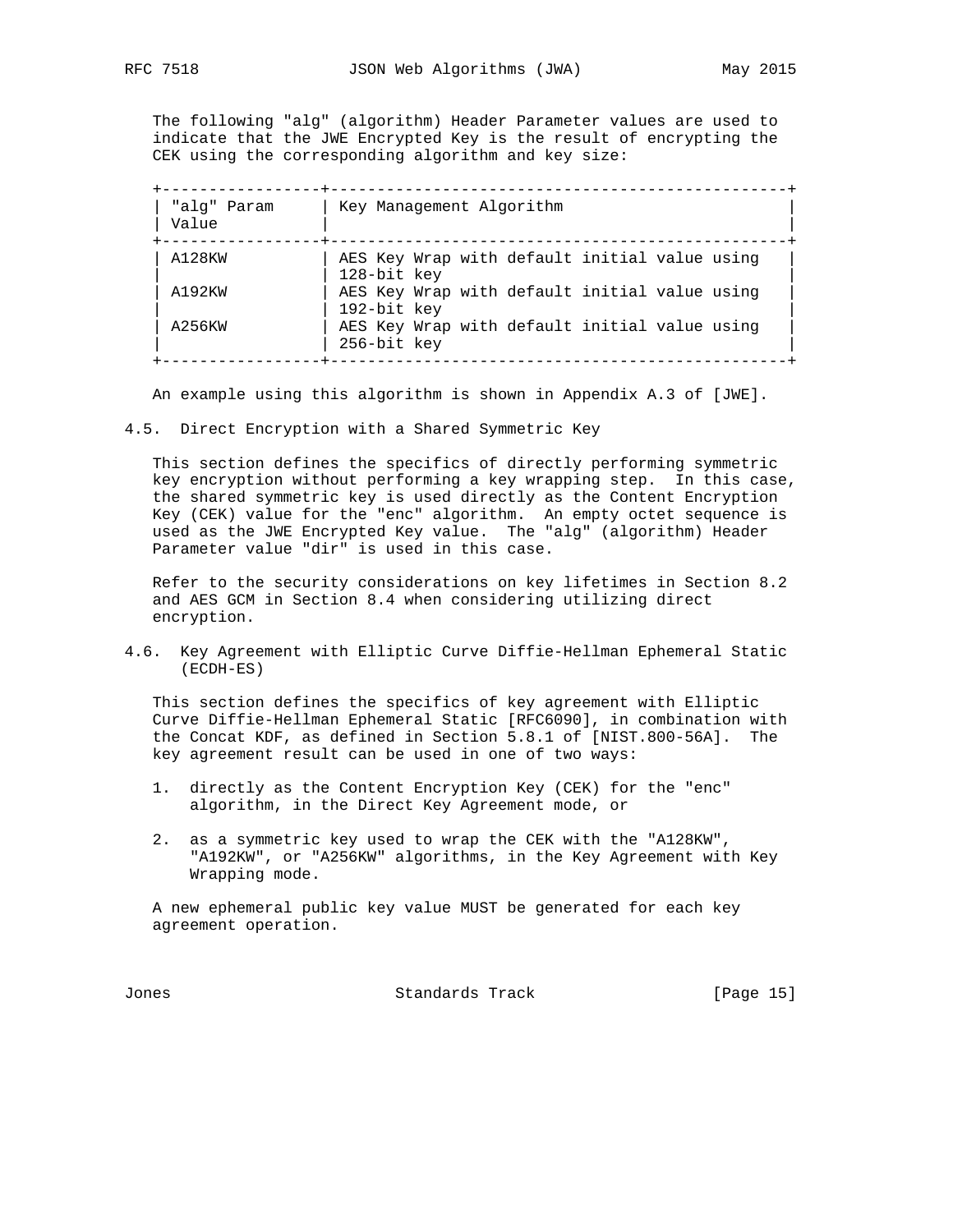In Direct Key Agreement mode, the output of the Concat KDF MUST be a key of the same length as that used by the "enc" algorithm. In this case, the empty octet sequence is used as the JWE Encrypted Key value. The "alg" (algorithm) Header Parameter value "ECDH-ES" is used in the Direct Key Agreement mode.

 In Key Agreement with Key Wrapping mode, the output of the Concat KDF MUST be a key of the length needed for the specified key wrapping algorithm. In this case, the JWE Encrypted Key is the CEK wrapped with the agreed-upon key.

 The following "alg" (algorithm) Header Parameter values are used to indicate that the JWE Encrypted Key is the result of encrypting the CEK using the result of the key agreement algorithm as the key encryption key for the corresponding key wrapping algorithm:

 +-----------------+-------------------------------------------------+ | "alg" Param | Key Management Algorithm | | Value | | +-----------------+-------------------------------------------------+ | ECDH-ES+A128KW | ECDH-ES using Concat KDF and CEK wrapped with | | | "A128KW" | | ECDH-ES+A192KW | ECDH-ES using Concat KDF and CEK wrapped with | | | "A192KW" | | ECDH-ES+A256KW | ECDH-ES using Concat KDF and CEK wrapped with | | | "A256KW" | +-----------------+-------------------------------------------------+

4.6.1. Header Parameters Used for ECDH Key Agreement

 The following Header Parameter names are used for key agreement as defined below.

4.6.1.1. "epk" (Ephemeral Public Key) Header Parameter

 The "epk" (ephemeral public key) value created by the originator for the use in key agreement algorithms. This key is represented as a JSON Web Key [JWK] public key value. It MUST contain only public key parameters and SHOULD contain only the minimum JWK parameters necessary to represent the key; other JWK parameters included can be checked for consistency and honored, or they can be ignored. This Header Parameter MUST be present and MUST be understood and processed by implementations when these algorithms are used.

Jones Standards Track [Page 16]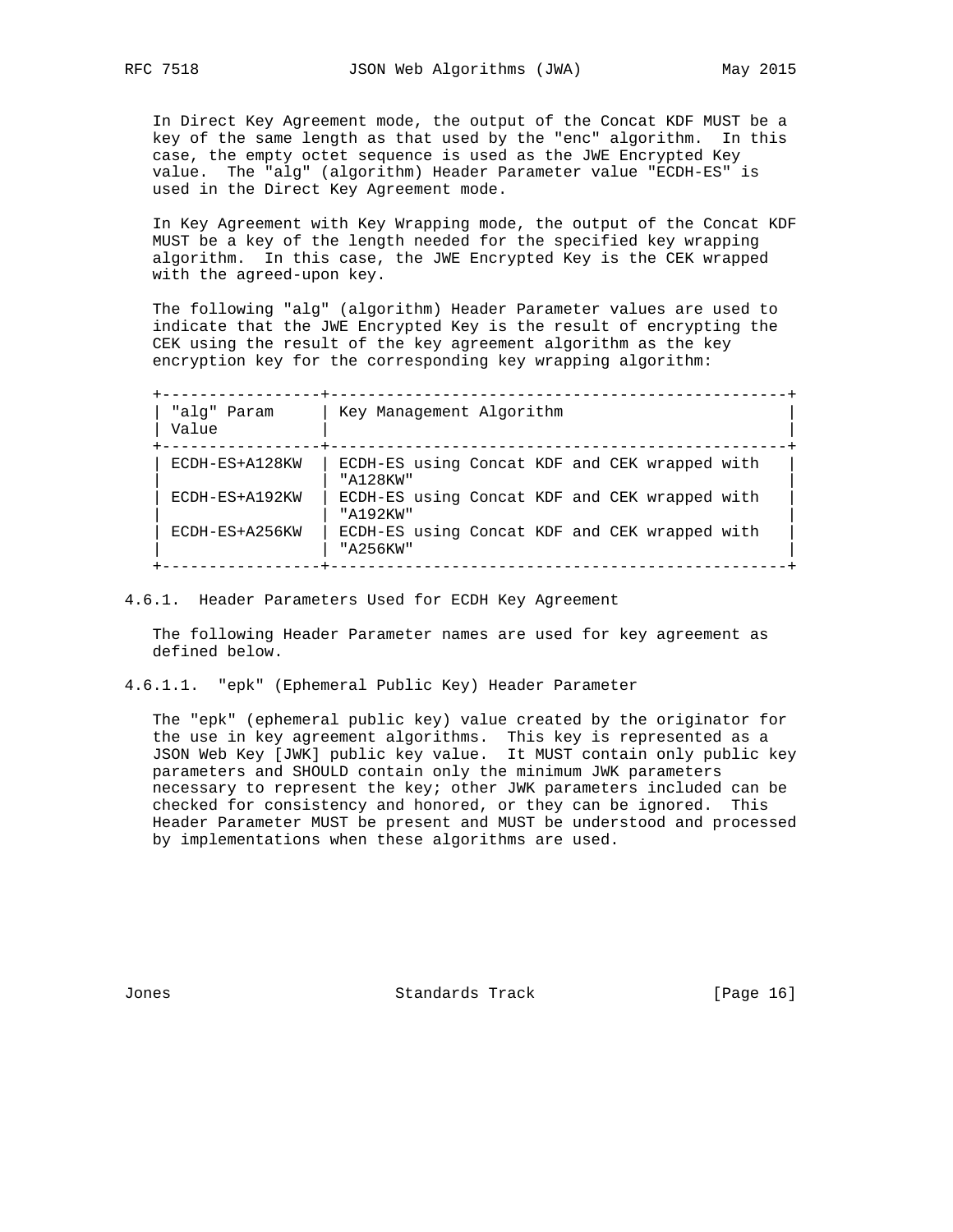4.6.1.2. "apu" (Agreement PartyUInfo) Header Parameter

 The "apu" (agreement PartyUInfo) value for key agreement algorithms using it (such as "ECDH-ES"), represented as a base64url-encoded string. When used, the PartyUInfo value contains information about the producer. Use of this Header Parameter is OPTIONAL. This Header Parameter MUST be understood and processed by implementations when these algorithms are used.

4.6.1.3. "apv" (Agreement PartyVInfo) Header Parameter

 The "apv" (agreement PartyVInfo) value for key agreement algorithms using it (such as "ECDH-ES"), represented as a base64url encoded string. When used, the PartyVInfo value contains information about the recipient. Use of this Header Parameter is OPTIONAL. This Header Parameter MUST be understood and processed by implementations when these algorithms are used.

4.6.2. Key Derivation for ECDH Key Agreement

 The key derivation process derives the agreed-upon key from the shared secret Z established through the ECDH algorithm, per Section 6.2.2.2 of [NIST.800-56A].

 Key derivation is performed using the Concat KDF, as defined in Section 5.8.1 of [NIST.800-56A], where the Digest Method is SHA-256. The Concat KDF parameters are set as follows:

Z

 This is set to the representation of the shared secret Z as an octet sequence.

keydatalen

 This is set to the number of bits in the desired output key. For "ECDH-ES", this is length of the key used by the "enc" algorithm. For "ECDH-ES+A128KW", "ECDH-ES+A192KW", and "ECDH-ES+A256KW", this is 128, 192, and 256, respectively.

AlgorithmID

 The AlgorithmID value is of the form Datalen || Data, where Data is a variable-length string of zero or more octets, and Datalen is a fixed-length, big-endian 32-bit counter that indicates the length (in octets) of Data. In the Direct Key Agreement case, Data is set to the octets of the ASCII representation of the "enc" Header Parameter value. In the Key Agreement with Key Wrapping case, Data is set to the octets of the ASCII representation of the "alg" (algorithm) Header Parameter value.

Jones Standards Track [Page 17]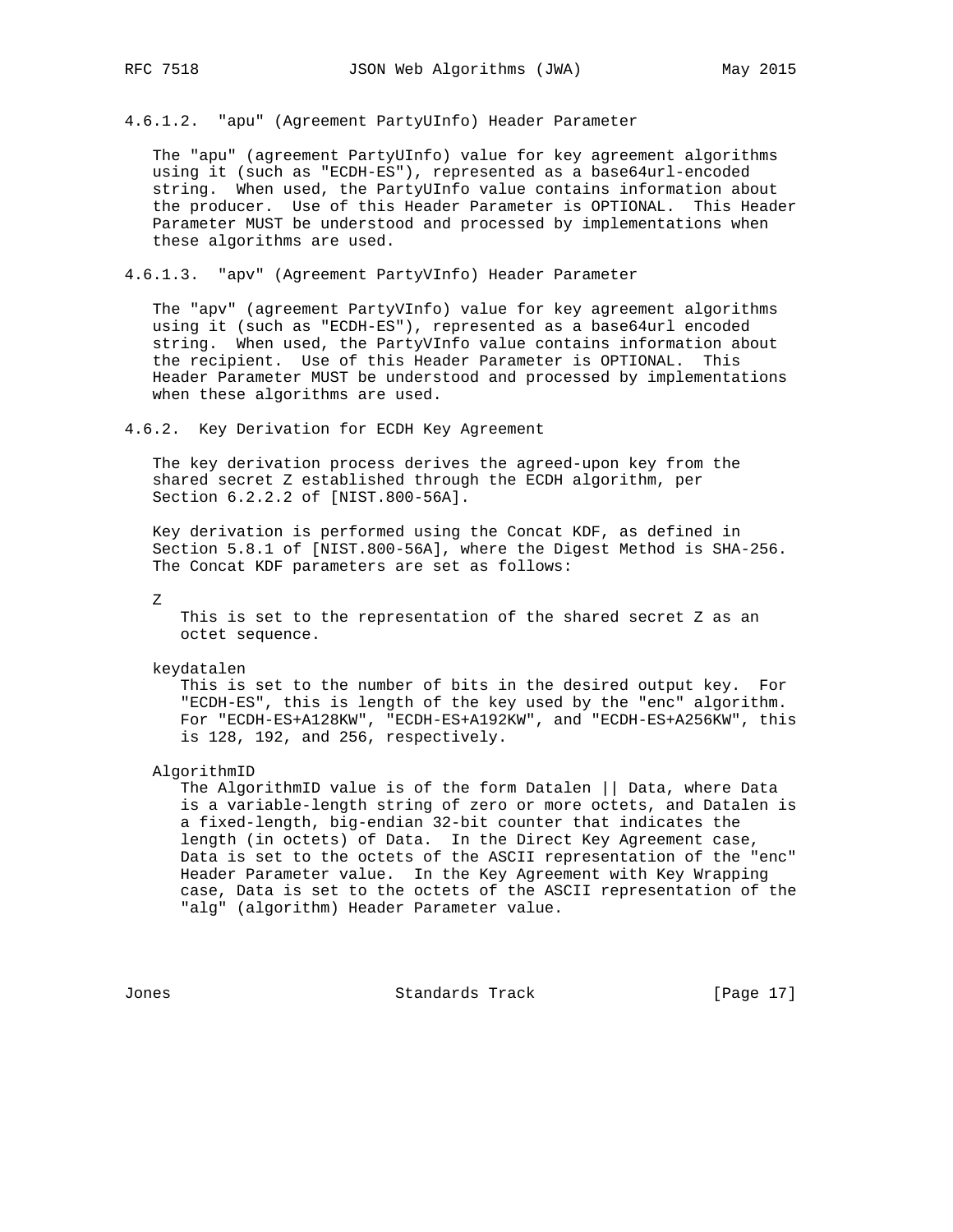#### PartyUInfo

 The PartyUInfo value is of the form Datalen || Data, where Data is a variable-length string of zero or more octets, and Datalen is a fixed-length, big-endian 32-bit counter that indicates the length (in octets) of Data. If an "apu" (agreement PartyUInfo) Header Parameter is present, Data is set to the result of base64url decoding the "apu" value and Datalen is set to the number of octets in Data. Otherwise, Datalen is set to 0 and Data is set to the empty octet sequence.

## PartyVInfo

 The PartyVInfo value is of the form Datalen || Data, where Data is a variable-length string of zero or more octets, and Datalen is a fixed-length, big-endian 32-bit counter that indicates the length (in octets) of Data. If an "apv" (agreement PartyVInfo) Header Parameter is present, Data is set to the result of base64url decoding the "apv" value and Datalen is set to the number of octets in Data. Otherwise, Datalen is set to 0 and Data is set to the empty octet sequence.

#### SuppPubInfo

 This is set to the keydatalen represented as a 32-bit big-endian integer.

#### SuppPrivInfo

This is set to the empty octet sequence.

 Applications need to specify how the "apu" and "apv" Header Parameters are used for that application. The "apu" and "apv" values MUST be distinct, when used. Applications wishing to conform to [NIST.800-56A] need to provide values that meet the requirements of that document, e.g., by using values that identify the producer and consumer. Alternatively, applications MAY conduct key derivation in a manner similar to "Diffie-Hellman Key Agreement Method" [RFC2631]: in that case, the "apu" parameter MAY either be omitted or represent a random 512-bit value (analogous to PartyAInfo in Ephemeral-Static mode in RFC 2631) and the "apv" parameter SHOULD NOT be present.

 See Appendix C for an example key agreement computation using this method.

#### 4.7. Key Encryption with AES GCM

 This section defines the specifics of encrypting a JWE Content Encryption Key (CEK) with Advanced Encryption Standard (AES) in Galois/Counter Mode (GCM) ([AES] and [NIST.800-38D]).

Jones Standards Track [Page 18]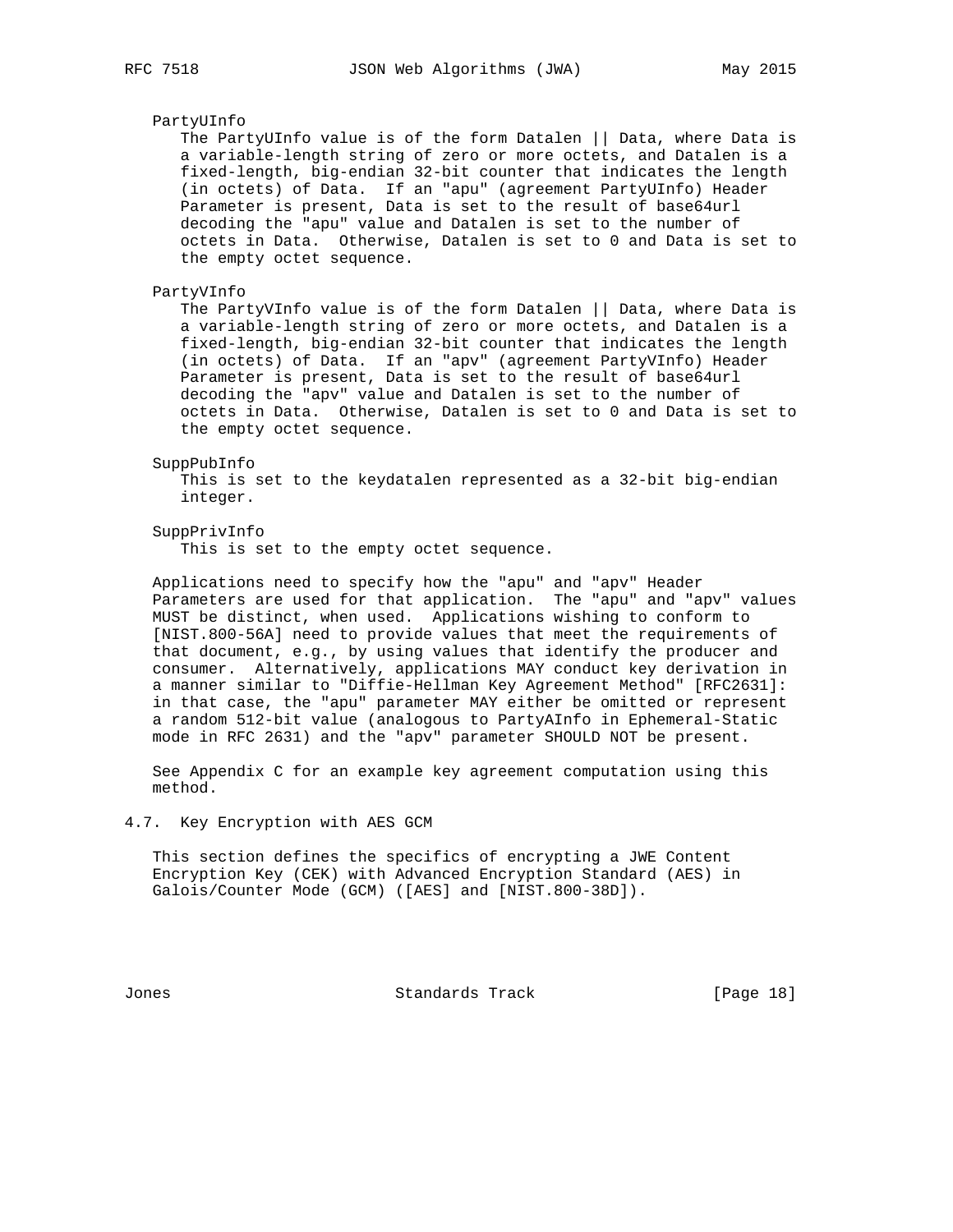Use of an Initialization Vector (IV) of size 96 bits is REQUIRED with this algorithm. The IV is represented in base64url-encoded form as the "iv" (initialization vector) Header Parameter value.

 The Additional Authenticated Data value used is the empty octet string.

 The requested size of the Authentication Tag output MUST be 128 bits, regardless of the key size.

The JWE Encrypted Key value is the ciphertext output.

 The Authentication Tag output is represented in base64url-encoded form as the "tag" (authentication tag) Header Parameter value.

 The following "alg" (algorithm) Header Parameter values are used to indicate that the JWE Encrypted Key is the result of encrypting the CEK using the corresponding algorithm and key size:

 +-------------------+---------------------------------------------+ | "alg" Param Value | Key Management Algorithm | +-------------------+---------------------------------------------+ | A128GCMKW | Key wrapping with AES GCM using 128-bit key | | A192GCMKW | Key wrapping with AES GCM using 192-bit key | | A256GCMKW | Key wrapping with AES GCM using 256-bit key | +-------------------+---------------------------------------------+

4.7.1. Header Parameters Used for AES GCM Key Encryption

The following Header Parameters are used for AES GCM key encryption.

4.7.1.1. "iv" (Initialization Vector) Header Parameter

 The "iv" (initialization vector) Header Parameter value is the base64url-encoded representation of the 96-bit IV value used for the key encryption operation. This Header Parameter MUST be present and MUST be understood and processed by implementations when these algorithms are used.

4.7.1.2. "tag" (Authentication Tag) Header Parameter

 The "tag" (authentication tag) Header Parameter value is the base64url-encoded representation of the 128-bit Authentication Tag value resulting from the key encryption operation. This Header Parameter MUST be present and MUST be understood and processed by implementations when these algorithms are used.

Jones Standards Track [Page 19]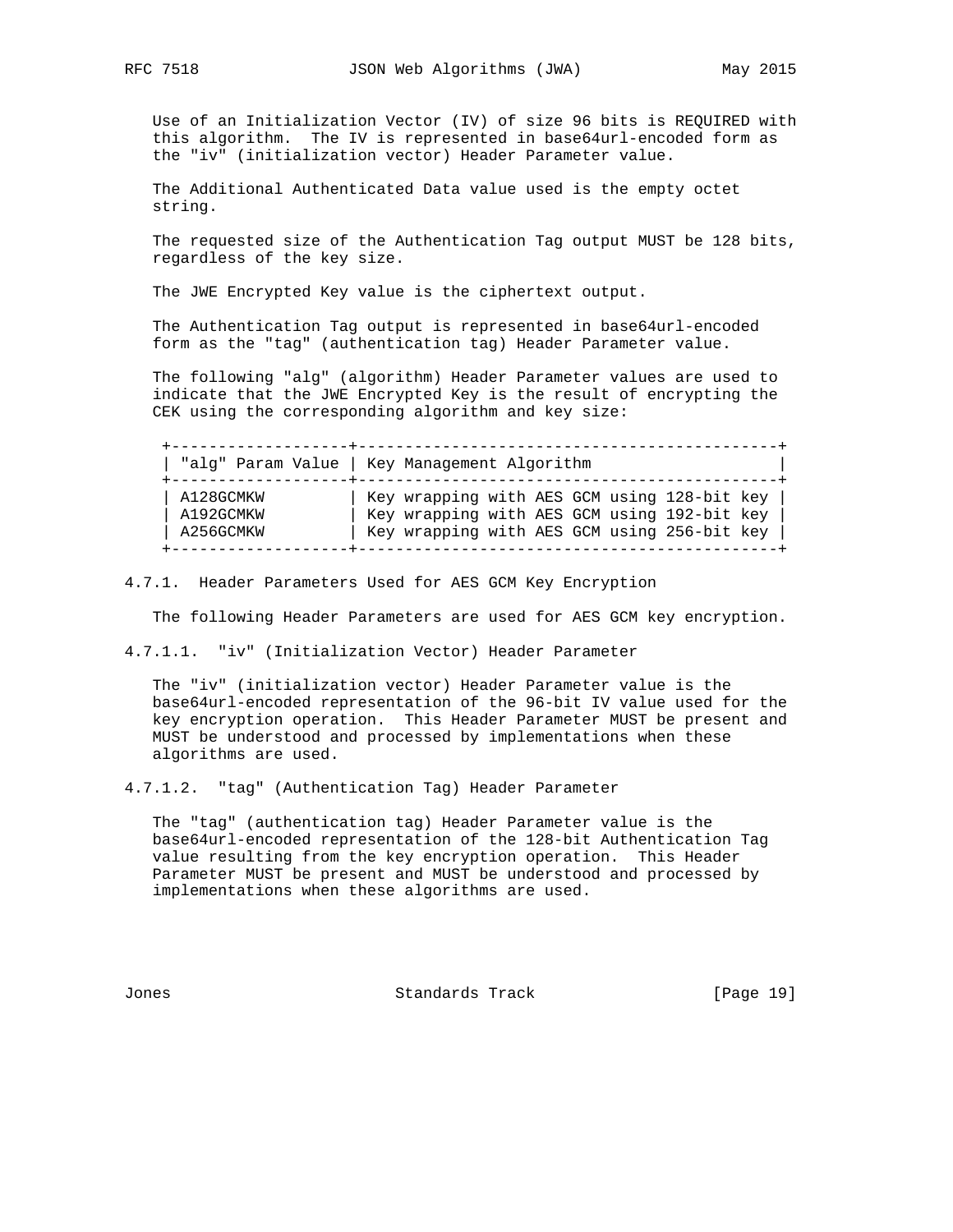## 4.8. Key Encryption with PBES2

 This section defines the specifics of performing password-based encryption of a JWE CEK, by first deriving a key encryption key from a user-supplied password using PBES2 schemes as specified in Section 6.2 of [RFC2898], then by encrypting the JWE CEK using the derived key.

 These algorithms use HMAC SHA-2 algorithms as the Pseudorandom Function (PRF) for the PBKDF2 key derivation and AES Key Wrap [RFC3394] for the encryption scheme. The PBES2 password input is an octet sequence; if the password to be used is represented as a text string rather than an octet sequence, the UTF-8 encoding of the text string MUST be used as the octet sequence. The salt parameter MUST be computed from the "p2s" (PBES2 salt input) Header Parameter value and the "alg" (algorithm) Header Parameter value as specified in the "p2s" definition below. The iteration count parameter MUST be provided as the "p2c" (PBES2 count) Header Parameter value. The algorithms respectively use HMAC SHA-256, HMAC SHA-384, and HMAC SHA-512 as the PRF and use 128-, 192-, and 256-bit AES Key Wrap keys. Their derived-key lengths respectively are 16, 24, and 32 octets.

 The following "alg" (algorithm) Header Parameter values are used to indicate that the JWE Encrypted Key is the result of encrypting the CEK using the result of the corresponding password-based encryption algorithm as the key encryption key for the corresponding key wrapping algorithm:

|                    | "alg" Param Value   Key Management Algorithm     |
|--------------------|--------------------------------------------------|
| PBES2-HS256+A128KW | PBES2 with HMAC SHA-256 and "A128KW"<br>wrapping |
| PBES2-HS384+A192KW | PBES2 with HMAC SHA-384 and "A192KW"<br>wrapping |
| PBES2-HS512+A256KW | PBES2 with HMAC SHA-512 and "A256KW"<br>wrapping |

 See Appendix C of the JWK specification [JWK] for an example key encryption computation using "PBES2-HS256+A128KW".

4.8.1. Header Parameters Used for PBES2 Key Encryption

 The following Header Parameters are used for Key Encryption with PBES2.

Jones Standards Track [Page 20]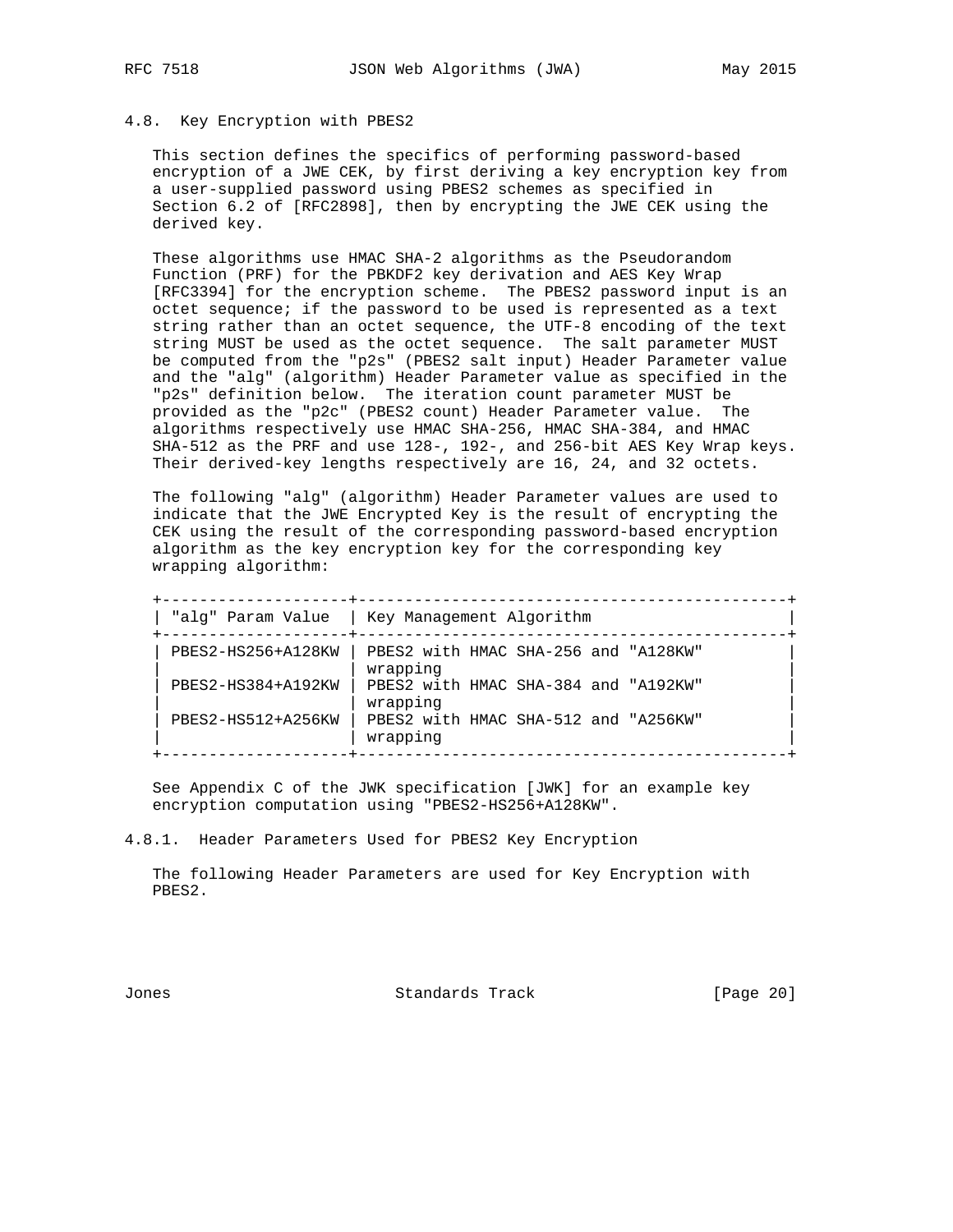4.8.1.1. "p2s" (PBES2 Salt Input) Header Parameter

 The "p2s" (PBES2 salt input) Header Parameter encodes a Salt Input value, which is used as part of the PBKDF2 salt value. The "p2s" value is BASE64URL(Salt Input). This Header Parameter MUST be present and MUST be understood and processed by implementations when these algorithms are used.

 The salt expands the possible keys that can be derived from a given password. A Salt Input value containing 8 or more octets MUST be used. A new Salt Input value MUST be generated randomly for every encryption operation; see RFC 4086 [RFC4086] for considerations on generating random values. The salt value used is (UTF8(Alg) || 0x00 || Salt Input), where Alg is the "alg" (algorithm) Header Parameter value.

4.8.1.2. "p2c" (PBES2 Count) Header Parameter

 The "p2c" (PBES2 count) Header Parameter contains the PBKDF2 iteration count, represented as a positive JSON integer. This Header Parameter MUST be present and MUST be understood and processed by implementations when these algorithms are used.

 The iteration count adds computational expense, ideally compounded by the possible range of keys introduced by the salt. A minimum iteration count of 1000 is RECOMMENDED.

5. Cryptographic Algorithms for Content Encryption

 JWE uses cryptographic algorithms to encrypt and integrity-protect the plaintext and to integrity-protect the Additional Authenticated Data.

Jones Standards Track [Page 21]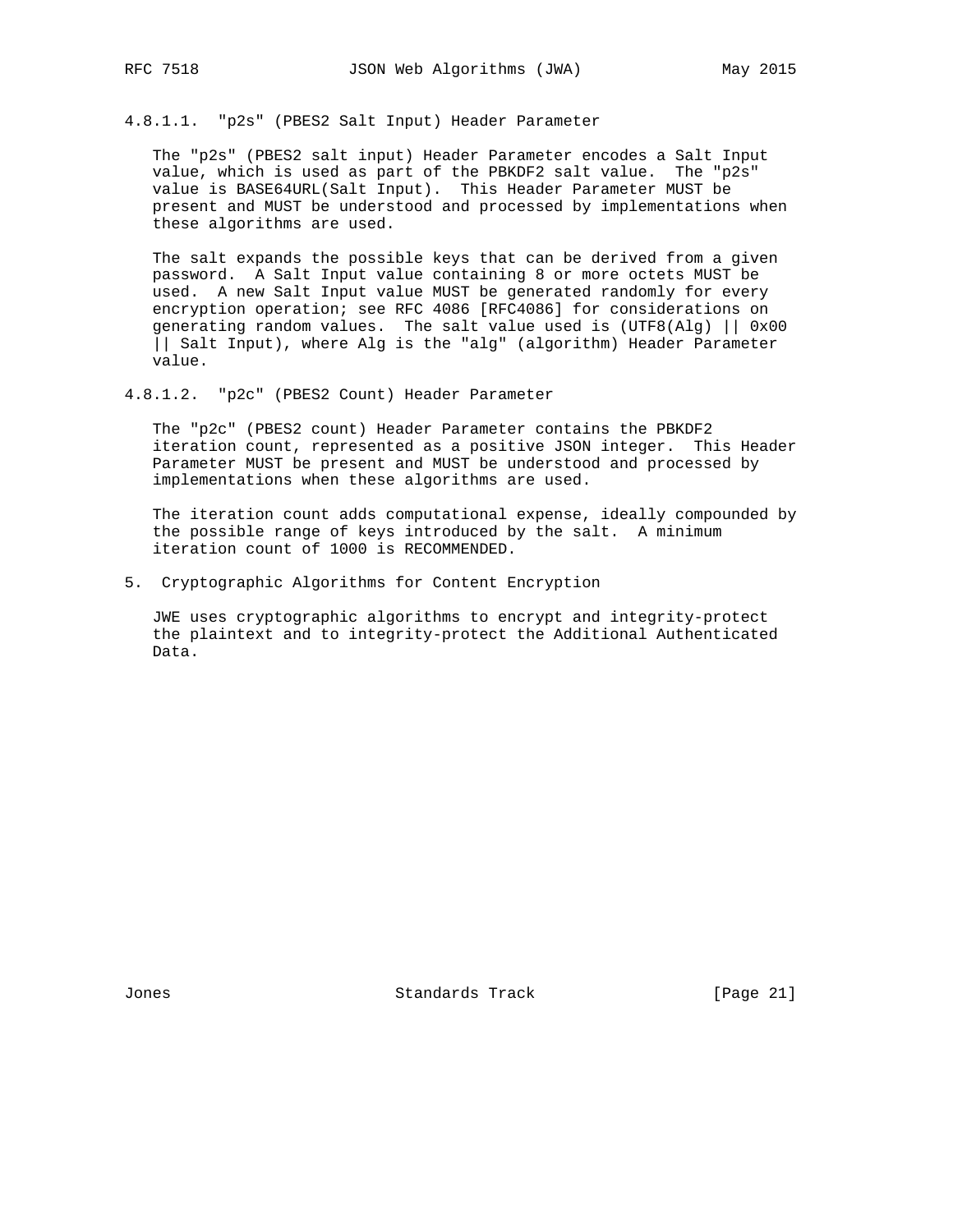5.1. "enc" (Encryption Algorithm) Header Parameter Values for JWE

 The table below is the set of "enc" (encryption algorithm) Header Parameter values that are defined by this specification for use with JWE.

| "enc" Param<br>Value | Content Encryption Algorithm                                                                      | Implementation<br>Requirements |
|----------------------|---------------------------------------------------------------------------------------------------|--------------------------------|
| A128CBC-HS256        | AES 128 CBC HMAC SHA 256<br>authenticated encryption<br>algorithm, as defined in Section<br>5.2.3 | Required                       |
| A192CBC-HS384        | AES_192_CBC_HMAC_SHA_384<br>authenticated encryption<br>algorithm, as defined in Section<br>5.2.4 | Optional                       |
| A256CBC-HS512        | AES_256_CBC_HMAC_SHA_512<br>authenticated encryption<br>algorithm, as defined in Section<br>5.2.5 | Required                       |
| A128GCM              | AES GCM using 128-bit key                                                                         | Recommended                    |
| A192GCM              | AES GCM using 192-bit key                                                                         | Optional                       |
| A256GCM              | AES GCM using 256-bit key                                                                         | Recommended                    |

 All also use a JWE Initialization Vector value and produce JWE Ciphertext and JWE Authentication Tag values.

 See Appendix A.3 for a table cross-referencing the JWE "enc" (encryption algorithm) values defined in this specification with the equivalent identifiers used by other standards and software packages.

#### 5.2. AES\_CBC\_HMAC\_SHA2 Algorithms

 This section defines a family of authenticated encryption algorithms built using a composition of AES [AES] in Cipher Block Chaining (CBC) mode [NIST.800-38A] with PKCS #7 padding operations per Section 6.3 of [RFC5652] and HMAC ([RFC2104] and [SHS]) operations. This algorithm family is called AES\_CBC\_HMAC\_SHA2. It also defines three instances of this family: the first using 128-bit CBC keys and HMAC SHA-256, the second using 192-bit CBC keys and HMAC SHA-384, and the third using 256-bit CBC keys and HMAC SHA-512. Test cases for these algorithms can be found in Appendix B.

Jones Standards Track [Page 22]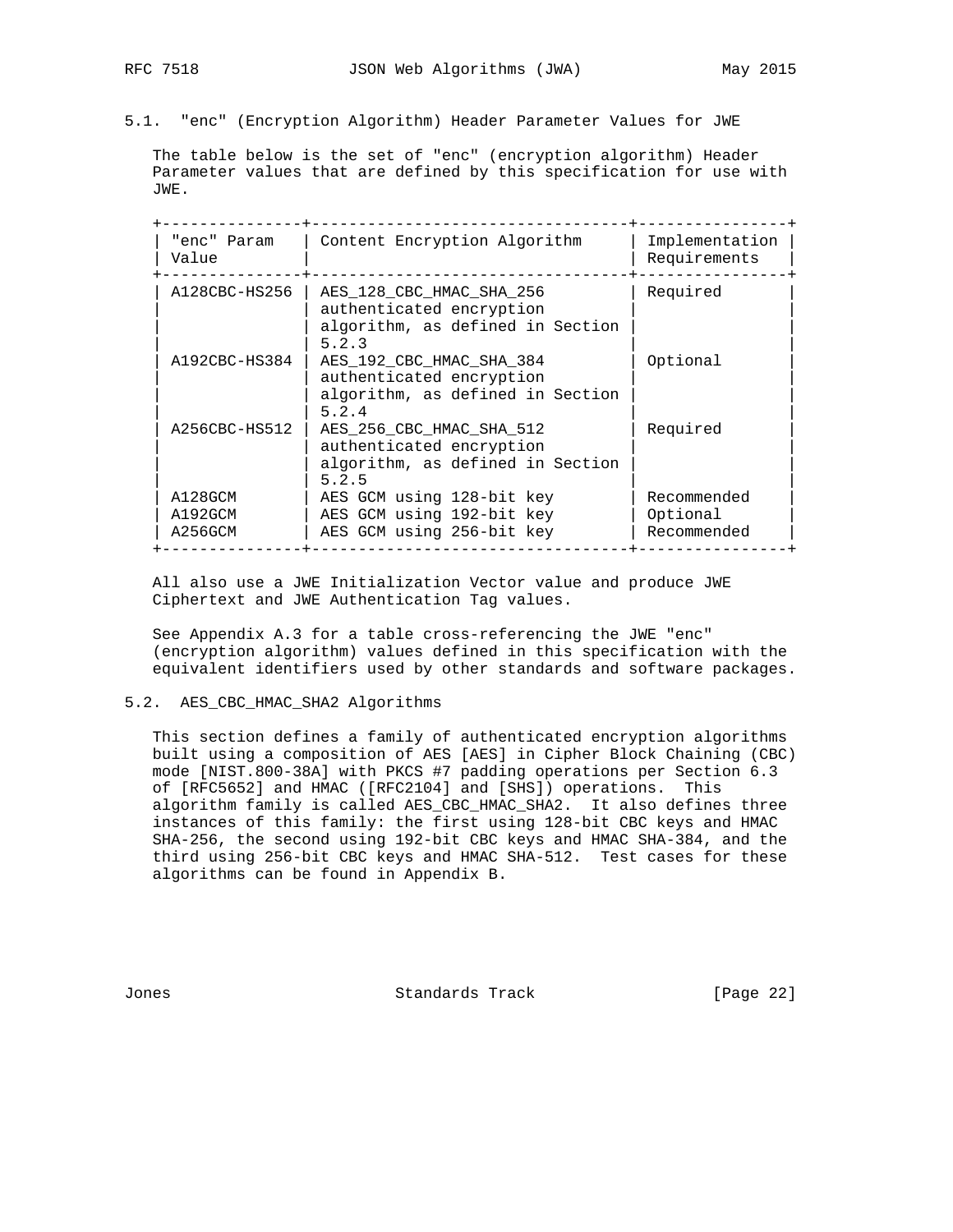These algorithms are based upon "Authenticated Encryption with AES- CBC and HMAC-SHA" [AEAD-CBC-SHA], performing the same cryptographic computations, but with the Initialization Vector (IV) and Authentication Tag values remaining separate, rather than being concatenated with the ciphertext value in the output representation. This option is discussed in Appendix B of that specification. This algorithm family is a generalization of the algorithm family in [AEAD-CBC-SHA] and can be used to implement those algorithms.

#### 5.2.1. Conventions Used in Defining AES\_CBC\_HMAC\_SHA2

We use the following notational conventions.

 CBC-PKCS7-ENC(X, P) denotes the AES-CBC encryption of P using PKCS #7 padding utilizing the cipher with the key X. MAC(Y, M) denotes the application of the MAC to the message M using the key Y.

5.2.2. Generic AES\_CBC\_HMAC\_SHA2 Algorithm

 This section defines AES\_CBC\_HMAC\_SHA2 in a manner that is independent of the AES-CBC key size or hash function to be used. Sections 5.2.2.1 and 5.2.2.2 define the generic encryption and decryption algorithms. Sections 5.2.3 through 5.2.5 define instances of AES\_CBC\_HMAC\_SHA2 that specify those details.

5.2.2.1. AES\_CBC\_HMAC\_SHA2 Encryption

 The authenticated encryption algorithm takes as input four octet strings: a secret key K, a plaintext P, Additional Authenticated Data A, and an Initialization Vector IV. The authenticated ciphertext value E and the Authentication Tag value T are provided as outputs. The data in the plaintext are encrypted and authenticated, and the Additional Authenticated Data are authenticated, but not encrypted.

 The encryption process is as follows, or uses an equivalent set of steps:

 1. The secondary keys MAC\_KEY and ENC\_KEY are generated from the input key K as follows. Each of these two keys is an octet string.

> MAC\_KEY consists of the initial MAC\_KEY\_LEN octets of K, in order. ENC\_KEY consists of the final ENC\_KEY\_LEN octets of K, in order.

Jones Standards Track [Page 23]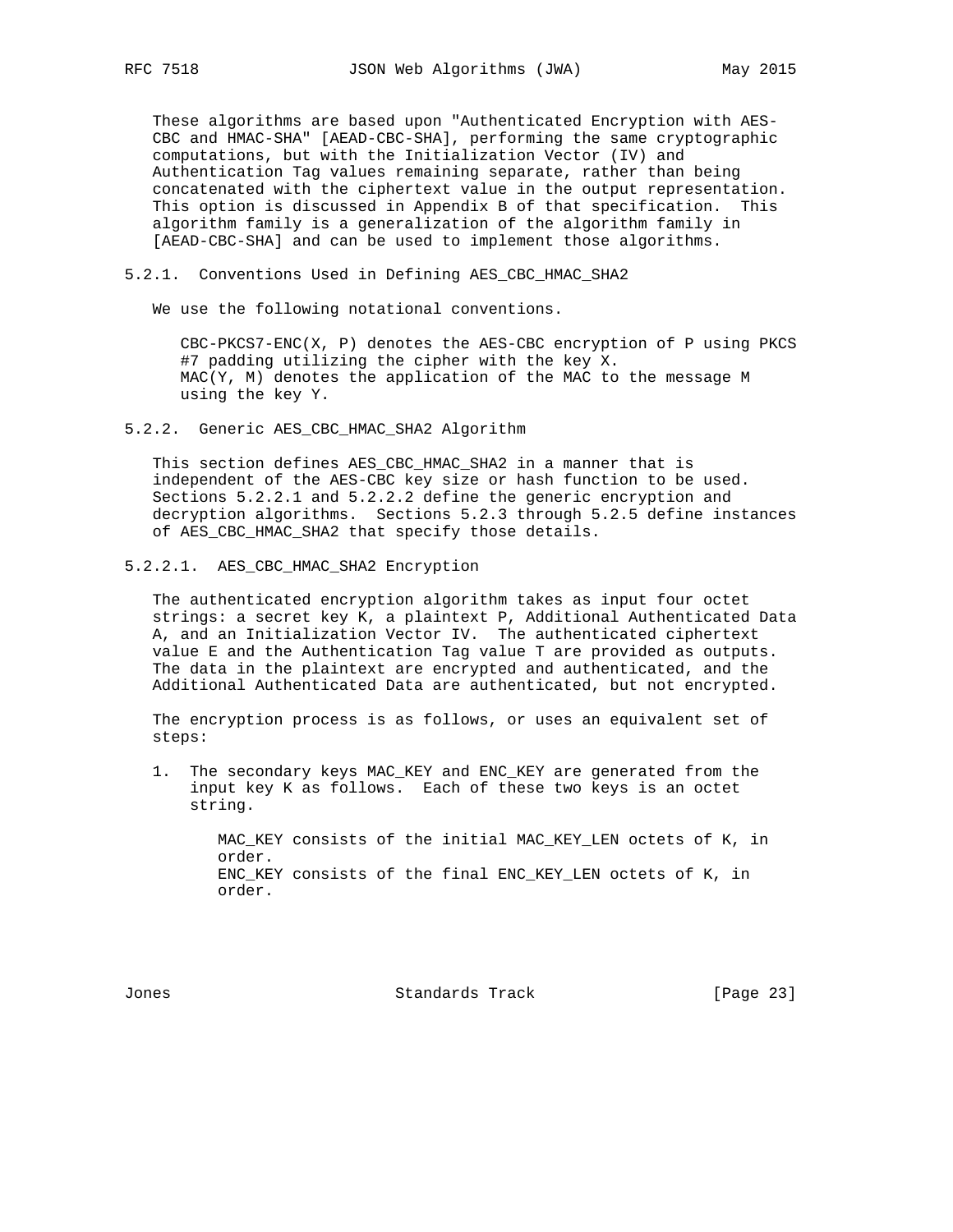The number of octets in the input key K MUST be the sum of MAC\_KEY\_LEN and ENC\_KEY\_LEN. The values of these parameters are specified by the Authenticated Encryption algorithms in Sections 5.2.3 through 5.2.5. Note that the MAC key comes before the encryption key in the input key K; this is in the opposite order of the algorithm names in the identifier "AES\_CBC\_HMAC\_SHA2".

- 2. The IV used is a 128-bit value generated randomly or pseudorandomly for use in the cipher.
- 3. The plaintext is CBC encrypted using PKCS #7 padding using ENC\_KEY as the key and the IV. We denote the ciphertext output from this step as E.
- 4. The octet string AL is equal to the number of bits in the Additional Authenticated Data A expressed as a 64-bit unsigned big-endian integer.
- 5. A message Authentication Tag T is computed by applying HMAC [RFC2104] to the following data, in order:

 the Additional Authenticated Data A, the Initialization Vector IV, the ciphertext E computed in the previous step, and the octet string AL defined above.

 The string MAC\_KEY is used as the MAC key. We denote the output of the MAC computed in this step as M. The first T\_LEN octets of M are used as T.

 6. The ciphertext E and the Authentication Tag T are returned as the outputs of the authenticated encryption.

 The encryption process can be illustrated as follows. Here K, P, A, IV, and E denote the key, plaintext, Additional Authenticated Data, Initialization Vector, and ciphertext, respectively.

 MAC\_KEY = initial MAC\_KEY\_LEN octets of K, ENC\_KEY = final ENC\_KEY\_LEN octets of K,  $E = CBC-PKCS7-ENC(ENC\_KEY, P),$  $M = MAC(MAC\_KEY, A || IV || E || AL),$ T = initial T\_LEN octets of M.

Jones Standards Track [Page 24]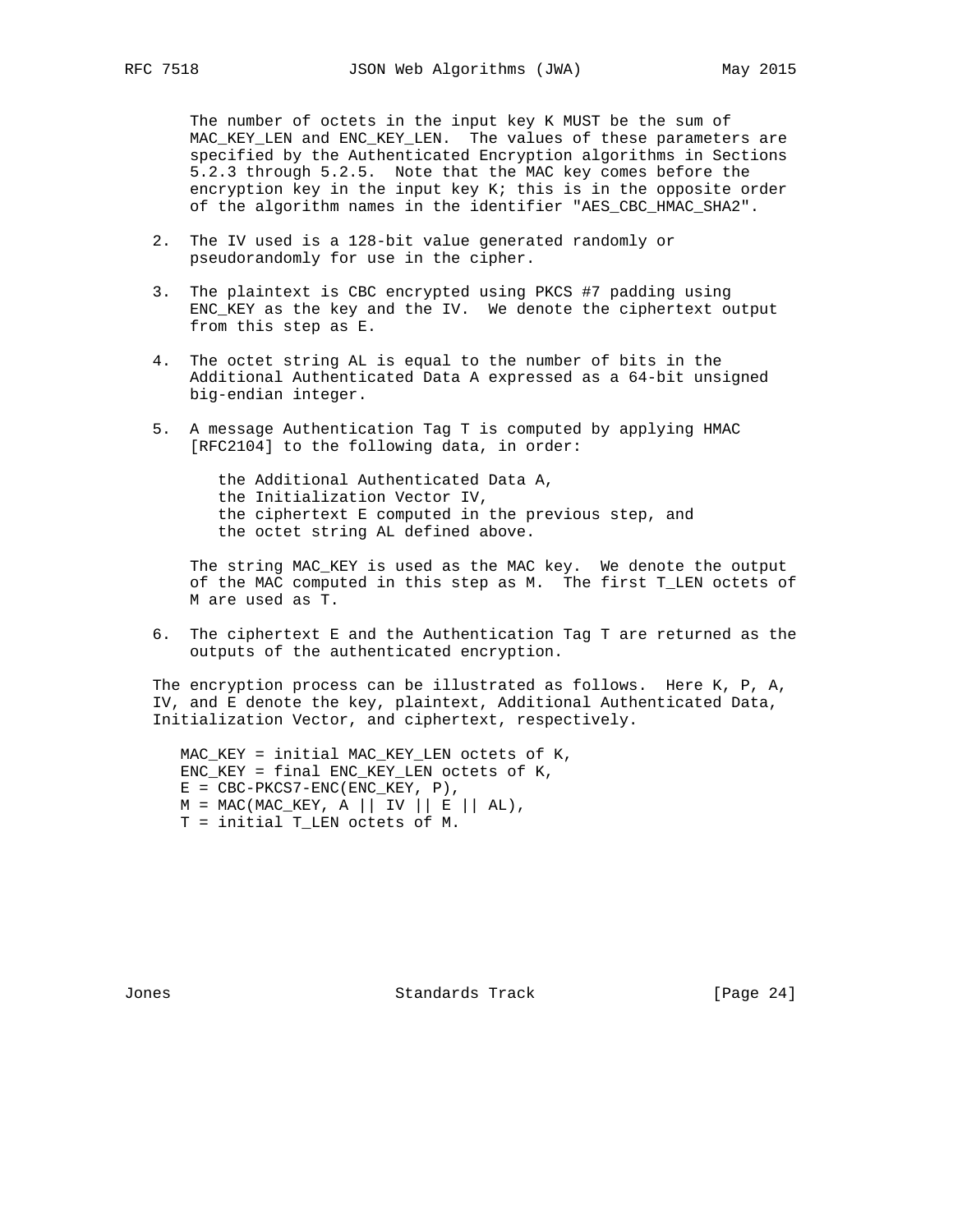## 5.2.2.2. AES\_CBC\_HMAC\_SHA2 Decryption

 The authenticated decryption operation has five inputs: K, A, IV, E, and T as defined above. It has only a single output: either a plaintext value P or a special symbol FAIL that indicates that the inputs are not authentic. The authenticated decryption algorithm is as follows, or uses an equivalent set of steps:

- 1. The secondary keys MAC\_KEY and ENC\_KEY are generated from the input key K as in Step 1 of Section 5.2.2.1.
- 2. The integrity and authenticity of A and E are checked by computing an HMAC with the inputs as in Step 5 of Section 5.2.2.1. The value T, from the previous step, is compared to the first MAC\_KEY length bits of the HMAC output. If those values are identical, then A and E are considered valid, and processing is continued. Otherwise, all of the data used in the MAC validation are discarded, and the authenticated decryption operation returns an indication that it failed, and the operation halts. (But see Section 11.5 of [JWE] for security considerations on thwarting timing attacks.)
- 3. The value E is decrypted and the PKCS #7 padding is checked and removed. The value IV is used as the Initialization Vector. The value ENC\_KEY is used as the decryption key.
- 4. The plaintext value is returned.

#### 5.2.3. AES\_128\_CBC\_HMAC\_SHA\_256

 This algorithm is a concrete instantiation of the generic AES\_CBC\_HMAC\_SHA2 algorithm above. It uses the HMAC message authentication code [RFC2104] with the SHA-256 hash function [SHS] to provide message authentication, with the HMAC output truncated to 128 bits, corresponding to the HMAC-SHA-256-128 algorithm defined in [RFC4868]. For encryption, it uses AES in the CBC mode of operation as defined in Section 6.2 of [NIST.800-38A], with PKCS #7 padding and a 128-bit IV value.

The AES CBC HMAC SHA2 parameters specific to AES 128 CBC HMAC SHA 256 are:

 The input key K is 32 octets long. ENC\_KEY\_LEN is 16 octets. MAC\_KEY\_LEN is 16 octets. The SHA-256 hash algorithm is used for the HMAC. The HMAC-SHA-256 output is truncated to T\_LEN=16 octets, by stripping off the final 16 octets.

Jones Standards Track [Page 25]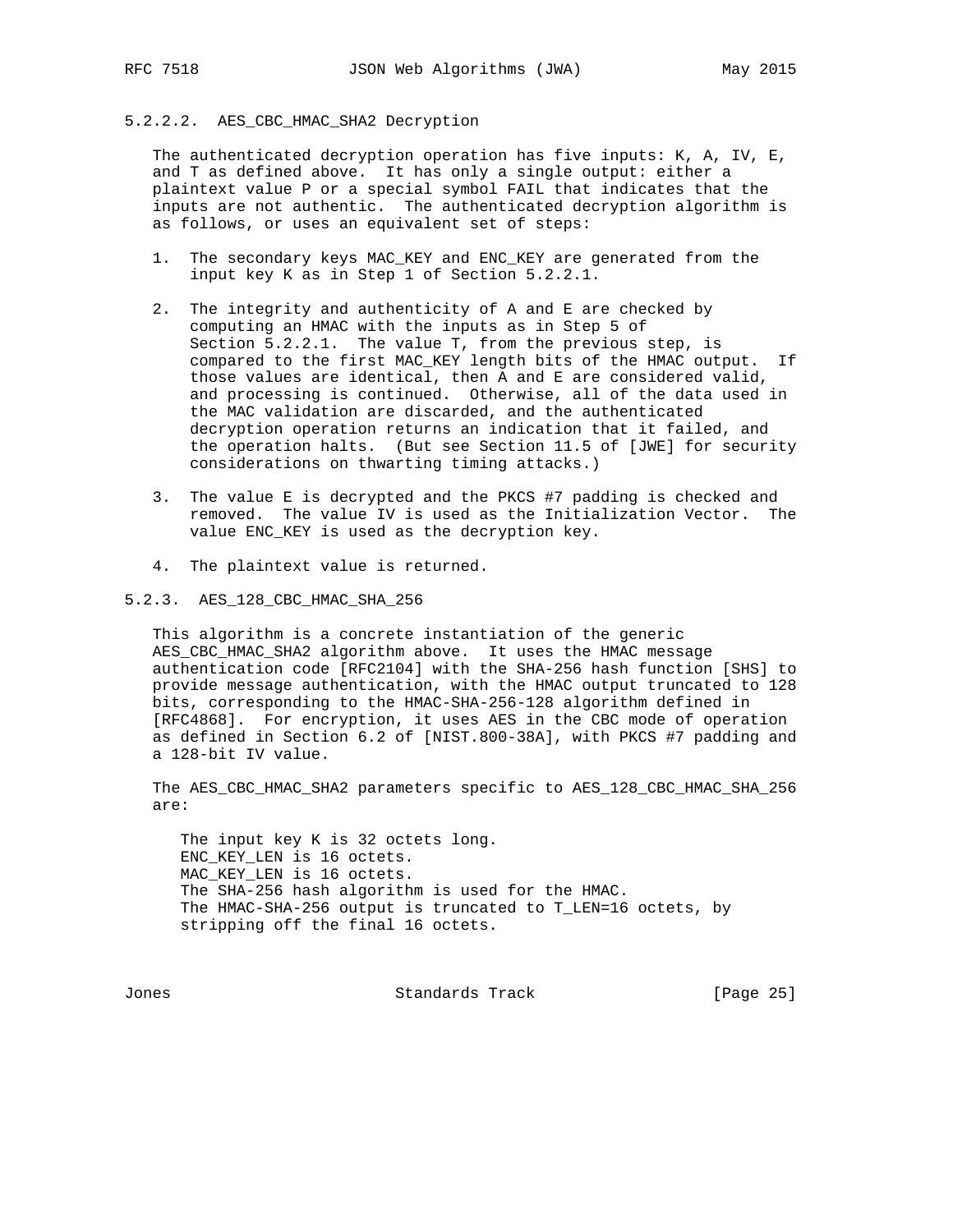## 5.2.4. AES\_192\_CBC\_HMAC\_SHA\_384

 AES\_192\_CBC\_HMAC\_SHA\_384 is based on AES\_128\_CBC\_HMAC\_SHA\_256, but with the following differences:

 The input key K is 48 octets long instead of 32. ENC\_KEY\_LEN is 24 octets instead of 16. MAC\_KEY\_LEN is 24 octets instead of 16. SHA-384 is used for the HMAC instead of SHA-256. The HMAC SHA-384 value is truncated to T\_LEN=24 octets instead of 16.

5.2.5. AES\_256\_CBC\_HMAC\_SHA\_512

 AES\_256\_CBC\_HMAC\_SHA\_512 is based on AES\_128\_CBC\_HMAC\_SHA\_256, but with the following differences:

 The input key K is 64 octets long instead of 32. ENC\_KEY\_LEN is 32 octets instead of 16. MAC\_KEY\_LEN is 32 octets instead of 16. SHA-512 is used for the HMAC instead of SHA-256. The HMAC SHA-512 value is truncated to T\_LEN=32 octets instead of 16.

5.2.6. Content Encryption with AES\_CBC\_HMAC\_SHA2

 This section defines the specifics of performing authenticated encryption with the AES\_CBC\_HMAC\_SHA2 algorithms.

The CEK is used as the secret key K.

 The following "enc" (encryption algorithm) Header Parameter values are used to indicate that the JWE Ciphertext and JWE Authentication Tag values have been computed using the corresponding algorithm:

| "enc" Param<br>Value | Content Encryption Algorithm                                                                |
|----------------------|---------------------------------------------------------------------------------------------|
| A128CBC-HS256        | AES_128_CBC_HMAC_SHA_256 authenticated encryption<br>algorithm, as defined in Section 5.2.3 |
| A192CBC-HS384        | AES 192 CBC HMAC SHA 384 authenticated encryption<br>algorithm, as defined in Section 5.2.4 |
| A256CBC-HS512        | AES 256 CBC_HMAC_SHA_512 authenticated encryption<br>algorithm, as defined in Section 5.2.5 |

Jones Standards Track [Page 26]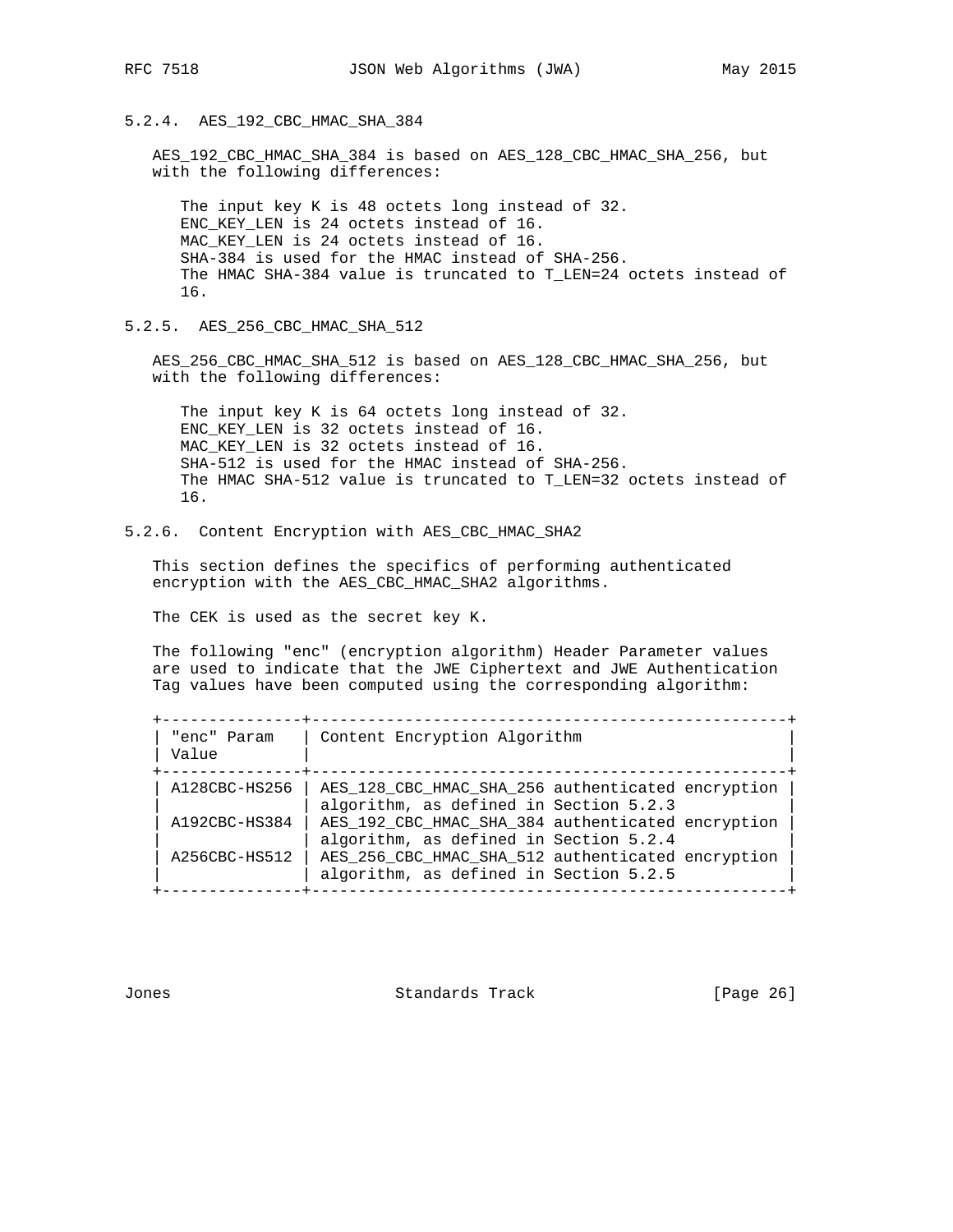- 
- 5.3. Content Encryption with AES GCM

 This section defines the specifics of performing authenticated encryption with AES in Galois/Counter Mode (GCM) ([AES] and [NIST.800-38D]).

The CEK is used as the encryption key.

Use of an IV of size 96 bits is REQUIRED with this algorithm.

 The requested size of the Authentication Tag output MUST be 128 bits, regardless of the key size.

 The following "enc" (encryption algorithm) Header Parameter values are used to indicate that the JWE Ciphertext and JWE Authentication Tag values have been computed using the corresponding algorithm and key size:

|         | "enc" Param Value   Content Encryption Algorithm |
|---------|--------------------------------------------------|
| A128GCM | AES GCM using 128-bit key                        |
| A192GCM | AES GCM using 192-bit key                        |
| A256GCM | AES GCM using 256-bit key                        |

An example using this algorithm is shown in Appendix A.1 of [JWE].

6. Cryptographic Algorithms for Keys

 A JSON Web Key (JWK) [JWK] is a JSON data structure that represents a cryptographic key. These keys can be either asymmetric or symmetric. They can hold both public and private information about the key. This section defines the parameters for keys using the algorithms specified by this document.

Jones Standards Track [Page 27]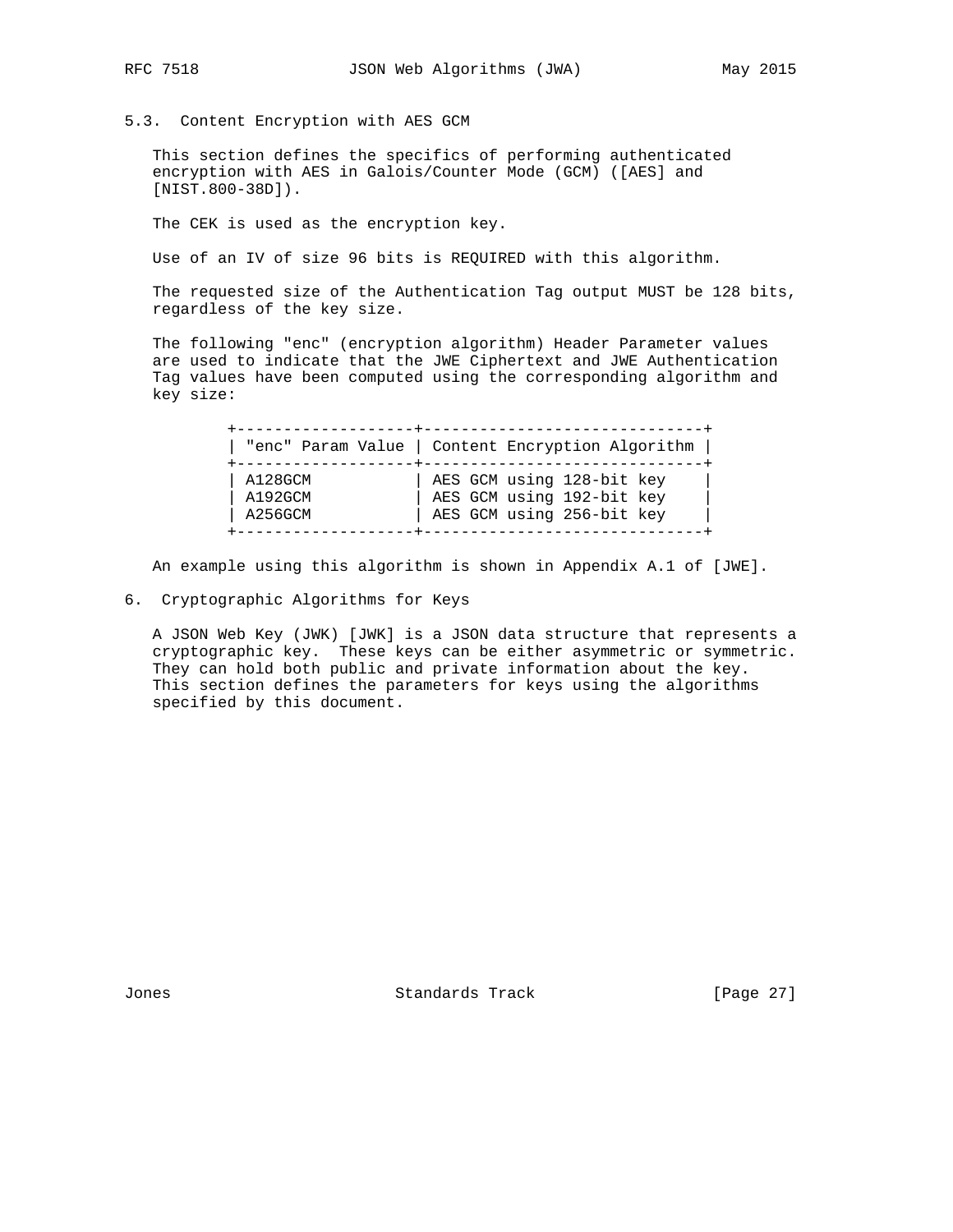# 6.1. "kty" (Key Type) Parameter Values

 The table below is the set of "kty" (key type) parameter values that are defined by this specification for use in JWKs.

| "kty" Param   Key Type<br>Value |                                                      | Implementation<br>Requirements |
|---------------------------------|------------------------------------------------------|--------------------------------|
| EC<br>RSA                       | Elliptic Curve [DSS]<br>RSA [RFC3447]                | Recommended+<br>Required       |
| oct                             | Octet sequence (used to<br>represent symmetric keys) | Required                       |

 The use of "+" in the Implementation Requirements column indicates that the requirement strength is likely to be increased in a future version of the specification.

6.2. Parameters for Elliptic Curve Keys

 JWKs can represent Elliptic Curve [DSS] keys. In this case, the "kty" member value is "EC".

6.2.1. Parameters for Elliptic Curve Public Keys

 An Elliptic Curve public key is represented by a pair of coordinates drawn from a finite field, which together define a point on an Elliptic Curve. The following members MUST be present for all Elliptic Curve public keys:

 o "crv" o "x"

 The following member MUST also be present for Elliptic Curve public keys for the three curves defined in the following section:

o "y"

6.2.1.1. "crv" (Curve) Parameter

 The "crv" (curve) parameter identifies the cryptographic curve used with the key. Curve values from [DSS] used by this specification are:

 o "P-256" o "P-384" o "P-521"

Jones Standards Track [Page 28]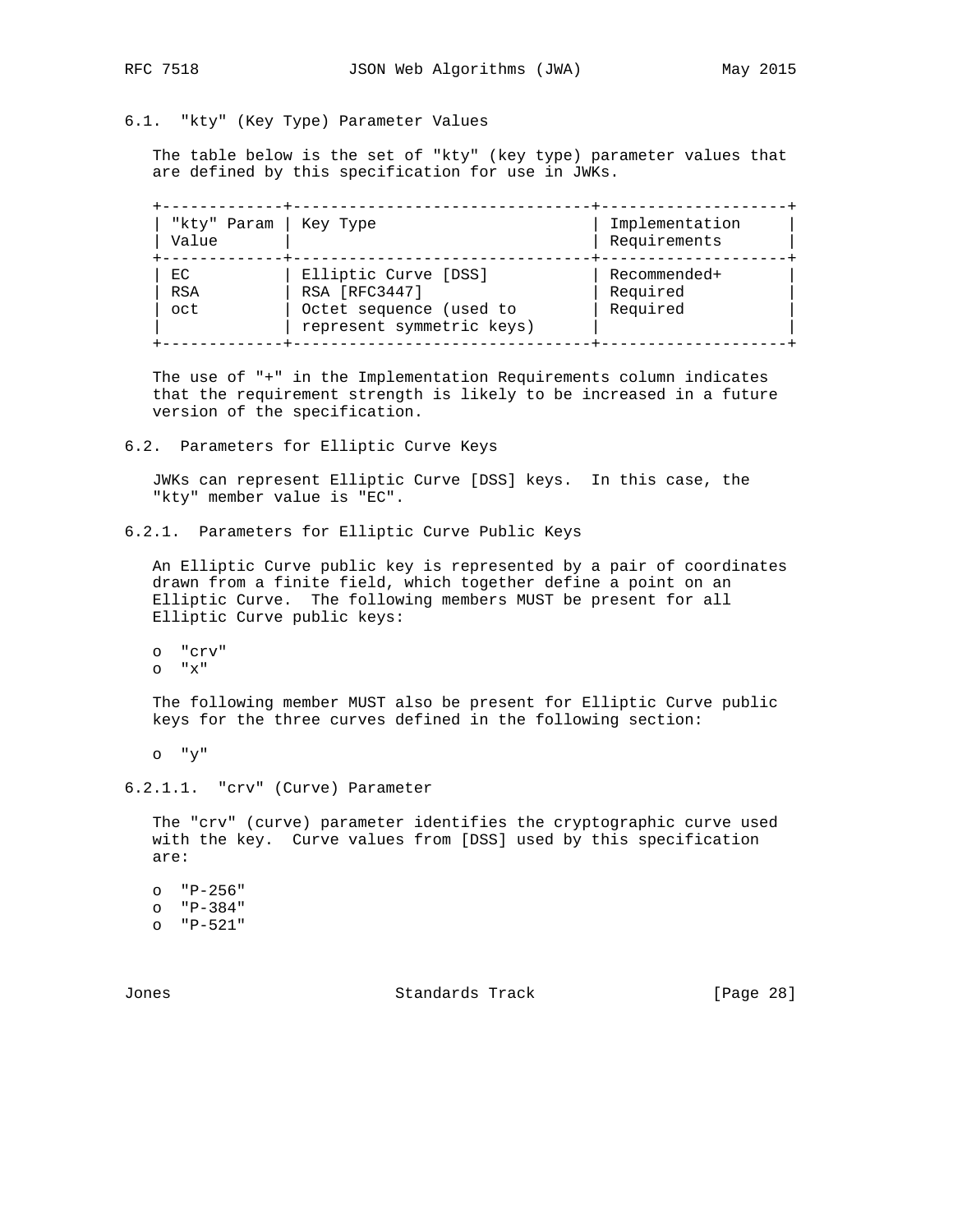These values are registered in the IANA "JSON Web Key Elliptic Curve" registry defined in Section 7.6. Additional "crv" values can be registered by other specifications. Specifications registering additional curves must define what parameters are used to represent keys for the curves registered. The "crv" value is a case-sensitive string.

 SEC1 [SEC1] point compression is not supported for any of these three curves.

6.2.1.2. "x" (X Coordinate) Parameter

 The "x" (x coordinate) parameter contains the x coordinate for the Elliptic Curve point. It is represented as the base64url encoding of the octet string representation of the coordinate, as defined in Section 2.3.5 of SEC1 [SEC1]. The length of this octet string MUST be the full size of a coordinate for the curve specified in the "crv" parameter. For example, if the value of "crv" is "P-521", the octet string must be 66 octets long.

6.2.1.3. "y" (Y Coordinate) Parameter

 The "y" (y coordinate) parameter contains the y coordinate for the Elliptic Curve point. It is represented as the base64url encoding of the octet string representation of the coordinate, as defined in Section 2.3.5 of SEC1 [SEC1]. The length of this octet string MUST be the full size of a coordinate for the curve specified in the "crv" parameter. For example, if the value of "crv" is "P-521", the octet string must be 66 octets long.

6.2.2. Parameters for Elliptic Curve Private Keys

 In addition to the members used to represent Elliptic Curve public keys, the following member MUST be present to represent Elliptic Curve private keys.

6.2.2.1. "d" (ECC Private Key) Parameter

 The "d" (ECC private key) parameter contains the Elliptic Curve private key value. It is represented as the base64url encoding of the octet string representation of the private key value, as defined in Section 2.3.7 of SEC1 [SEC1]. The length of this octet string MUST be ceiling(log-base-2(n)/8) octets (where n is the order of the curve).

Jones Standards Track [Page 29]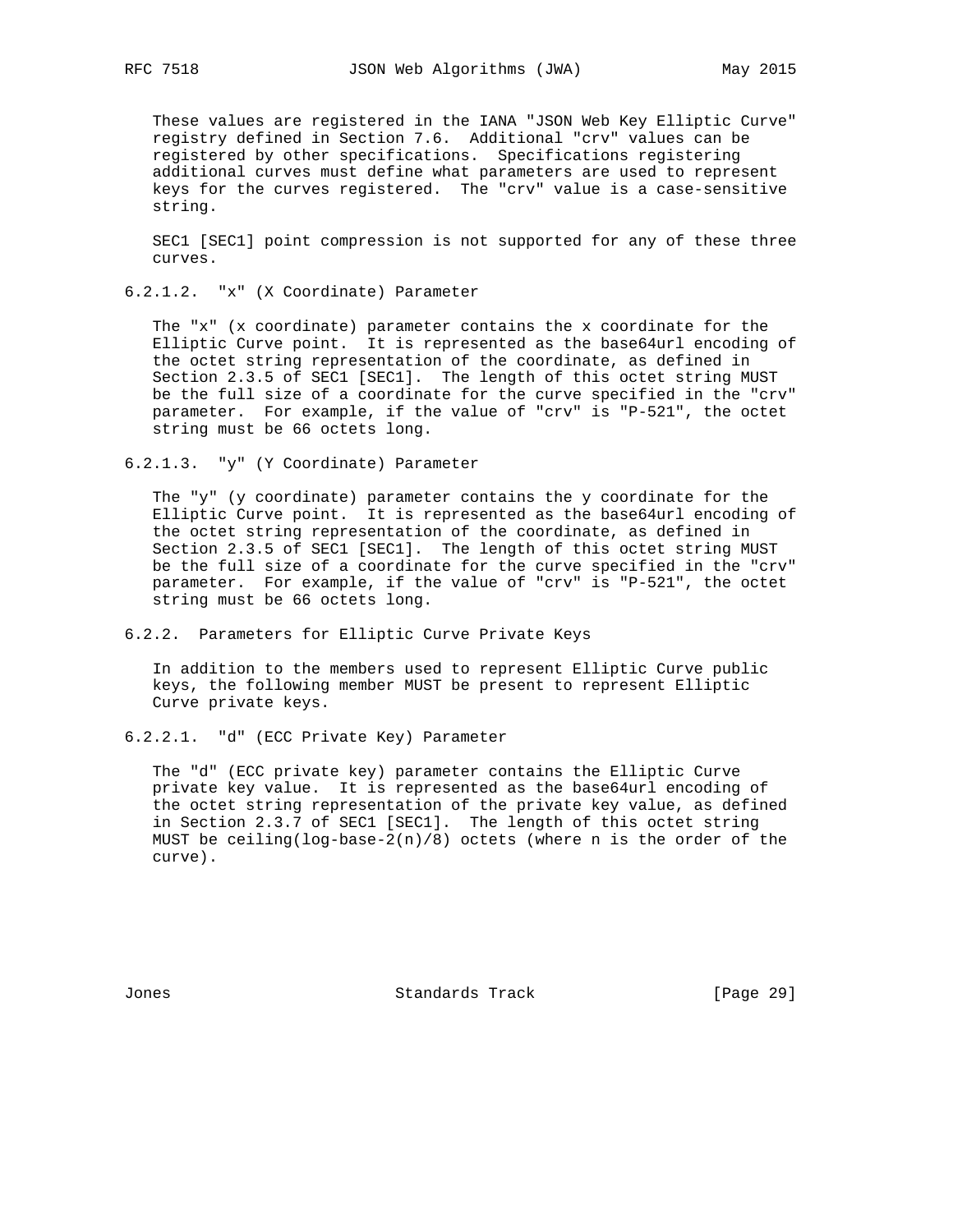#### 6.3. Parameters for RSA Keys

 JWKs can represent RSA [RFC3447] keys. In this case, the "kty" member value is "RSA". The semantics of the parameters defined below are the same as those defined in Sections 3.1 and 3.2 of RFC 3447.

#### 6.3.1. Parameters for RSA Public Keys

The following members MUST be present for RSA public keys.

#### 6.3.1.1. "n" (Modulus) Parameter

 The "n" (modulus) parameter contains the modulus value for the RSA public key. It is represented as a Base64urlUInt-encoded value.

 Note that implementers have found that some cryptographic libraries prefix an extra zero-valued octet to the modulus representations they return, for instance, returning 257 octets for a 2048-bit key, rather than 256. Implementations using such libraries will need to take care to omit the extra octet from the base64url-encoded representation.

6.3.1.2. "e" (Exponent) Parameter

 The "e" (exponent) parameter contains the exponent value for the RSA public key. It is represented as a Base64urlUInt-encoded value.

 For instance, when representing the value 65537, the octet sequence to be base64url-encoded MUST consist of the three octets [1, 0, 1]; the resulting representation for this value is "AQAB".

6.3.2. Parameters for RSA Private Keys

 In addition to the members used to represent RSA public keys, the following members are used to represent RSA private keys. The parameter "d" is REQUIRED for RSA private keys. The others enable optimizations and SHOULD be included by producers of JWKs representing RSA private keys. If the producer includes any of the other private key parameters, then all of the others MUST be present, with the exception of "oth", which MUST only be present when more than two prime factors were used.

6.3.2.1. "d" (Private Exponent) Parameter

 The "d" (private exponent) parameter contains the private exponent value for the RSA private key. It is represented as a Base64urlUInt encoded value.

Jones Standards Track [Page 30]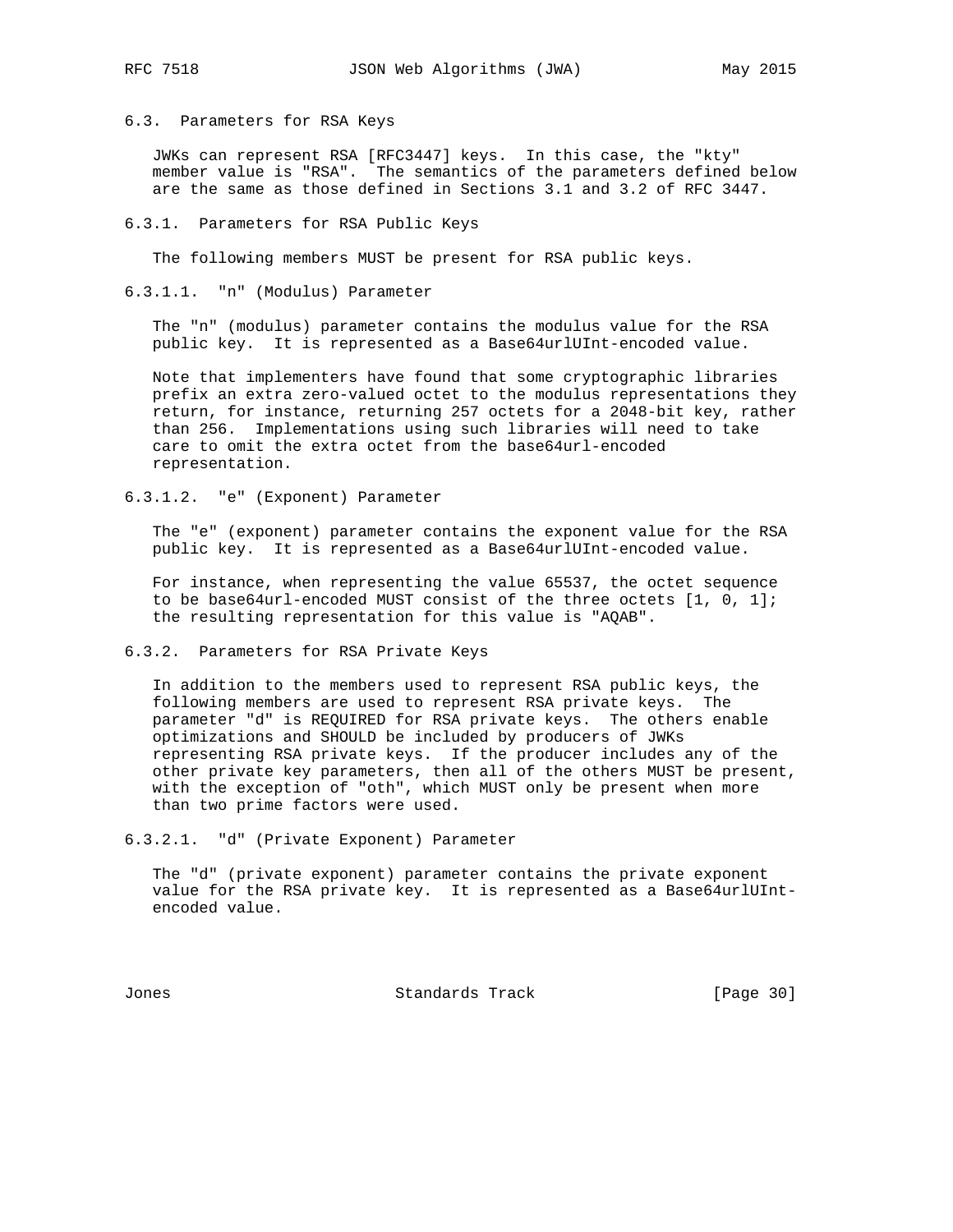6.3.2.2. "p" (First Prime Factor) Parameter

 The "p" (first prime factor) parameter contains the first prime factor. It is represented as a Base64urlUInt-encoded value.

6.3.2.3. "q" (Second Prime Factor) Parameter

 The "q" (second prime factor) parameter contains the second prime factor. It is represented as a Base64urlUInt-encoded value.

6.3.2.4. "dp" (First Factor CRT Exponent) Parameter

 The "dp" (first factor CRT exponent) parameter contains the Chinese Remainder Theorem (CRT) exponent of the first factor. It is represented as a Base64urlUInt-encoded value.

6.3.2.5. "dq" (Second Factor CRT Exponent) Parameter

 The "dq" (second factor CRT exponent) parameter contains the CRT exponent of the second factor. It is represented as a Base64urlUInt encoded value.

6.3.2.6. "qi" (First CRT Coefficient) Parameter

 The "qi" (first CRT coefficient) parameter contains the CRT coefficient of the second factor. It is represented as a Base64urlUInt-encoded value.

6.3.2.7. "oth" (Other Primes Info) Parameter

 The "oth" (other primes info) parameter contains an array of information about any third and subsequent primes, should they exist. When only two primes have been used (the normal case), this parameter MUST be omitted. When three or more primes have been used, the number of array elements MUST be the number of primes used minus two. For more information on this case, see the description of the OtherPrimeInfo parameters in Appendix A.1.2 of RFC 3447 [RFC3447], upon which the following parameters are modeled. If the consumer of a JWK does not support private keys with more than two primes and it encounters a private key that includes the "oth" parameter, then it MUST NOT use the key. Each array element MUST be an object with the following members.

6.3.2.7.1. "r" (Prime Factor)

 The "r" (prime factor) parameter within an "oth" array member represents the value of a subsequent prime factor. It is represented as a Base64urlUInt-encoded value.

Jones Standards Track [Page 31]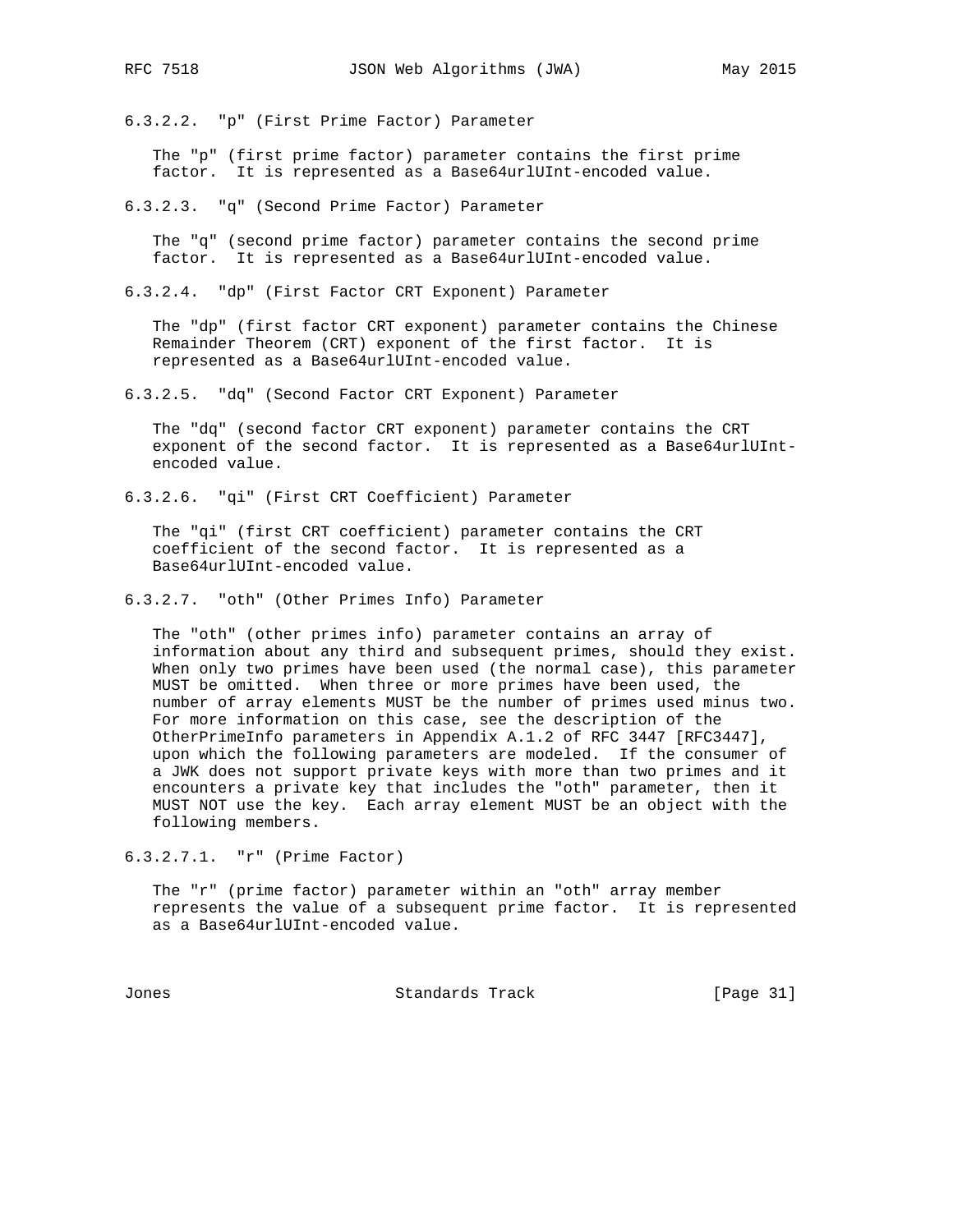- 
- 6.3.2.7.2. "d" (Factor CRT Exponent)

 The "d" (factor CRT exponent) parameter within an "oth" array member represents the CRT exponent of the corresponding prime factor. It is represented as a Base64urlUInt-encoded value.

6.3.2.7.3. "t" (Factor CRT Coefficient)

 The "t" (factor CRT coefficient) parameter within an "oth" array member represents the CRT coefficient of the corresponding prime factor. It is represented as a Base64urlUInt-encoded value.

6.4. Parameters for Symmetric Keys

 When the JWK "kty" member value is "oct" (octet sequence), the member "k" (see Section 6.4.1) is used to represent a symmetric key (or another key whose value is a single octet sequence). An "alg" member SHOULD also be present to identify the algorithm intended to be used with the key, unless the application uses another means or convention to determine the algorithm used.

6.4.1. "k" (Key Value) Parameter

 The "k" (key value) parameter contains the value of the symmetric (or other single-valued) key. It is represented as the base64url encoding of the octet sequence containing the key value.

7. IANA Considerations

 The following registration procedure is used for all the registries established by this specification.

 The registration procedure for values is Specification Required [RFC5226] after a three-week review period on the jose-reg-review@ietf.org mailing list, on the advice of one or more Designated Experts. However, to allow for the allocation of values prior to publication, the Designated Experts may approve registration once they are satisfied that such a specification will be published.

 Registration requests sent to the mailing list for review should use an appropriate subject (e.g., "Request to register algorithm: example").

 Within the review period, the Designated Experts will either approve or deny the registration request, communicating this decision to the review list and IANA. Denials should include an explanation and, if applicable, suggestions as to how to make the request successful.

Jones Standards Track [Page 32]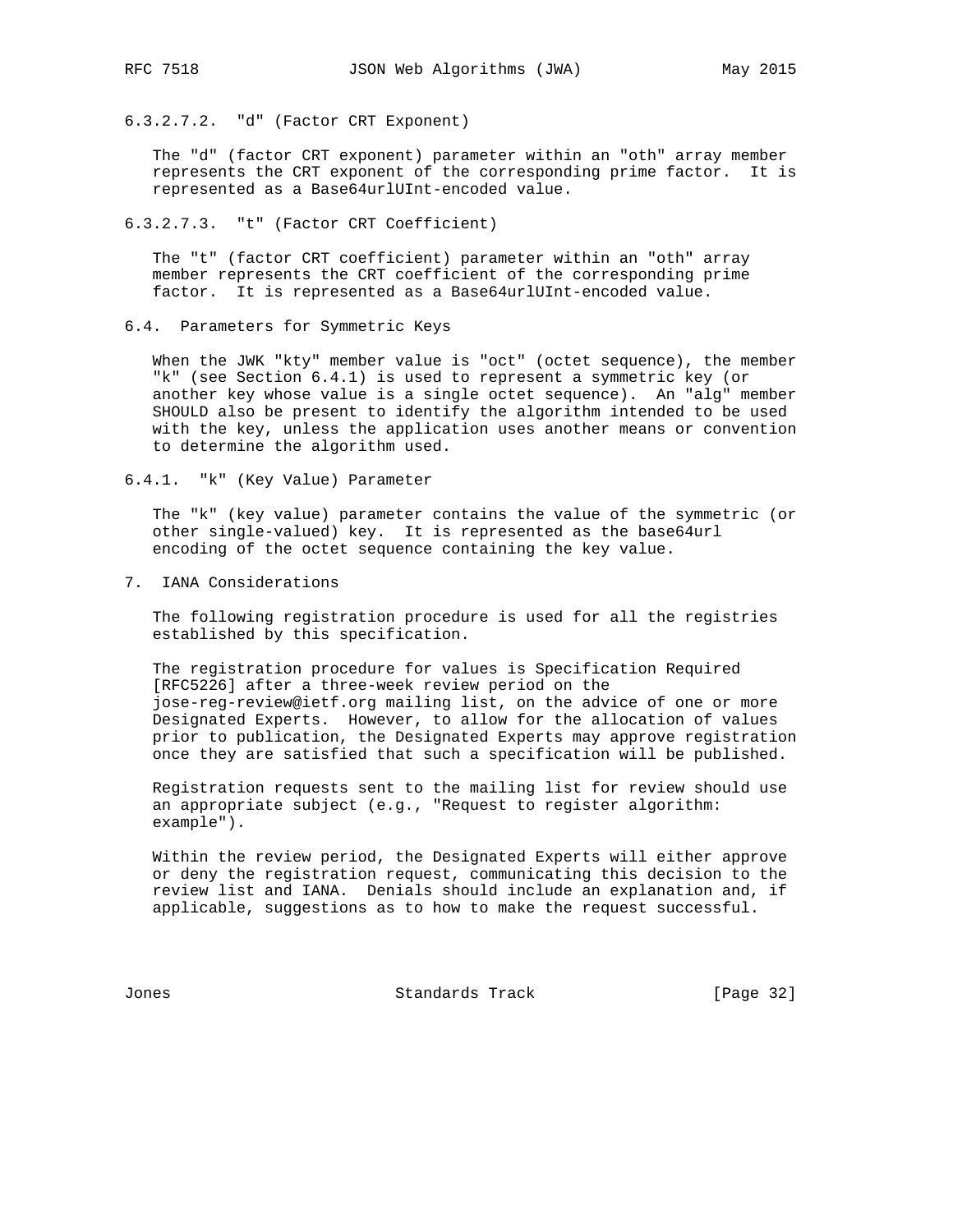Registration requests that are undetermined for a period longer than 21 days can be brought to the IESG's attention (using the iesg@ietf.org mailing list) for resolution.

 Criteria that should be applied by the Designated Experts include determining whether the proposed registration duplicates existing functionality, whether it is likely to be of general applicability or useful only for a single application, and whether the registration description is clear.

 IANA must only accept registry updates from the Designated Experts and should direct all requests for registration to the review mailing list.

 It is suggested that multiple Designated Experts be appointed who are able to represent the perspectives of different applications using this specification, in order to enable broadly informed review of registration decisions. In cases where a registration decision could be perceived as creating a conflict of interest for a particular Expert, that Expert should defer to the judgment of the other Experts.

#### 7.1. JSON Web Signature and Encryption Algorithms Registry

 This specification establishes the IANA "JSON Web Signature and Encryption Algorithms" registry for values of the JWS and JWE "alg" (algorithm) and "enc" (encryption algorithm) Header Parameters. The registry records the algorithm name, the algorithm description, the algorithm usage locations, the implementation requirements, the change controller, and a reference to the specification that defines it. The same algorithm name can be registered multiple times, provided that the sets of usage locations are disjoint.

 It is suggested that the length of the key be included in the algorithm name when multiple variations of algorithms are being registered that use keys of different lengths and the key lengths for each need to be fixed (for instance, because they will be created by key derivation functions). This allows readers of the JSON text to more easily make security decisions.

 The Designated Experts should perform reasonable due diligence that algorithms being registered either are currently considered cryptographically credible or are being registered as Deprecated or Prohibited.

Jones Standards Track [Page 33]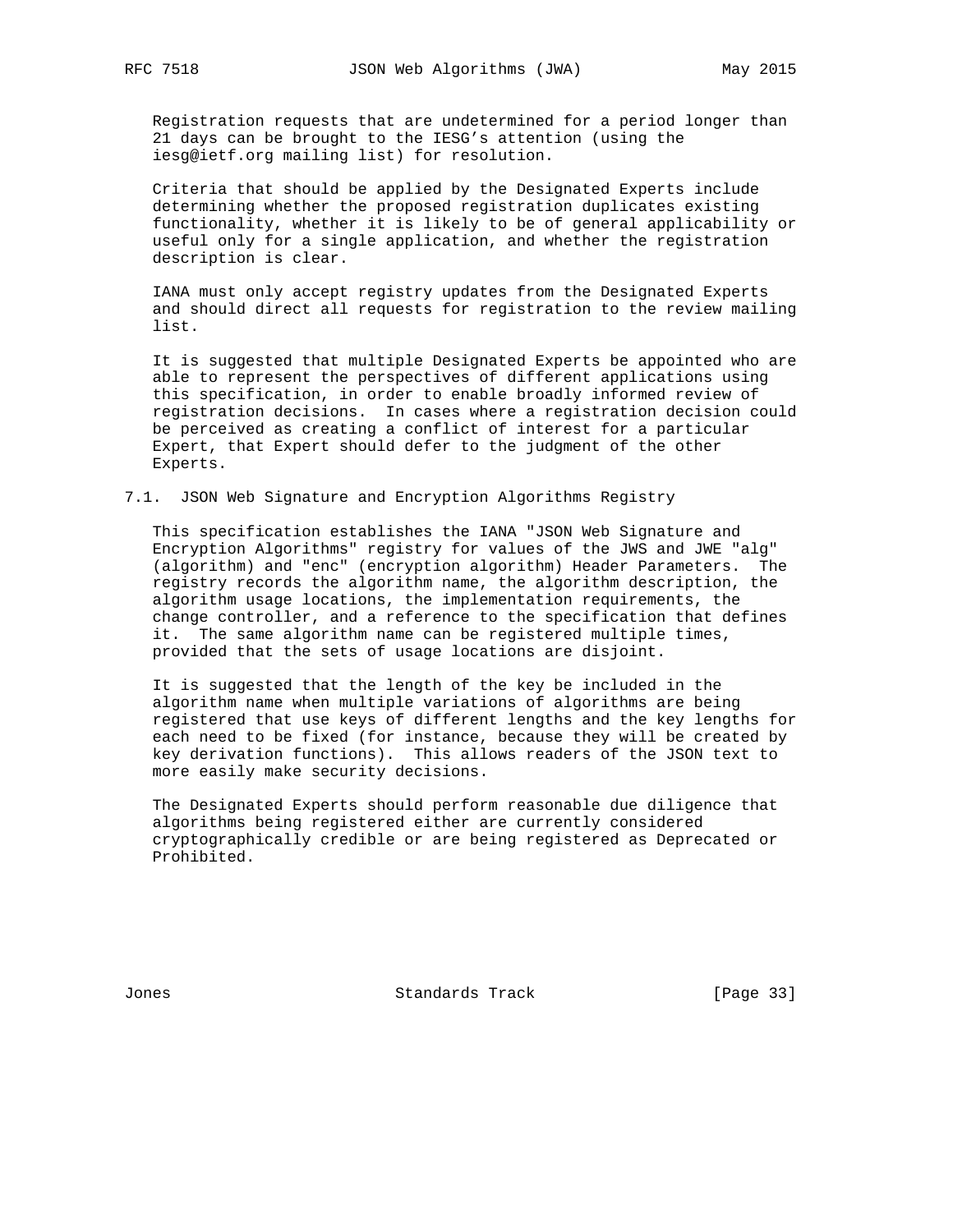The implementation requirements of an algorithm may be changed over time as the cryptographic landscape evolves, for instance, to change the status of an algorithm to Deprecated or to change the status of an algorithm from Optional to Recommended+ or Required. Changes of implementation requirements are only permitted on a Specification Required basis after review by the Designated Experts, with the new specification defining the revised implementation requirements level.

#### 7.1.1. Registration Template

Algorithm Name:

 The name requested (e.g., "HS256"). This name is a case-sensitive ASCII string. Names may not match other registered names in a case-insensitive manner unless the Designated Experts state that there is a compelling reason to allow an exception.

Algorithm Description:

Brief description of the algorithm (e.g., "HMAC using SHA-256").

Algorithm Usage Location(s):

 The algorithm usage locations. This must be one or more of the values "alg" or "enc" if the algorithm is to be used with JWS or JWE. The value "JWK" is used if the algorithm identifier will be used as a JWK "alg" member value, but will not be used with JWS or JWE; this could be the case, for instance, for non-authenticated encryption algorithms. Other values may be used with the approval of a Designated Expert.

JOSE Implementation Requirements:

 The algorithm implementation requirements for JWS and JWE, which must be one the words Required, Recommended, Optional, Deprecated, or Prohibited. Optionally, the word can be followed by a "+" or "-". The use of "+" indicates that the requirement strength is likely to be increased in a future version of the specification. The use of "-" indicates that the requirement strength is likely to be decreased in a future version of the specification. Any identifiers registered for non-authenticated encryption algorithms or other algorithms that are otherwise unsuitable for direct use as JWS or JWE algorithms must be registered as "Prohibited".

Change Controller:

 For Standards Track RFCs, list the "IESG". For others, give the name of the responsible party. Other details (e.g., postal address, email address, home page URI) may also be included.

Jones Standards Track [Page 34]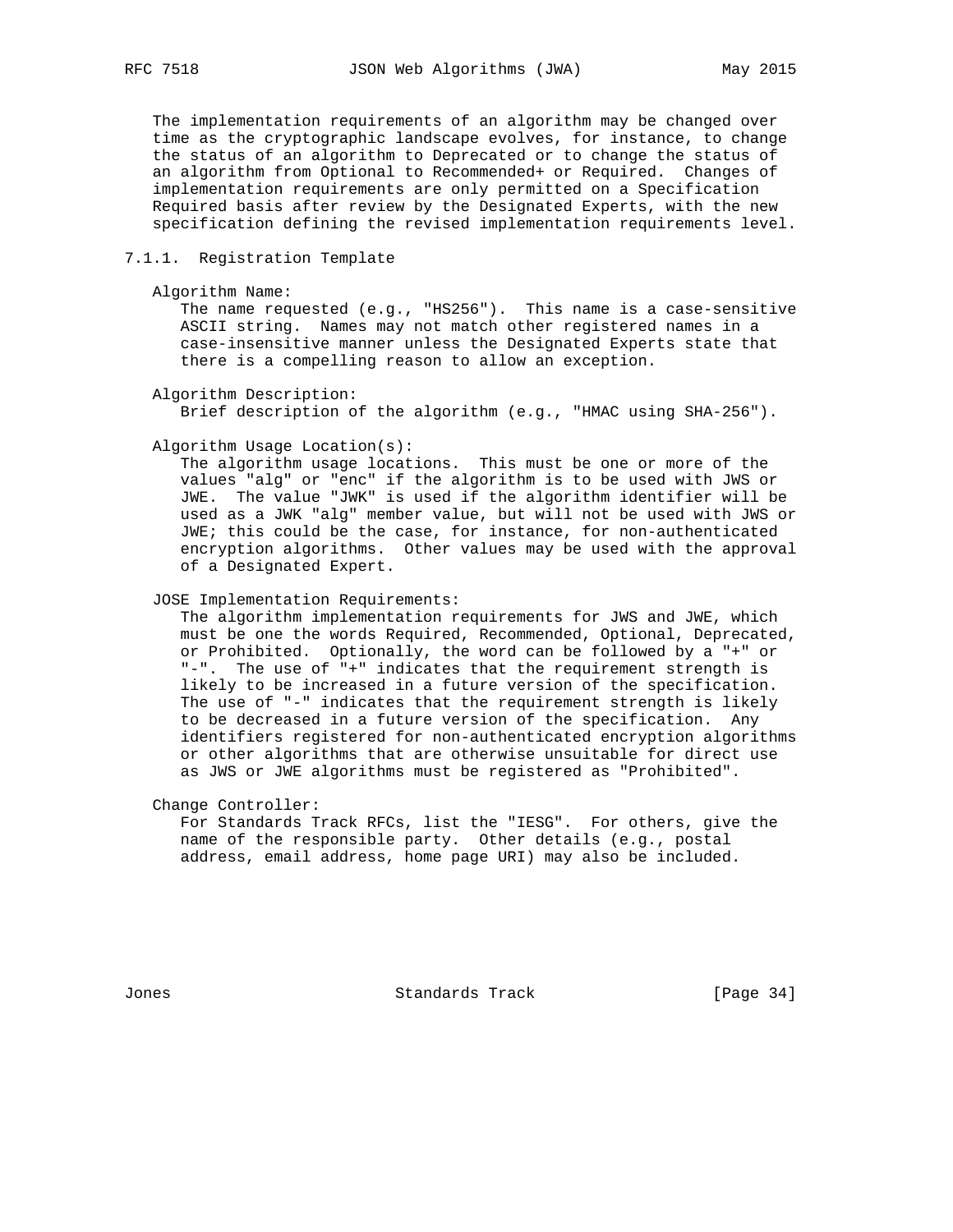Specification Document(s):

 Reference to the document or documents that specify the parameter, preferably including URIs that can be used to retrieve copies of the documents. An indication of the relevant sections may also be included but is not required.

Algorithm Analysis Documents(s):

 References to a publication or publications in well-known cryptographic conferences, by national standards bodies, or by other authoritative sources analyzing the cryptographic soundness of the algorithm to be registered. The Designated Experts may require convincing evidence of the cryptographic soundness of a new algorithm to be provided with the registration request unless the algorithm is being registered as Deprecated or Prohibited. Having gone through working group and IETF review, the initial registrations made by this document are exempt from the need to provide this information.

## 7.1.2. Initial Registry Contents

- o Algorithm Name: "HS256"
- o Algorithm Description: HMAC using SHA-256
- o Algorithm Usage Location(s): "alg"
- o JOSE Implementation Requirements: Required
- o Change Controller: IESG
- o Specification Document(s): Section 3.2 of RFC 7518
- o Algorithm Analysis Documents(s): n/a
- o Algorithm Name: "HS384"
- o Algorithm Description: HMAC using SHA-384
- o Algorithm Usage Location(s): "alg"
- o JOSE Implementation Requirements: Optional
- o Change Controller: IESG
- o Specification Document(s): Section 3.2 of RFC 7518
- o Algorithm Analysis Documents(s): n/a
- o Algorithm Name: "HS512"
- o Algorithm Description: HMAC using SHA-512
- o Algorithm Usage Location(s): "alg"
- o JOSE Implementation Requirements: Optional
- o Change Controller: IESG
- o Specification Document(s): Section 3.2 of RFC 7518
- o Algorithm Analysis Documents(s): n/a

Jones Standards Track [Page 35]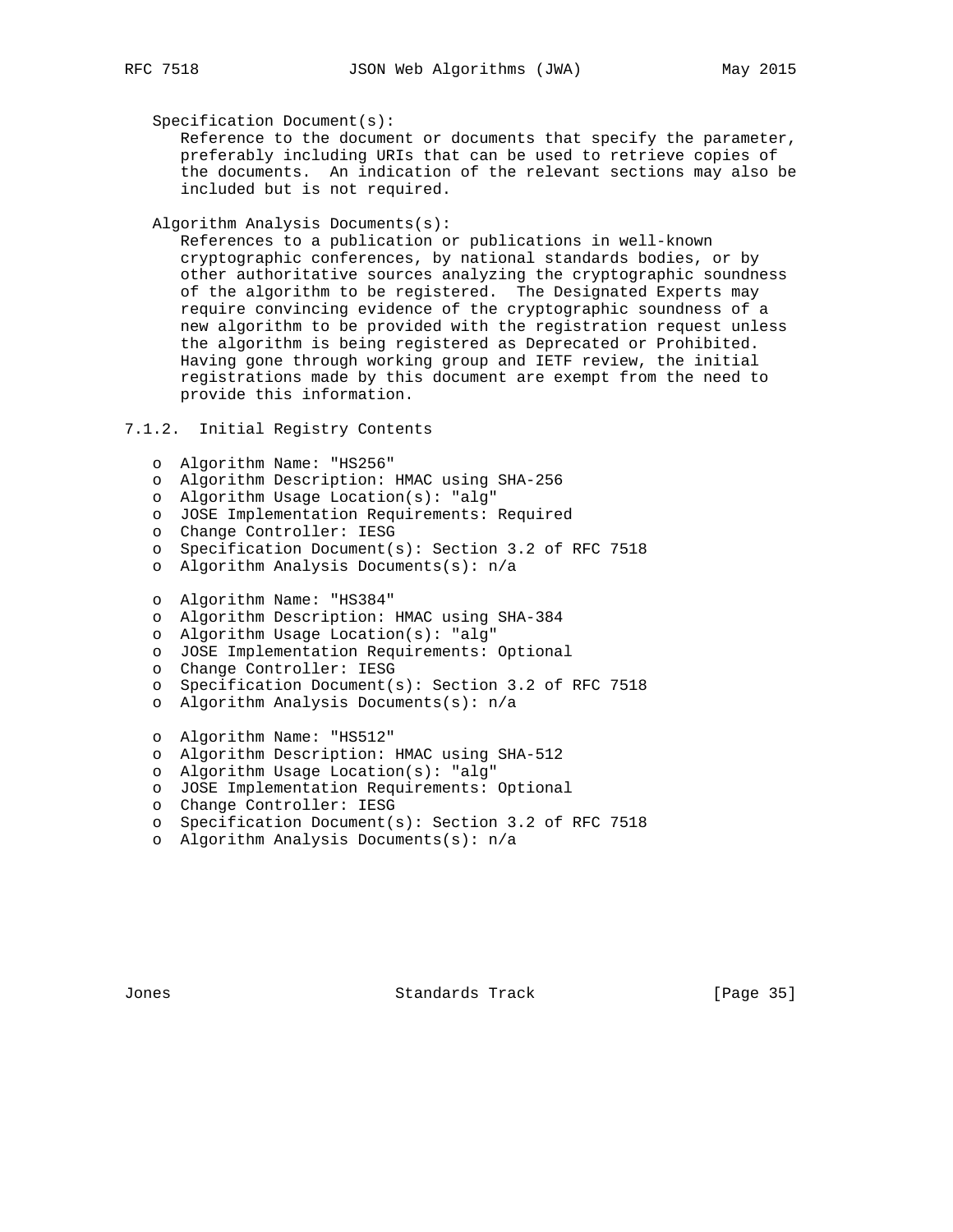o Algorithm Name: "RS256" o Algorithm Description: RSASSA-PKCS1-v1\_5 using SHA-256 o Algorithm Usage Location(s): "alg" o JOSE Implementation Requirements: Recommended o Change Controller: IESG o Specification Document(s): Section 3.3 of RFC 7518 o Algorithm Analysis Documents(s): n/a o Algorithm Name: "RS384" o Algorithm Description: RSASSA-PKCS1-v1\_5 using SHA-384 o Algorithm Usage Location(s): "alg" o JOSE Implementation Requirements: Optional o Change Controller: IESG o Specification Document(s): Section 3.3 of RFC 7518 o Algorithm Analysis Documents(s): n/a o Algorithm Name: "RS512" o Algorithm Description: RSASSA-PKCS1-v1\_5 using SHA-512 o Algorithm Usage Location(s): "alg" o JOSE Implementation Requirements: Optional o Change Controller: IESG o Specification Document(s): Section 3.3 of RFC 7518 o Algorithm Analysis Documents(s): n/a o Algorithm Name: "ES256" o Algorithm Description: ECDSA using P-256 and SHA-256 o Algorithm Usage Location(s): "alg" o JOSE Implementation Requirements: Recommended+ o Change Controller: IESG o Specification Document(s): Section 3.4 of RFC 7518 o Algorithm Analysis Documents(s): n/a o Algorithm Name: "ES384" o Algorithm Description: ECDSA using P-384 and SHA-384 o Algorithm Usage Location(s): "alg" o JOSE Implementation Requirements: Optional o Change Controller: IESG o Specification Document(s): Section 3.4 of RFC 7518 o Algorithm Analysis Documents(s): n/a o Algorithm Name: "ES512" o Algorithm Description: ECDSA using P-521 and SHA-512 o Algorithm Usage Location(s): "alg" o JOSE Implementation Requirements: Optional o Change Controller: IESG o Specification Document(s): Section 3.4 of RFC 7518 o Algorithm Analysis Documents(s): n/a

Jones Standards Track [Page 36]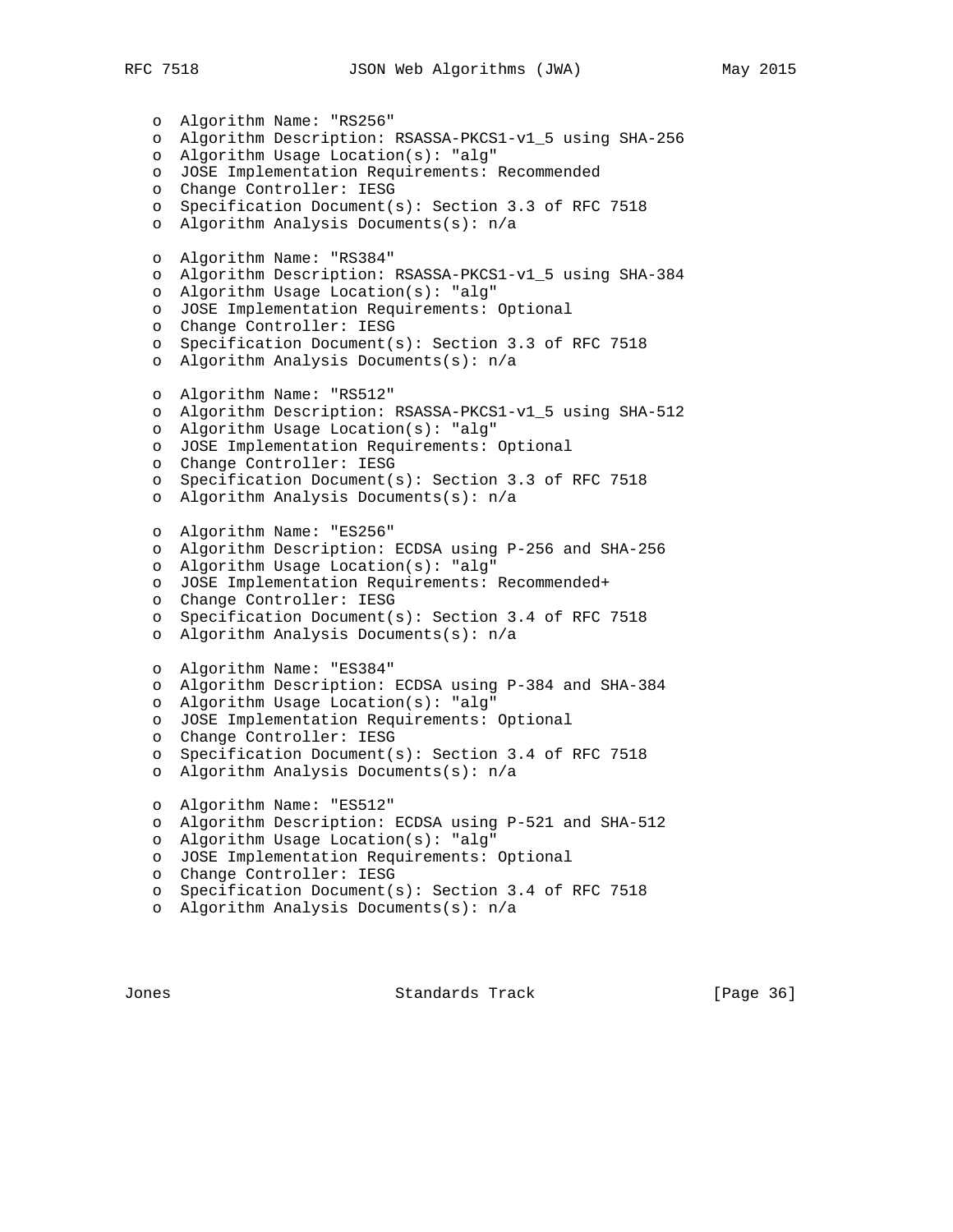o Algorithm Name: "PS256" o Algorithm Description: RSASSA-PSS using SHA-256 and MGF1 with SHA-256 o Algorithm Usage Location(s): "alg" o JOSE Implementation Requirements: Optional o Change Controller: IESG o Specification Document(s): Section 3.5 of RFC 7518 o Algorithm Analysis Documents(s): n/a o Algorithm Name: "PS384" o Algorithm Description: RSASSA-PSS using SHA-384 and MGF1 with SHA-384 o Algorithm Usage Location(s): "alg" o JOSE Implementation Requirements: Optional o Change Controller: IESG o Specification Document(s): Section 3.5 of RFC 7518 o Algorithm Analysis Documents(s): n/a o Algorithm Name: "PS512" o Algorithm Description: RSASSA-PSS using SHA-512 and MGF1 with SHA-512 o Algorithm Usage Location(s): "alg" o JOSE Implementation Requirements: Optional o Change Controller: IESG o Specification Document(s): Section 3.5 of RFC 7518 o Algorithm Analysis Documents(s): n/a o Algorithm Name: "none" o Algorithm Description: No digital signature or MAC performed o Algorithm Usage Location(s): "alg" o JOSE Implementation Requirements: Optional o Change Controller: IESG o Specification Document(s): Section 3.6 of RFC 7518 o Algorithm Analysis Documents(s): n/a o Algorithm Name: "RSA1\_5" o Algorithm Description: RSAES-PKCS1-v1\_5 o Algorithm Usage Location(s): "alg" o JOSE Implementation Requirements: Recommended o Change Controller: IESG o Specification Document(s): Section 4.2 of RFC 7518 o Algorithm Analysis Documents(s): n/a

Jones Standards Track [Page 37]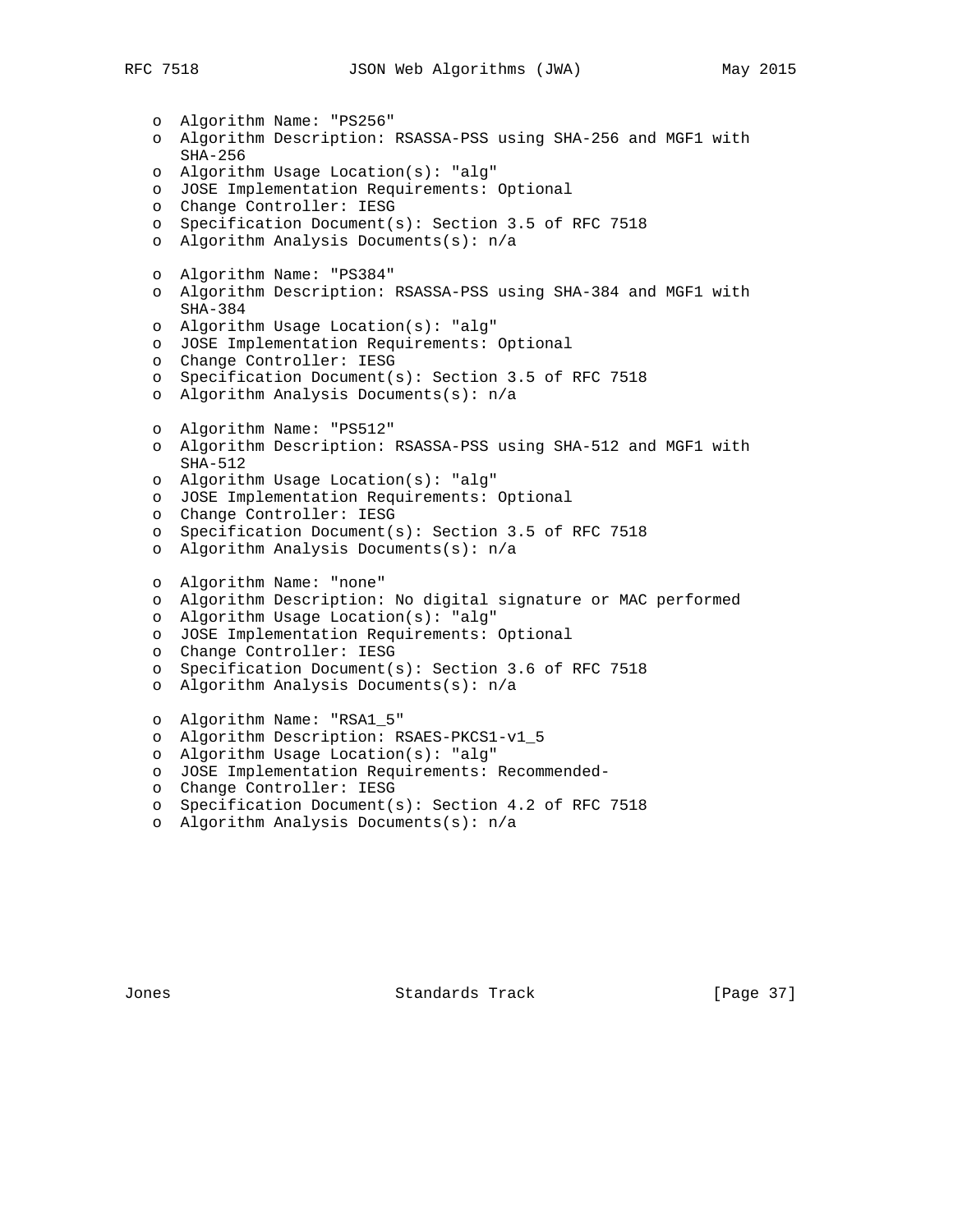o Algorithm Name: "RSA-OAEP" o Algorithm Description: RSAES OAEP using default parameters o Algorithm Usage Location(s): "alg" o JOSE Implementation Requirements: Recommended+ o Change Controller: IESG o Specification Document(s): Section 4.3 of RFC 7518 o Algorithm Analysis Documents(s): n/a o Algorithm Name: "RSA-OAEP-256" o Algorithm Description: RSAES OAEP using SHA-256 and MGF1 with SHA-256 o Algorithm Usage Location(s): "alg" o JOSE Implementation Requirements: Optional o Change Controller: IESG o Specification Document(s): Section 4.3 of RFC 7518 o Algorithm Analysis Documents(s): n/a o Algorithm Name: "A128KW" o Algorithm Description: AES Key Wrap using 128-bit key o Algorithm Usage Location(s): "alg" o JOSE Implementation Requirements: Recommended o Change Controller: IESG o Specification Document(s): Section 4.4 of RFC 7518 o Algorithm Analysis Documents(s): n/a o Algorithm Name: "A192KW" o Algorithm Description: AES Key Wrap using 192-bit key o Algorithm Usage Location(s): "alg" o JOSE Implementation Requirements: Optional o Change Controller: IESG o Specification Document(s): Section 4.4 of RFC 7518 o Algorithm Analysis Documents(s): n/a o Algorithm Name: "A256KW" o Algorithm Description: AES Key Wrap using 256-bit key o Algorithm Usage Location(s): "alg" o JOSE Implementation Requirements: Recommended o Change Controller: IESG o Specification Document(s): Section 4.4 of RFC 7518 o Algorithm Analysis Documents(s): n/a o Algorithm Name: "dir" o Algorithm Description: Direct use of a shared symmetric key o Algorithm Usage Location(s): "alg" o JOSE Implementation Requirements: Recommended o Change Controller: IESG o Specification Document(s): Section 4.5 of RFC 7518 o Algorithm Analysis Documents(s): n/a

Jones Standards Track [Page 38]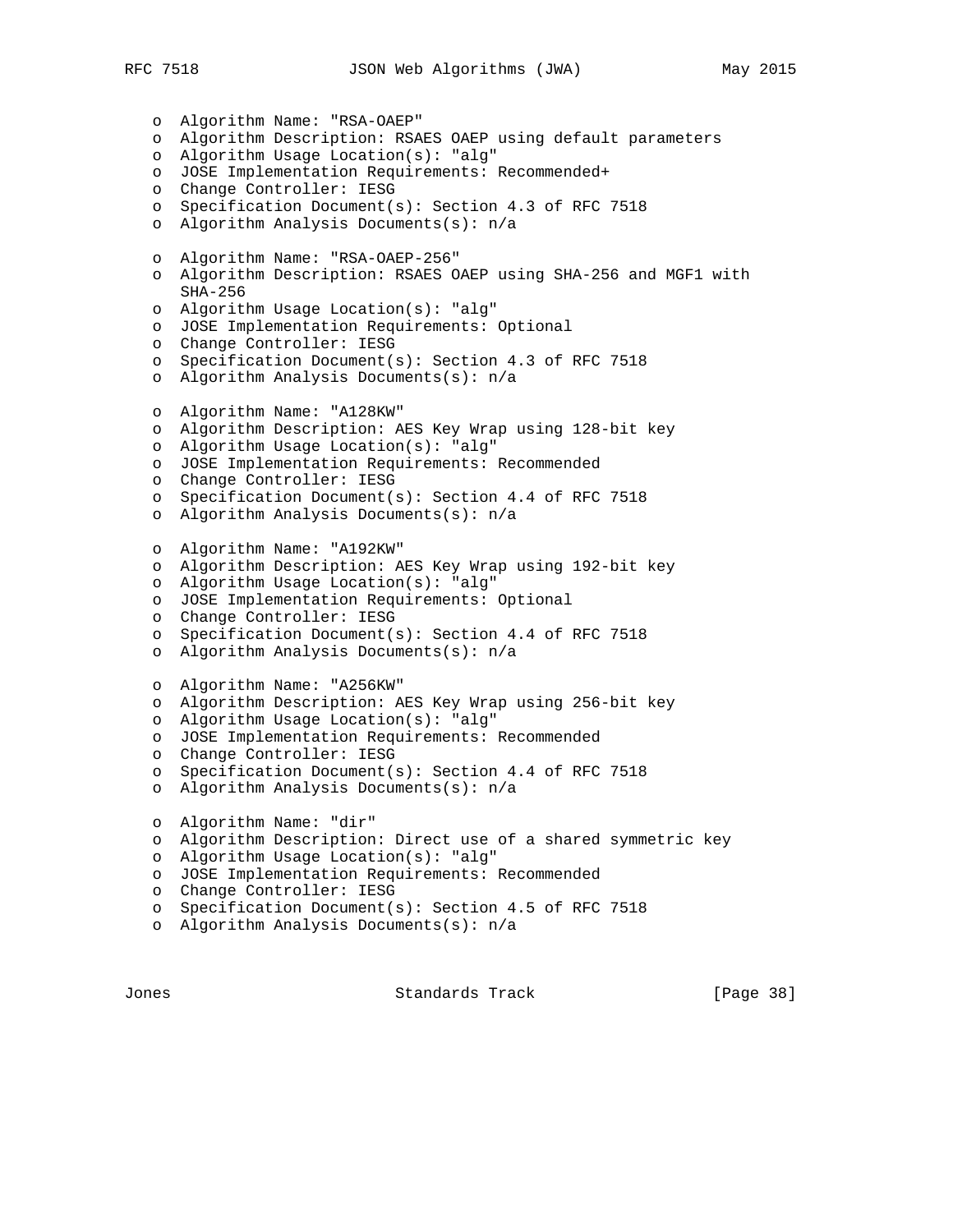o Algorithm Name: "ECDH-ES" o Algorithm Description: ECDH-ES using Concat KDF o Algorithm Usage Location(s): "alg" o JOSE Implementation Requirements: Recommended+ o Change Controller: IESG o Specification Document(s): Section 4.6 of RFC 7518 o Algorithm Analysis Documents(s): n/a o Algorithm Name: "ECDH-ES+A128KW" o Algorithm Description: ECDH-ES using Concat KDF and "A128KW" wrapping o Algorithm Usage Location(s): "alg" o JOSE Implementation Requirements: Recommended o Change Controller: IESG o Specification Document(s): Section 4.6 of RFC 7518 o Algorithm Analysis Documents(s): n/a o Algorithm Name: "ECDH-ES+A192KW" o Algorithm Description: ECDH-ES using Concat KDF and "A192KW" wrapping o Algorithm Usage Location(s): "alg" o JOSE Implementation Requirements: Optional o Change Controller: IESG o Specification Document(s): Section 4.6 of RFC 7518 o Algorithm Analysis Documents(s): n/a o Algorithm Name: "ECDH-ES+A256KW" o Algorithm Description: ECDH-ES using Concat KDF and "A256KW" wrapping o Algorithm Usage Location(s): "alg" o JOSE Implementation Requirements: Recommended o Change Controller: IESG o Specification Document(s): Section 4.6 of RFC 7518 o Algorithm Analysis Documents(s): n/a o Algorithm Name: "A128GCMKW" o Algorithm Description: Key wrapping with AES GCM using 128-bit key o Algorithm Usage Location(s): "alg" o JOSE Implementation Requirements: Optional o Change Controller: IESG

- o Specification Document(s): Section 4.7 of RFC 7518
- o Algorithm Analysis Documents(s): n/a

Jones Standards Track [Page 39]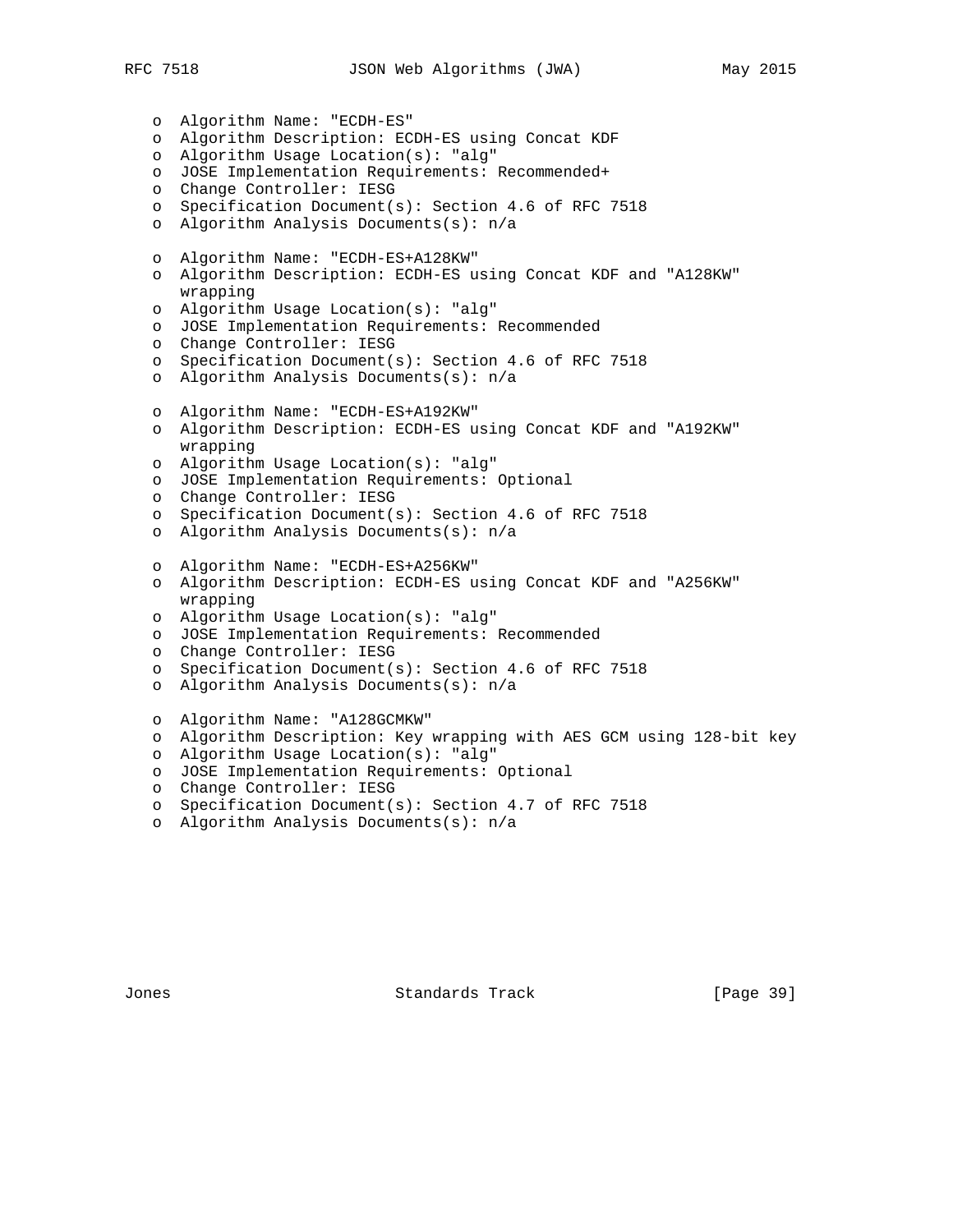o Algorithm Name: "A192GCMKW" o Algorithm Description: Key wrapping with AES GCM using 192-bit key o Algorithm Usage Location(s): "alg" o JOSE Implementation Requirements: Optional o Change Controller: IESG o Specification Document(s): Section 4.7 of RFC 7518 o Algorithm Analysis Documents(s): n/a o Algorithm Name: "A256GCMKW" o Algorithm Description: Key wrapping with AES GCM using 256-bit key o Algorithm Usage Location(s): "alg" o JOSE Implementation Requirements: Optional o Change Controller: IESG o Specification Document(s): Section 4.7 of RFC 7518 o Algorithm Analysis Documents(s): n/a o Algorithm Name: "PBES2-HS256+A128KW" o Algorithm Description: PBES2 with HMAC SHA-256 and "A128KW" wrapping o Algorithm Usage Location(s): "alg" o JOSE Implementation Requirements: Optional o Change Controller: IESG o Specification Document(s): Section 4.8 of RFC 7518 o Algorithm Analysis Documents(s): n/a o Algorithm Name: "PBES2-HS384+A192KW" o Algorithm Description: PBES2 with HMAC SHA-384 and "A192KW" wrapping o Algorithm Usage Location(s): "alg" o JOSE Implementation Requirements: Optional o Change Controller: IESG o Specification Document(s): Section 4.8 of RFC 7518 o Algorithm Analysis Documents(s): n/a o Algorithm Name: "PBES2-HS512+A256KW" o Algorithm Description: PBES2 with HMAC SHA-512 and "A256KW" wrapping o Algorithm Usage Location(s): "alg" o JOSE Implementation Requirements: Optional o Change Controller: IESG o Specification Document(s): Section 4.8 of RFC 7518

o Algorithm Analysis Documents(s): n/a

Jones Standards Track [Page 40]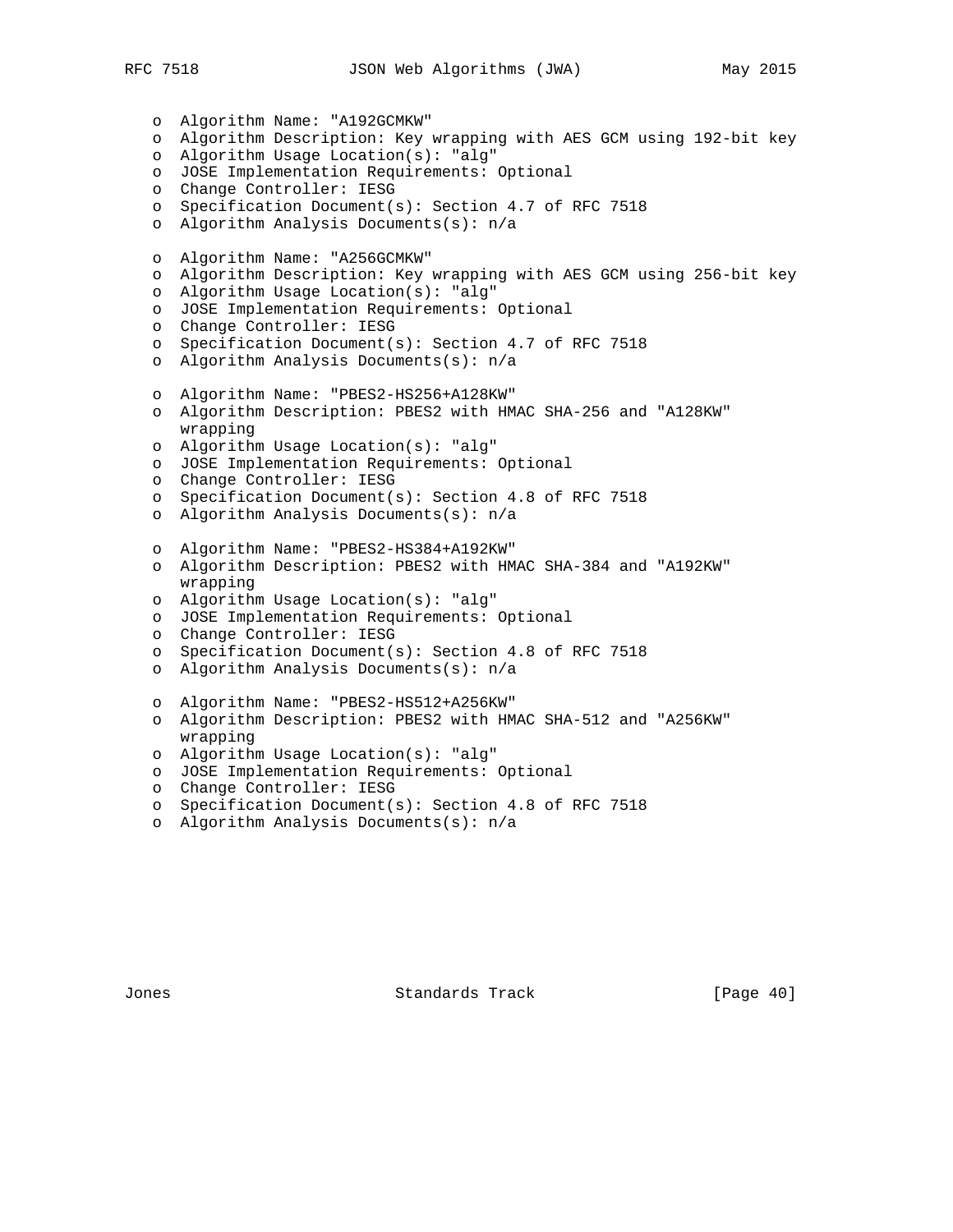o Algorithm Name: "A128CBC-HS256" o Algorithm Description: AES\_128\_CBC\_HMAC\_SHA\_256 authenticated encryption algorithm o Algorithm Usage Location(s): "enc" o JOSE Implementation Requirements: Required o Change Controller: IESG o Specification Document(s): Section 5.2.3 of RFC 7518 o Algorithm Analysis Documents(s): n/a o Algorithm Name: "A192CBC-HS384" o Algorithm Description: AES\_192\_CBC\_HMAC\_SHA\_384 authenticated encryption algorithm o Algorithm Usage Location(s): "enc" o JOSE Implementation Requirements: Optional o Change Controller: IESG o Specification Document(s): Section 5.2.4 of RFC 7518 o Algorithm Analysis Documents(s): n/a o Algorithm Name: "A256CBC-HS512" o Algorithm Description: AES\_256\_CBC\_HMAC\_SHA\_512 authenticated encryption algorithm o Algorithm Usage Location(s): "enc" o JOSE Implementation Requirements: Required o Change Controller: IESG o Specification Document(s): Section 5.2.5 of RFC 7518 o Algorithm Analysis Documents(s): n/a o Algorithm Name: "A128GCM" o Algorithm Description: AES GCM using 128-bit key o Algorithm Usage Location(s): "enc" o JOSE Implementation Requirements: Recommended o Change Controller: IESG o Specification Document(s): Section 5.3 of RFC 7518 o Algorithm Analysis Documents(s): n/a o Algorithm Name: "A192GCM" o Algorithm Description: AES GCM using 192-bit key o Algorithm Usage Location(s): "enc" o JOSE Implementation Requirements: Optional o Change Controller: IESG o Specification Document(s): Section 5.3 of RFC 7518

o Algorithm Analysis Documents(s): n/a

Jones Standards Track [Page 41]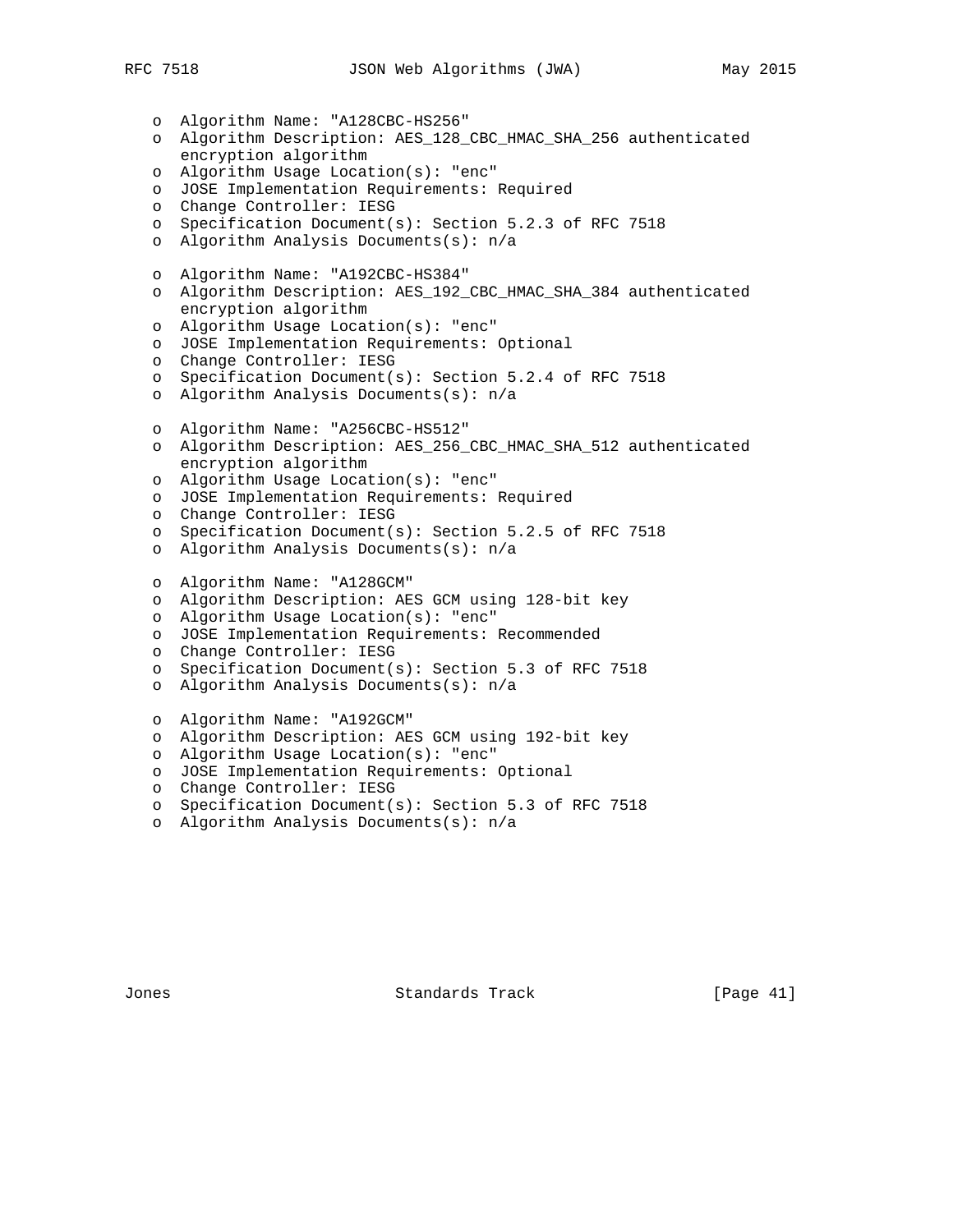- o Algorithm Name: "A256GCM"
- o Algorithm Description: AES GCM using 256-bit key
- o Algorithm Usage Location(s): "enc"
	- o JOSE Implementation Requirements: Recommended
	- o Change Controller: IESG
	- o Specification Document(s): Section 5.3 of RFC 7518
	- o Algorithm Analysis Documents(s): n/a
- 7.2. Header Parameter Names Registration

 This section registers the Header Parameter names defined in Sections 4.6.1, 4.7.1, and 4.8.1 of this specification in the IANA "JSON Web Signature and Encryption Header Parameters" registry established by [JWS].

7.2.1. Registry Contents

```
 o Header Parameter Name: "epk"
o Header Parameter Description: Ephemeral Public Key
o Header Parameter Usage Location(s): JWE
o Change Controller: IESG
o Specification Document(s): Section 4.6.1.1 of RFC 7518
o Header Parameter Name: "apu"
o Header Parameter Description: Agreement PartyUInfo
o Header Parameter Usage Location(s): JWE
o Change Controller: IESG
o Specification Document(s): Section 4.6.1.2 of RFC 7518
o Header Parameter Name: "apv"
o Header Parameter Description: Agreement PartyVInfo
o Header Parameter Usage Location(s): JWE
o Change Controller: IESG
o Specification Document(s): Section 4.6.1.3 of RFC 7518
o Header Parameter Name: "iv"
o Header Parameter Description: Initialization Vector
o Header Parameter Usage Location(s): JWE
o Change Controller: IESG
o Specification Document(s): Section 4.7.1.1 of RFC 7518
o Header Parameter Name: "tag"
o Header Parameter Description: Authentication Tag
o Header Parameter Usage Location(s): JWE
o Change Controller: IESG
o Specification Document(s): Section 4.7.1.2 of RFC 7518
```
Jones Standards Track [Page 42]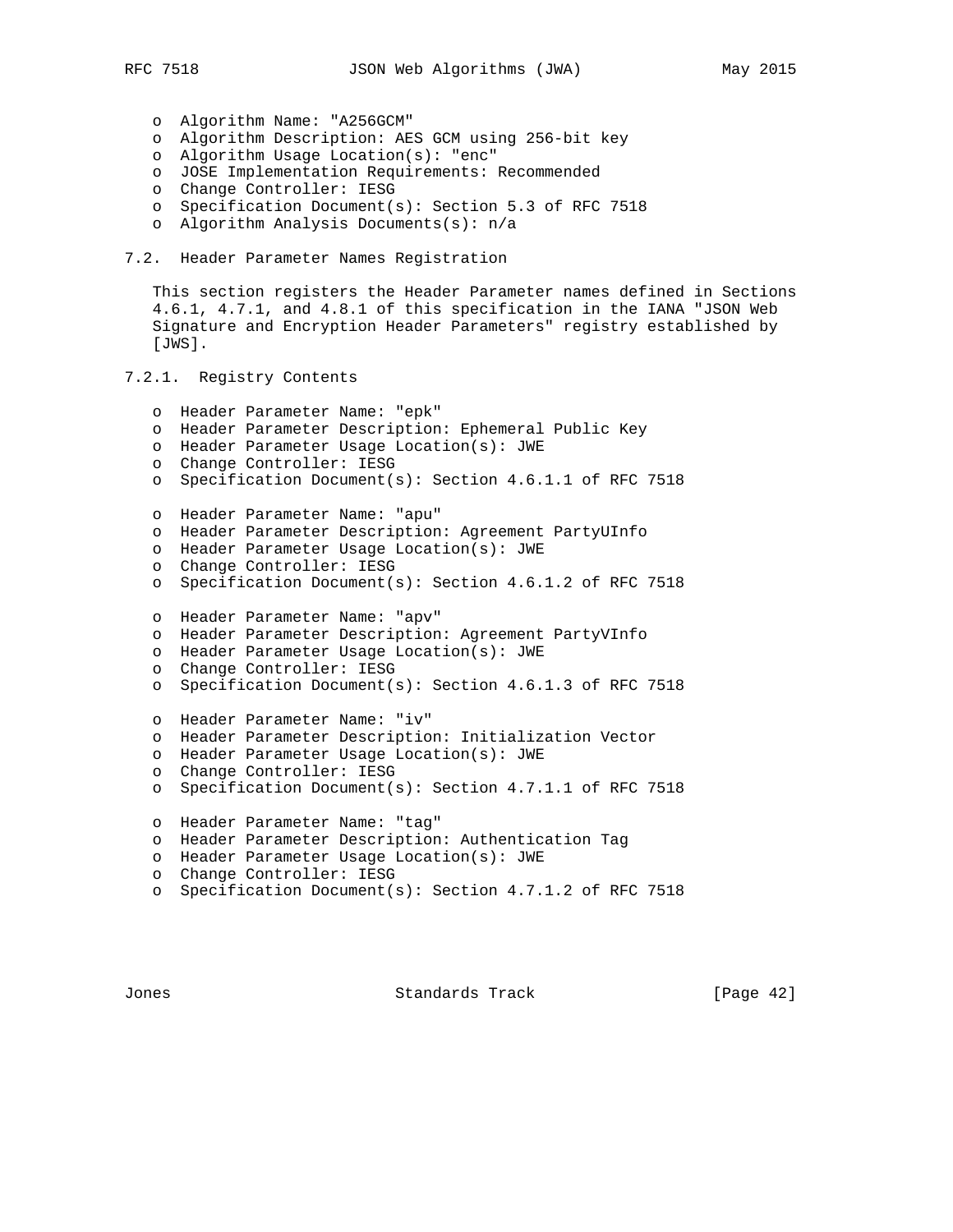- o Header Parameter Name: "p2s"
- o Header Parameter Description: PBES2 Salt Input
- o Header Parameter Usage Location(s): JWE
- o Change Controller: IESG
- o Specification Document(s): Section 4.8.1.1 of RFC 7518
- o Header Parameter Name: "p2c"
- o Header Parameter Description: PBES2 Count
- o Header Parameter Usage Location(s): JWE
- o Change Controller: IESG
- o Specification Document(s): Section 4.8.1.2 of RFC 7518
- 7.3. JSON Web Encryption Compression Algorithms Registry

 This specification establishes the IANA "JSON Web Encryption Compression Algorithms" registry for JWE "zip" member values. The registry records the compression algorithm value and a reference to the specification that defines it.

7.3.1. Registration Template

Compression Algorithm Value:

 The name requested (e.g., "DEF"). Because a core goal of this specification is for the resulting representations to be compact, it is RECOMMENDED that the name be short -- not to exceed 8 characters without a compelling reason to do so. This name is case sensitive. Names may not match other registered names in a case-insensitive manner unless the Designated Experts state that there is a compelling reason to allow an exception.

 Compression Algorithm Description: Brief description of the compression algorithm (e.g., "DEFLATE").

Change Controller:

 For Standards Track RFCs, list "IESG". For others, give the name of the responsible party. Other details (e.g., postal address, email address, home page URI) may also be included.

Specification Document(s):

 Reference to the document or documents that specify the parameter, preferably including URIs that can be used to retrieve copies of the documents. An indication of the relevant sections may also be included but is not required.

Jones Standards Track [Page 43]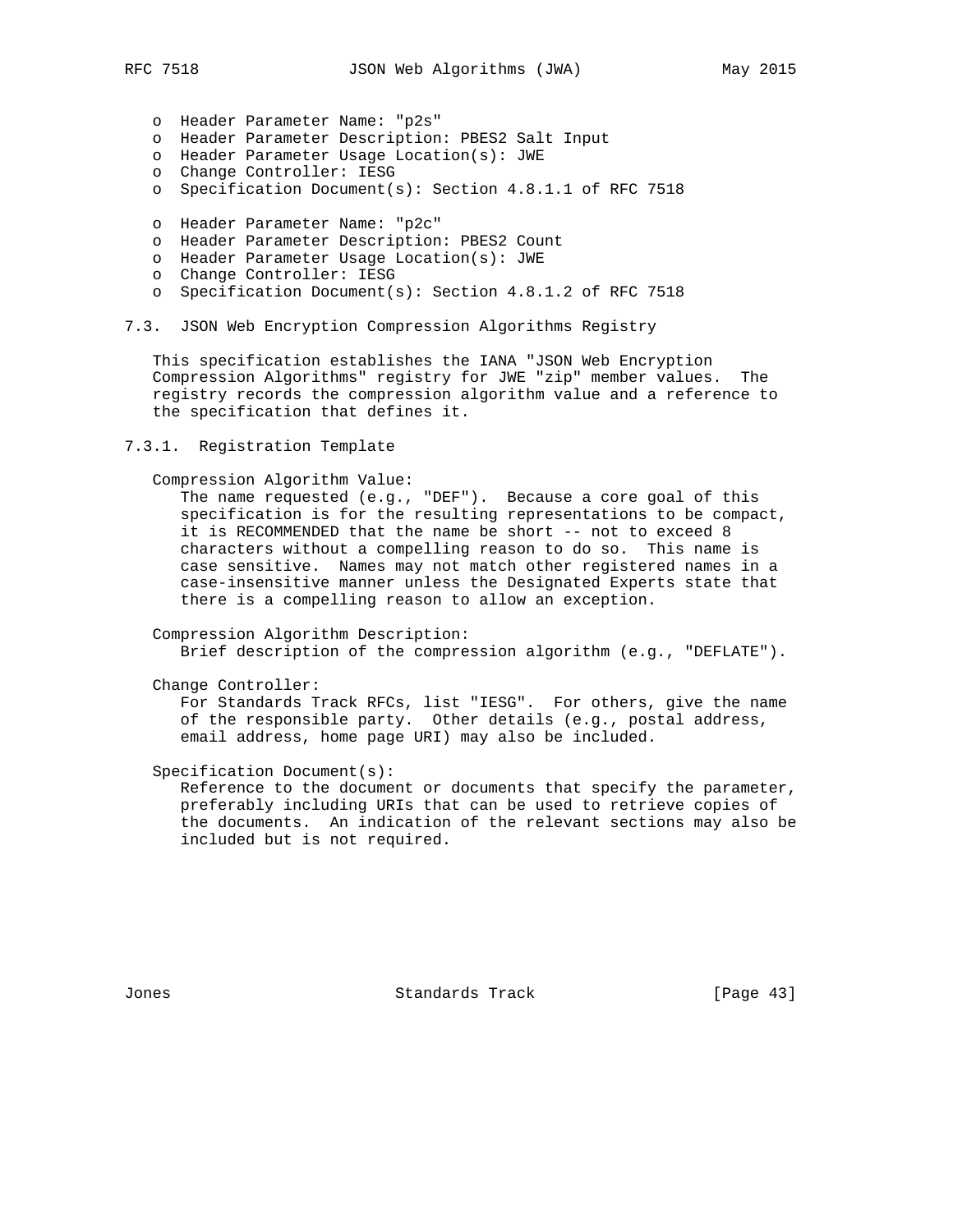# 7.3.2. Initial Registry Contents

- o Compression Algorithm Value: "DEF"
- o Compression Algorithm Description: DEFLATE
- o Change Controller: IESG
- o Specification Document(s): JSON Web Encryption (JWE) [JWE]

## 7.4. JSON Web Key Types Registry

 This specification establishes the IANA "JSON Web Key Types" registry for values of the JWK "kty" (key type) parameter. The registry records the "kty" value, implementation requirements, and a reference to the specification that defines it.

 The implementation requirements of a key type may be changed over time as the cryptographic landscape evolves, for instance, to change the status of a key type to Deprecated or to change the status of a key type from Optional to Recommended+ or Required. Changes of implementation requirements are only permitted on a Specification Required basis after review by the Designated Experts, with the new specification defining the revised implementation requirements level.

#### 7.4.1. Registration Template

"kty" Parameter Value:

 The name requested (e.g., "EC"). Because a core goal of this specification is for the resulting representations to be compact, it is RECOMMENDED that the name be short -- not to exceed 8 characters without a compelling reason to do so. This name is case sensitive. Names may not match other registered names in a case-insensitive manner unless the Designated Experts state that there is a compelling reason to allow an exception.

 Key Type Description: Brief description of the Key Type (e.g., "Elliptic Curve").

Change Controller:

 For Standards Track RFCs, list "IESG". For others, give the name of the responsible party. Other details (e.g., postal address, email address, home page URI) may also be included.

Jones Standards Track [Page 44]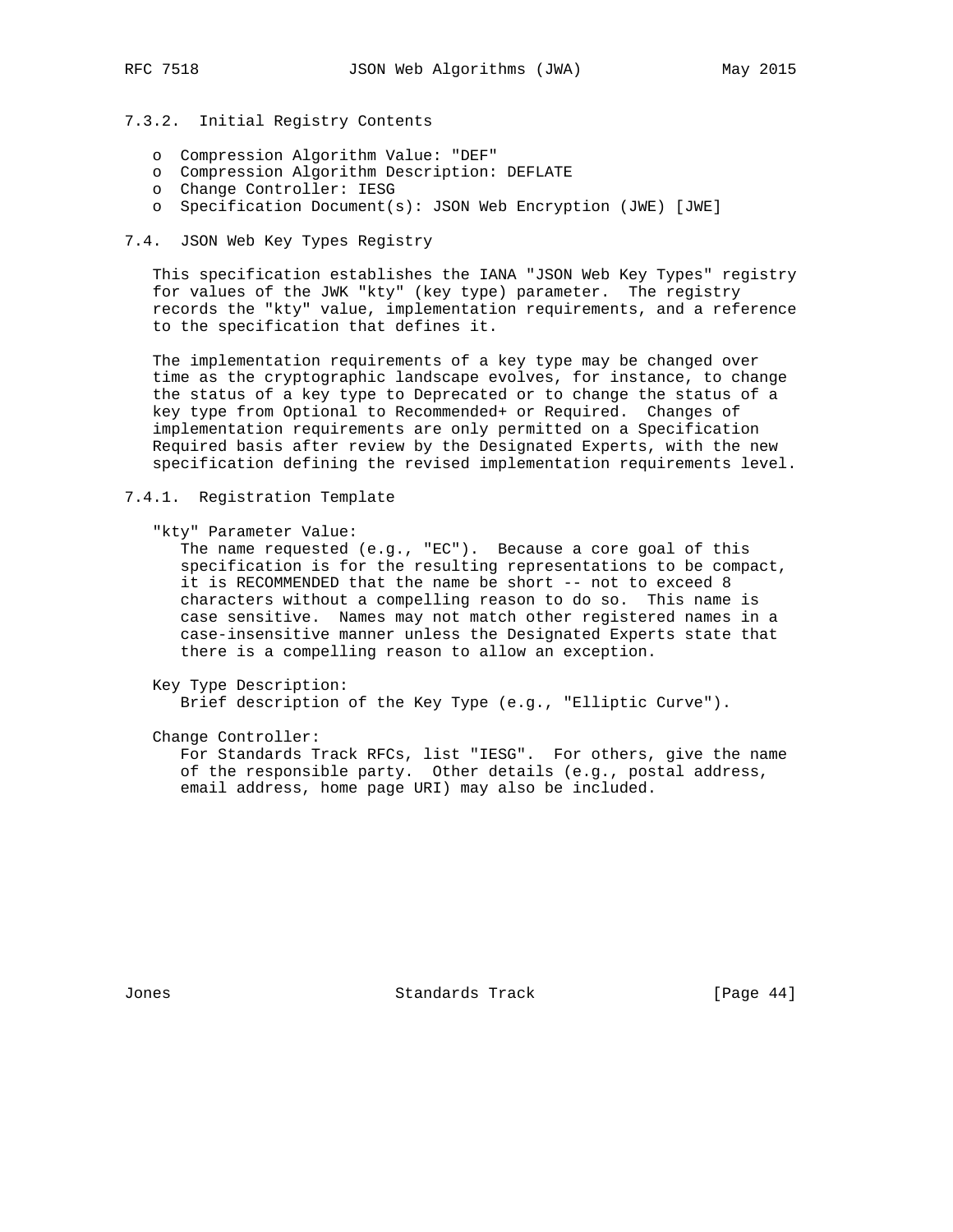JOSE Implementation Requirements:

 The key type implementation requirements for JWS and JWE, which must be one the words Required, Recommended, Optional, Deprecated, or Prohibited. Optionally, the word can be followed by a "+" or "-". The use of "+" indicates that the requirement strength is likely to be increased in a future version of the specification. The use of "-" indicates that the requirement strength is likely to be decreased in a future version of the specification.

Specification Document(s):

 Reference to the document or documents that specify the parameter, preferably including URIs that can be used to retrieve copies of the documents. An indication of the relevant sections may also be included but is not required.

#### 7.4.2. Initial Registry Contents

This section registers the values defined in Section 6.1.

- o "kty" Parameter Value: "EC"
- o Key Type Description: Elliptic Curve
- o JOSE Implementation Requirements: Recommended+
- o Change Controller: IESG
- o Specification Document(s): Section 6.2 of RFC 7518
- o "kty" Parameter Value: "RSA"
- o Key Type Description: RSA
- o JOSE Implementation Requirements: Required
- o Change Controller: IESG
- o Specification Document(s): Section 6.3 of RFC 7518
- o "kty" Parameter Value: "oct"
- o Key Type Description: Octet Sequence
- o JOSE Implementation Requirements: Required
- o Change Controller: IESG
- o Specification Document(s): Section 6.4 of RFC 7518
- 7.5. JSON Web Key Parameters Registration

 This section registers the parameter names defined in Sections 6.2, 6.3, and 6.4 of this specification in the IANA "JSON Web Key Parameters" registry established by [JWK].

Jones Standards Track [Page 45]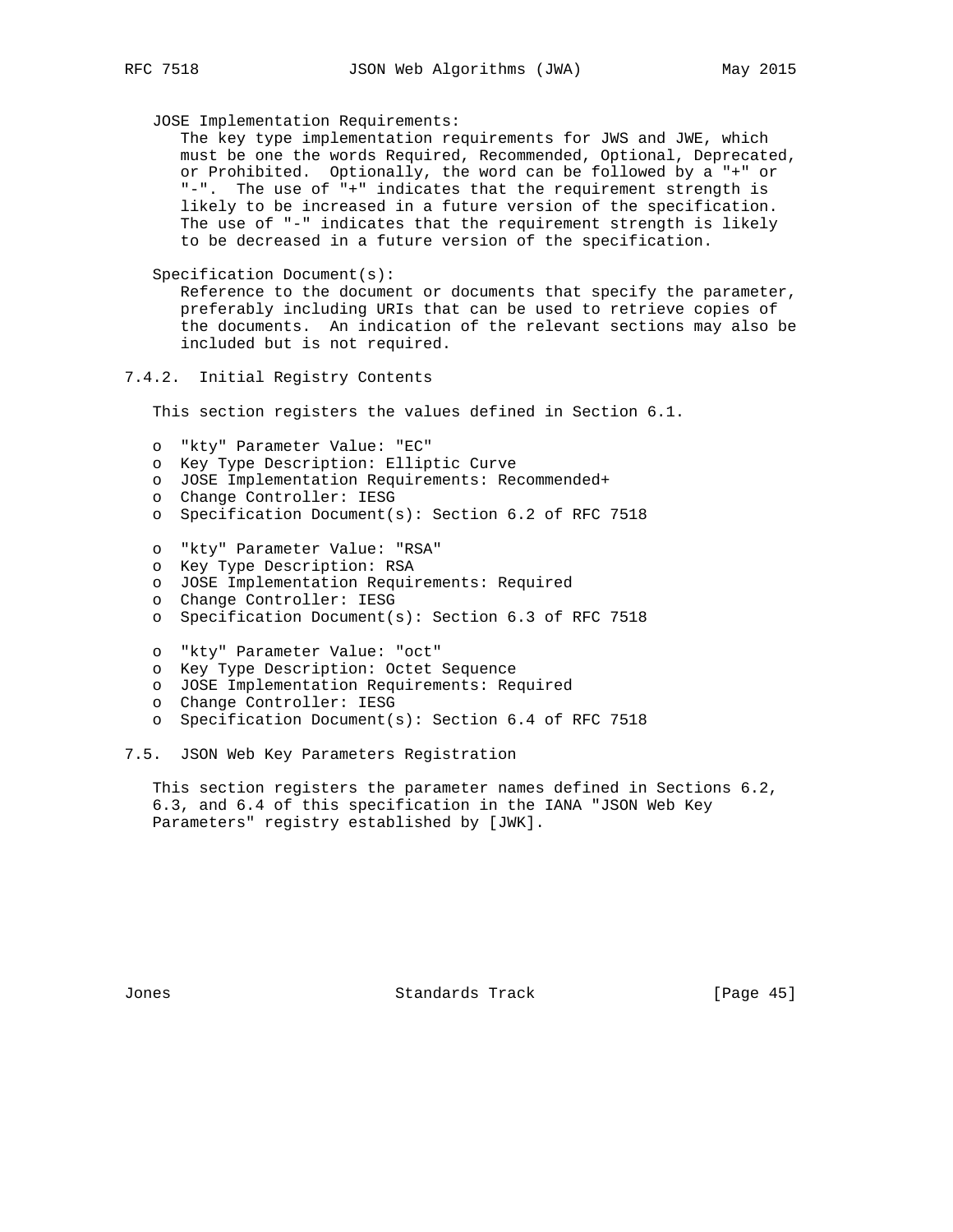```
7.5.1. Registry Contents
   o Parameter Name: "crv"
  o Parameter Description: Curve
  o Used with "kty" Value(s): "EC"
  o Parameter Information Class: Public
  o Change Controller: IESG
  o Parameter Name: "x"
  o Parameter Description: X Coordinate
  o Used with "kty" Value(s): "EC"
  o Parameter Information Class: Public
   o Change Controller: IESG
  o Parameter Name: "y"
  o Parameter Description: Y Coordinate
  o Used with "kty" Value(s): "EC"
  o Parameter Information Class: Public
  o Change Controller: IESG
  o Parameter Name: "d"
```

```
 o Specification Document(s): Section 6.2.1.1 of RFC 7518
o Specification Document(s): Section 6.2.1.2 of RFC 7518
o Specification Document(s): Section 6.2.1.3 of RFC 7518
o Parameter Description: ECC Private Key
o Used with "kty" Value(s): "EC"
o Parameter Information Class: Private
o Change Controller: IESG
o Specification Document(s): Section 6.2.2.1 of RFC 7518
o Parameter Name: "n"
o Parameter Description: Modulus
o Used with "kty" Value(s): "RSA"
o Parameter Information Class: Public
o Change Controller: IESG
o Specification Document(s): Section 6.3.1.1 of RFC 7518
o Parameter Name: "e"
o Parameter Description: Exponent
o Used with "kty" Value(s): "RSA"
o Parameter Information Class: Public
o Change Controller: IESG
```

```
 o Specification Document(s): Section 6.3.1.2 of RFC 7518
```
Jones Standards Track [Page 46]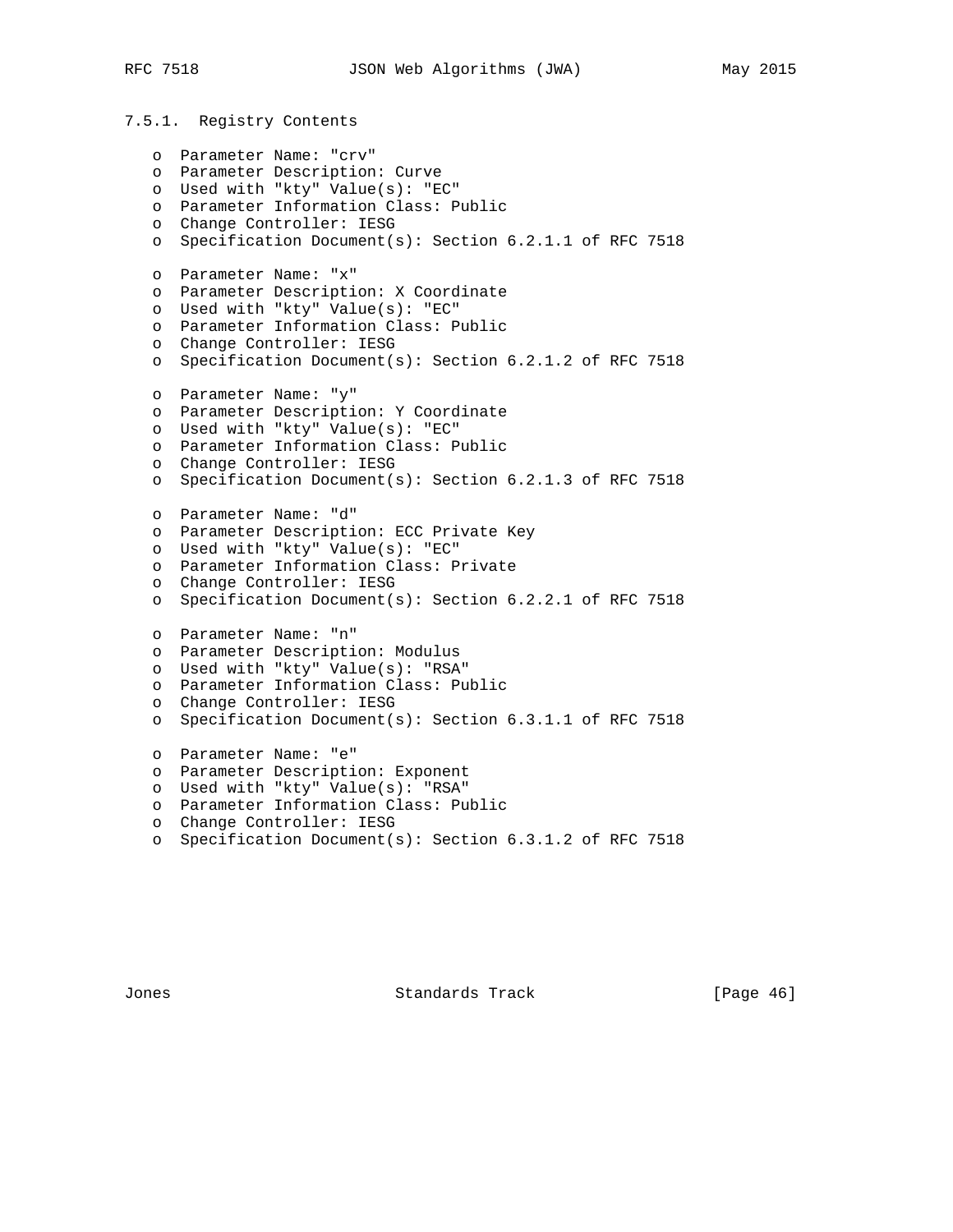```
 o Parameter Name: "d"
  o Parameter Description: Private Exponent
  o Used with "kty" Value(s): "RSA"
  o Parameter Information Class: Private
  o Change Controller: IESG
  o Specification Document(s): Section 6.3.2.1 of RFC 7518
  o Parameter Name: "p"
  o Parameter Description: First Prime Factor
  o Used with "kty" Value(s): "RSA"
  o Parameter Information Class: Private
  o Change Controller: IESG
  o Specification Document(s): Section 6.3.2.2 of RFC 7518
  o Parameter Name: "q"
  o Parameter Description: Second Prime Factor
  o Used with "kty" Value(s): "RSA"
  o Parameter Information Class: Private
  o Change Controller: IESG
  o Specification Document(s): Section 6.3.2.3 of RFC 7518
  o Parameter Name: "dp"
  o Parameter Description: First Factor CRT Exponent
  o Used with "kty" Value(s): "RSA"
  o Parameter Information Class: Private
o Change Controller: IESG
o Specification Document(s): Section 6.3.2.4 of RFC 7518
  o Parameter Name: "dq"
  o Parameter Description: Second Factor CRT Exponent
  o Used with "kty" Value(s): "RSA"
  o Parameter Information Class: Private
  o Change Controller: IESG
  o Specification Document(s): Section 6.3.2.5 of RFC 7518
  o Parameter Name: "qi"
  o Parameter Description: First CRT Coefficient
o Used with "kty" Value(s): "RSA"
o Parameter Information Class: Private
  o Change Controller: IESG
  o Specification Document(s): Section 6.3.2.6 of RFC 7518
```
Jones Standards Track [Page 47]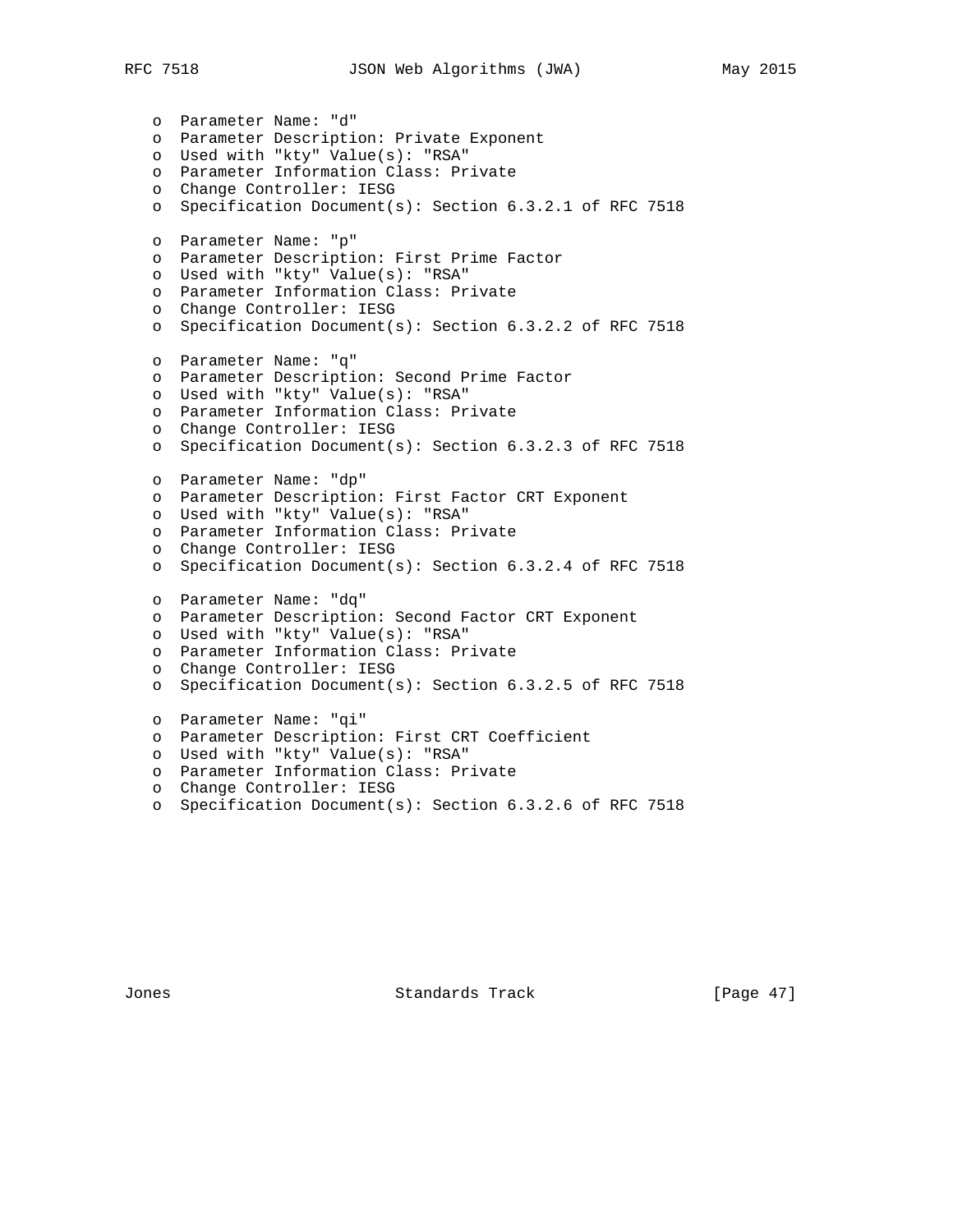o Parameter Name: "oth"

- o Parameter Description: Other Primes Info
- o Used with "kty" Value(s): "RSA"
- o Parameter Information Class: Private
- o Change Controller: IESG
- o Specification Document(s): Section 6.3.2.7 of RFC 7518
- o Parameter Name: "k"
- o Parameter Description: Key Value
- o Used with "kty" Value(s): "oct"
- o Parameter Information Class: Private
- o Change Controller: IESG
- o Specification Document(s): Section 6.4.1 of RFC 7518

#### 7.6. JSON Web Key Elliptic Curve Registry

 This section establishes the IANA "JSON Web Key Elliptic Curve" registry for JWK "crv" member values. The registry records the curve name, implementation requirements, and a reference to the specification that defines it. This specification registers the parameter names defined in Section 6.2.1.1.

 The implementation requirements of a curve may be changed over time as the cryptographic landscape evolves, for instance, to change the status of a curve to Deprecated or to change the status of a curve from Optional to Recommended+ or Required. Changes of implementation requirements are only permitted on a Specification Required basis after review by the Designated Experts, with the new specification defining the revised implementation requirements level.

# 7.6.1. Registration Template

Curve Name:

 The name requested (e.g., "P-256"). Because a core goal of this specification is for the resulting representations to be compact, it is RECOMMENDED that the name be short -- not to exceed 8 characters without a compelling reason to do so. This name is case sensitive. Names may not match other registered names in a case-insensitive manner unless the Designated Experts state that there is a compelling reason to allow an exception.

Curve Description:

Brief description of the curve (e.g., "P-256 Curve").

JOSE Implementation Requirements:

 The curve implementation requirements for JWS and JWE, which must be one the words Required, Recommended, Optional, Deprecated, or Prohibited. Optionally, the word can be followed by a "+" or "-".

Jones Standards Track [Page 48]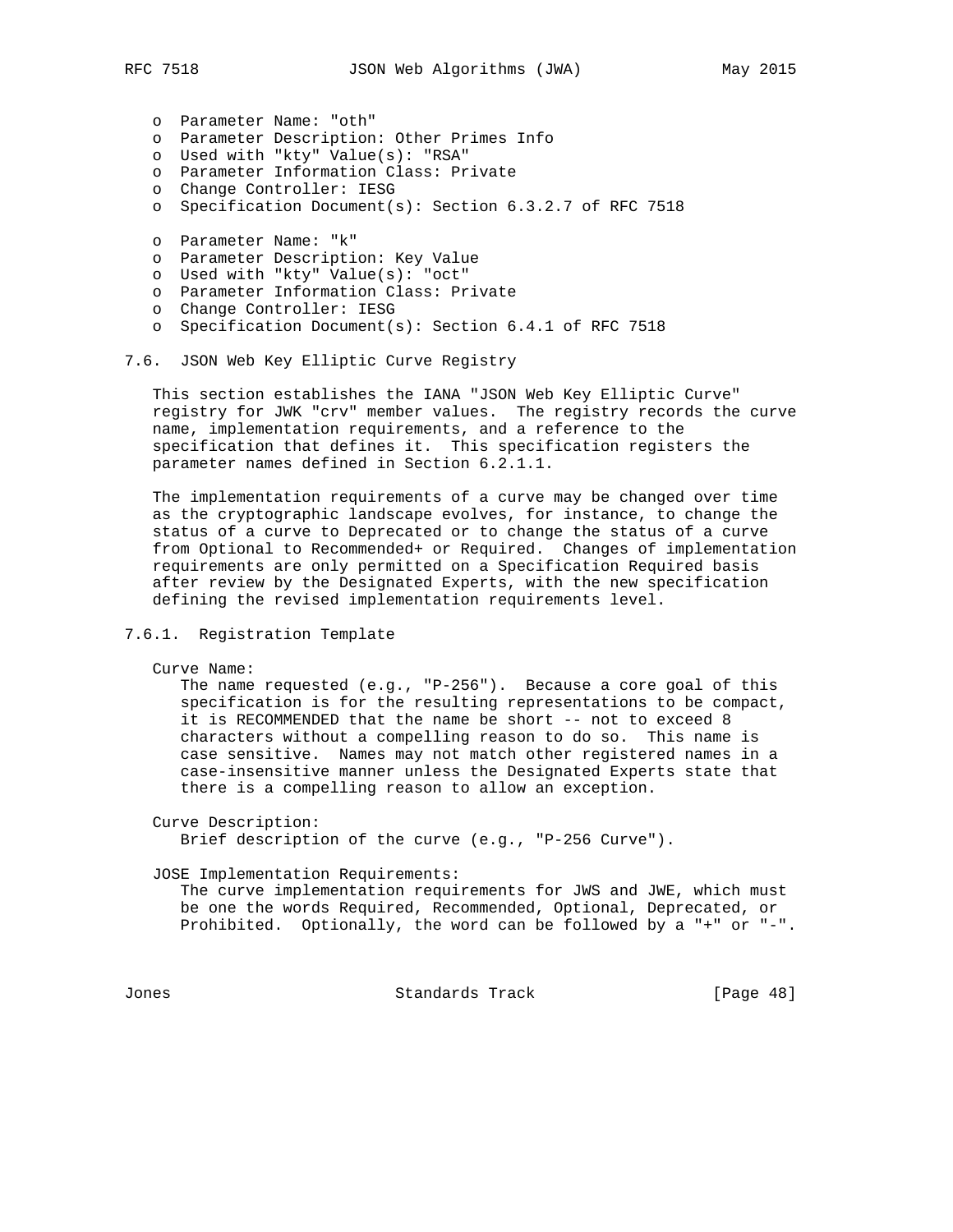The use of "+" indicates that the requirement strength is likely to be increased in a future version of the specification. The use of "-" indicates that the requirement strength is likely to be decreased in a future version of the specification.

 Change Controller: For Standards Track RFCs, list "IESG". For others, give the name of the responsible party. Other details (e.g., postal address, email address, home page URI) may also be included.

 Specification Document(s): Reference to the document or documents that specify the parameter, preferably including URIs that can be used to retrieve copies of the documents. An indication of the relevant sections may also be included but is not required.

7.6.2. Initial Registry Contents

```
 o Curve Name: "P-256"
```
- o Curve Description: P-256 Curve
- o JOSE Implementation Requirements: Recommended+
- o Change Controller: IESG
- o Specification Document(s): Section 6.2.1.1 of RFC 7518
- o Curve Name: "P-384"
- o Curve Description: P-384 Curve
- o JOSE Implementation Requirements: Optional
- o Change Controller: IESG
- o Specification Document(s): Section 6.2.1.1 of RFC 7518
- o Curve Name: "P-521"
- o Curve Description: P-521 Curve
- o JOSE Implementation Requirements: Optional
- o Change Controller: IESG
- o Specification Document(s): Section 6.2.1.1 of RFC 7518

8. Security Considerations

 All of the security issues that are pertinent to any cryptographic application must be addressed by JWS/JWE/JWK agents. Among these issues are protecting the user's asymmetric private and symmetric secret keys and employing countermeasures to various attacks.

 The security considerations in [AES], [DSS], [JWE], [JWK], [JWS], [NIST.800-38D], [NIST.800-56A], [NIST.800-107], [RFC2104], [RFC3394], [RFC3447], [RFC5116], [RFC6090], and [SHS] apply to this specification.

Jones Standards Track [Page 49]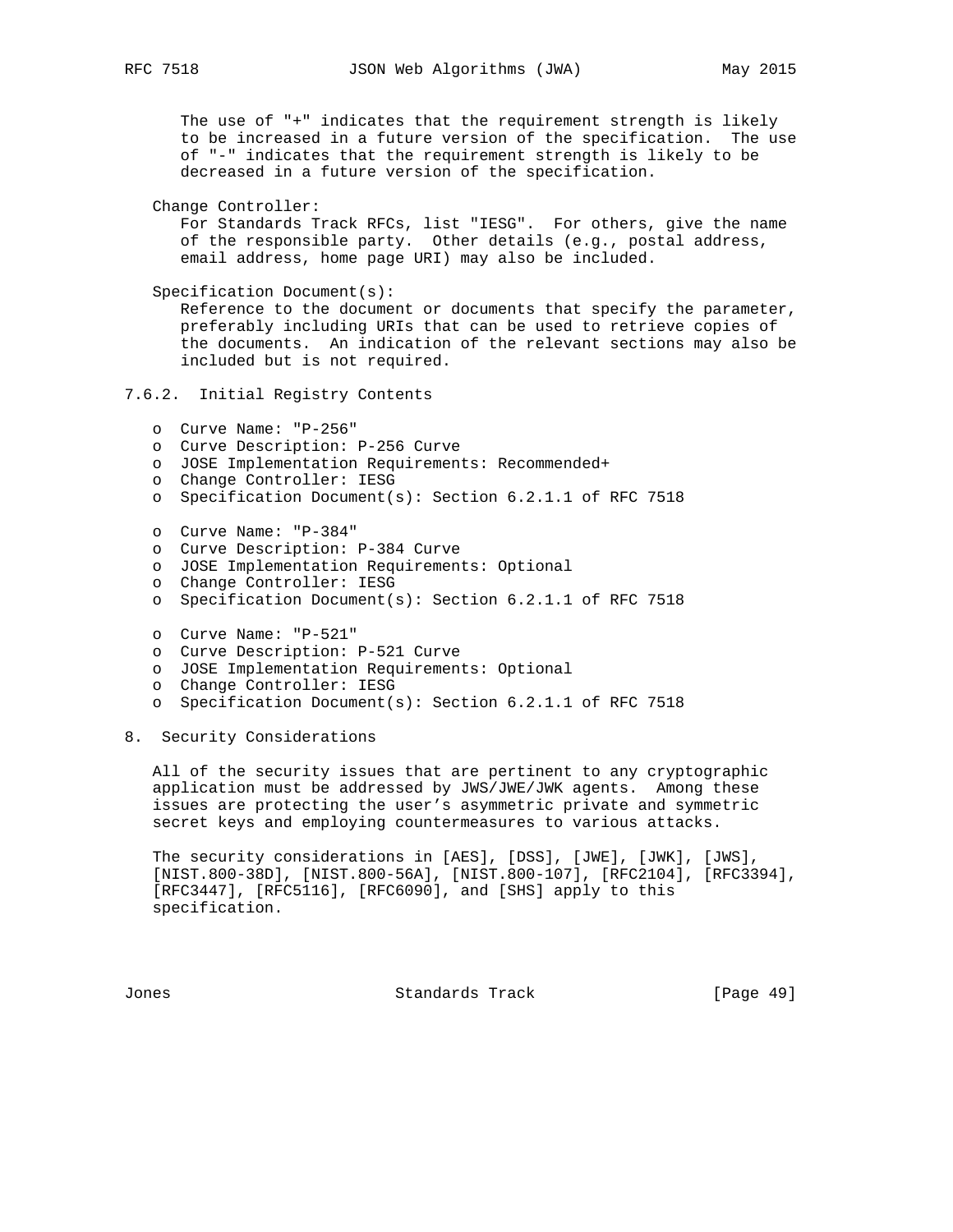#### 8.1. Cryptographic Agility

 Implementers should be aware that cryptographic algorithms become weaker with time. As new cryptanalysis techniques are developed and computing performance improves, the work factor to break a particular cryptographic algorithm will be reduced. Therefore, implementers and deployments must be prepared for the set of algorithms that are supported and used to change over time. Thus, cryptographic algorithm implementations should be modular, allowing new algorithms to be readily inserted.

## 8.2. Key Lifetimes

 Many algorithms have associated security considerations related to key lifetimes and/or the number of times that a key may be used. Those security considerations continue to apply when using those algorithms with JOSE data structures. See NIST SP 800-57 [NIST.800-57] for specific guidance on key lifetimes.

#### 8.3. RSAES-PKCS1-v1\_5 Security Considerations

 While Section 8 of RFC 3447 [RFC3447] explicitly calls for people not to adopt RSASSA-PKCS1-v1\_5 for new applications and instead requests that people transition to RSASSA-PSS, this specification does include RSASSA-PKCS1-v1\_5, for interoperability reasons, because it is commonly implemented.

 Keys used with RSAES-PKCS1-v1\_5 must follow the constraints in Section 7.2 of RFC 3447. Also, keys with a low public key exponent value, as described in Section 3 of "Twenty Years of Attacks on the RSA Cryptosystem" [Boneh99], must not be used.

#### 8.4. AES GCM Security Considerations

 Keys used with AES GCM must follow the constraints in Section 8.3 of [NIST.800-38D], which states: "The total number of invocations of the authenticated encryption function shall not exceed 2^32, including all IV lengths and all instances of the authenticated encryption function with the given key". In accordance with this rule, AES GCM MUST NOT be used with the same key value more than 2^32 times.

 An IV value MUST NOT ever be used multiple times with the same AES GCM key. One way to prevent this is to store a counter with the key and increment it with every use. The counter can also be used to prevent exceeding the 2^32 limit above.

 This security consideration does not apply to the composite AES-CBC HMAC SHA-2 or AES Key Wrap algorithms.

Jones **Standards Track** [Page 50]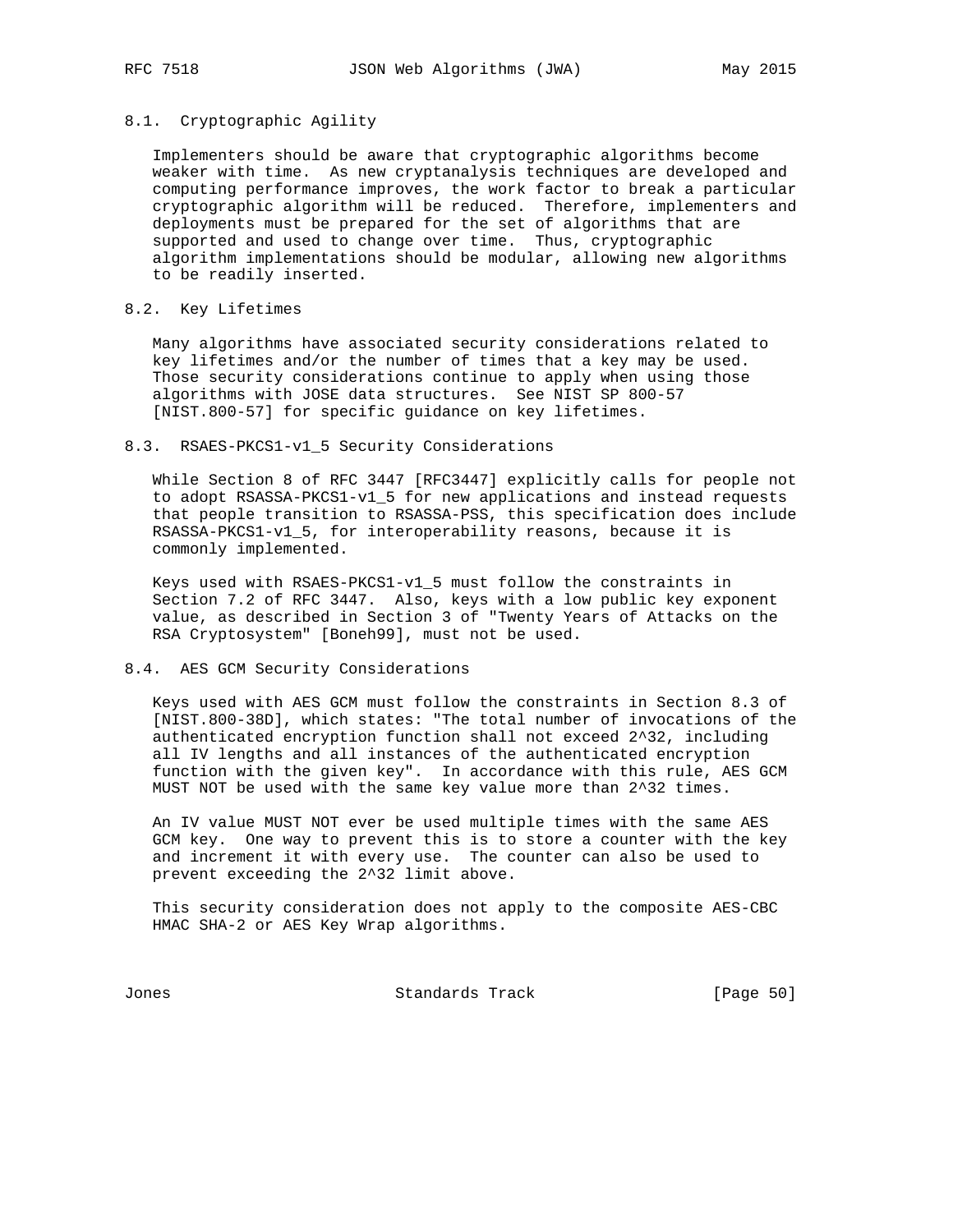## 8.5. Unsecured JWS Security Considerations

 Unsecured JWSs (JWSs that use the "alg" value "none") provide no integrity protection. Thus, they must only be used in contexts in which the payload is secured by means other than a digital signature or MAC value, or they need not be secured.

 An example means of preventing accepting Unsecured JWSs by default is for the "verify" method of a hypothetical JWS software library to have a Boolean "acceptUnsecured" parameter that indicates "none" is an acceptable "alg" value. As another example, the "verify" method might take a list of algorithms that are acceptable to the application as a parameter and would reject Unsecured JWS values if "none" is not in that list.

 The following example illustrates the reasons for not accepting Unsecured JWSs at a global level. Suppose an application accepts JWSs over two channels, (1) HTTP and (2) HTTPS with client authentication. It requires a JWS Signature on objects received over HTTP, but accepts Unsecured JWSs over HTTPS. If the application were to globally indicate that "none" is acceptable, then an attacker could provide it with an Unsecured JWS over HTTP and still have that object successfully validate. Instead, the application needs to indicate acceptance of "none" for each object received over HTTPS (e.g., by setting "acceptUnsecured" to "true" for the first hypothetical JWS software library above), but not for each object received over HTTP.

8.6. Denial-of-Service Attacks

 Receiving agents that validate signatures and sending agents that encrypt messages need to be cautious of cryptographic processing usage when validating signatures and encrypting messages using keys larger than those mandated in this specification. An attacker could supply content using keys that would result in excessive cryptographic processing, for example, keys larger than those mandated in this specification. Implementations should set and enforce upper limits on the key sizes they accept. Section 5.6.1 (Comparable Algorithm Strengths) of NIST SP 800-57 [NIST.800-57] contains statements on largest approved key sizes that may be applicable.

## 8.7. Reusing Key Material when Encrypting Keys

 It is NOT RECOMMENDED to reuse the same entire set of key material (Key Encryption Key, Content Encryption Key, Initialization Vector, etc.) to encrypt multiple JWK or JWK Set objects, or to encrypt the same JWK or JWK Set object multiple times. One suggestion for

Jones Standards Track [Page 51]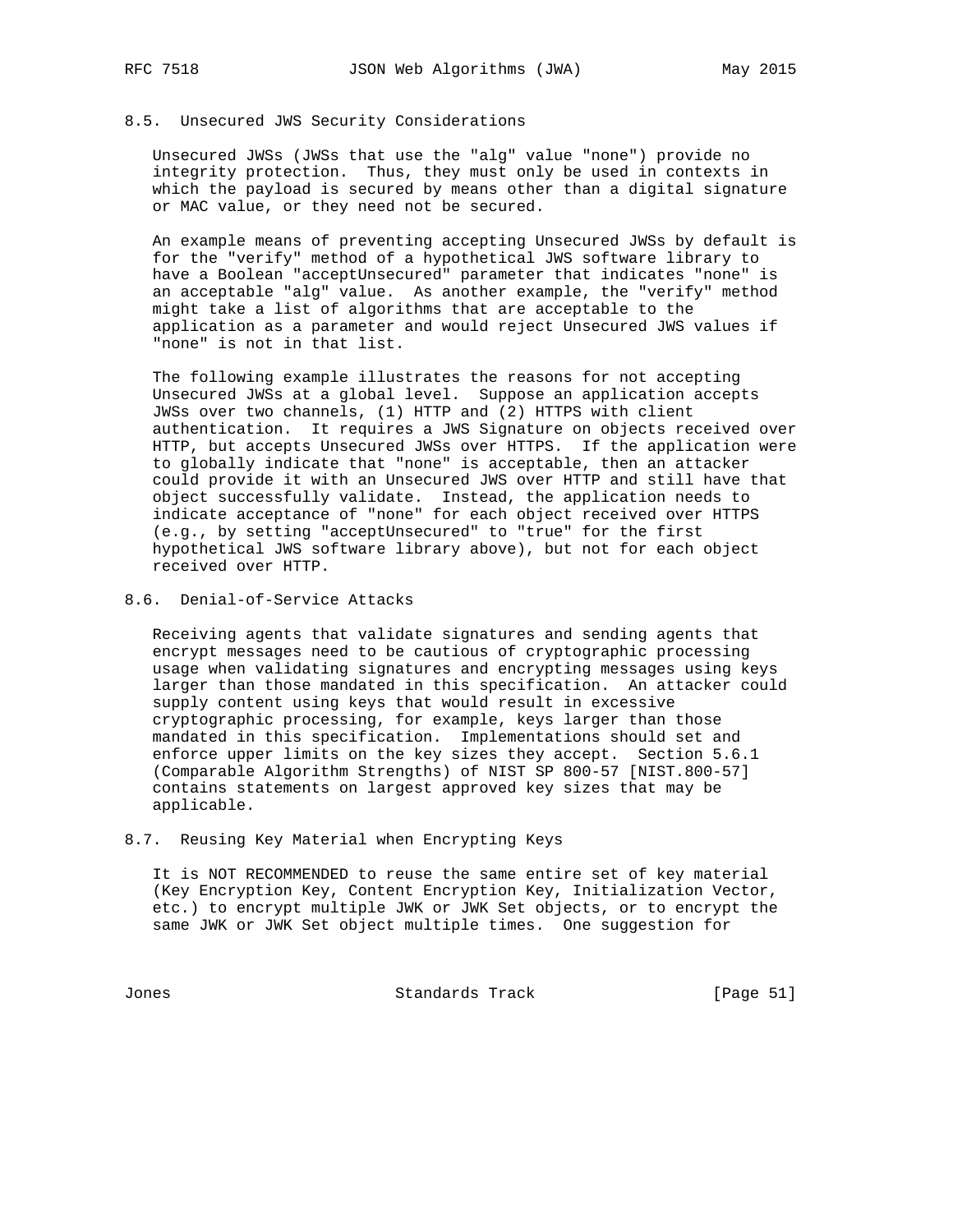preventing reuse is to always generate at least one new piece of key material for each encryption operation (e.g., a new Content Encryption Key, a new IV, and/or a new PBES2 Salt), based on the considerations noted in this document as well as from RFC 4086 [RFC4086].

# 8.8. Password Considerations

 Passwords are vulnerable to a number of attacks. To help mitigate some of these limitations, this document applies principles from RFC 2898 [RFC2898] to derive cryptographic keys from user-supplied passwords.

 However, the strength of the password still has a significant impact. A high-entropy password has greater resistance to dictionary attacks. [NIST.800-63-2] contains guidelines for estimating password entropy, which can help applications and users generate stronger passwords.

 An ideal password is one that is as large as (or larger than) the derived key length. However, passwords larger than a certain algorithm-specific size are first hashed, which reduces an attacker's effective search space to the length of the hash algorithm. It is RECOMMENDED that a password used for "PBES2-HS256+A128KW" be no shorter than 16 octets and no longer than 128 octets and a password used for "PBES2-HS512+A256KW" be no shorter than 32 octets and no longer than 128 octets long.

 Still, care needs to be taken in where and how password-based encryption is used. These algorithms can still be susceptible to dictionary-based attacks if the iteration count is too small; this is of particular concern if these algorithms are used to protect data that an attacker can have indefinite number of attempts to circumvent the protection, such as protected data stored on a file system.

#### 8.9. Key Entropy and Random Values

 See Section 10.1 of [JWS] for security considerations on key entropy and random values.

8.10. Differences between Digital Signatures and MACs

 See Section 10.5 of [JWS] for security considerations on differences between digital signatures and MACs.

Jones Standards Track [Page 52]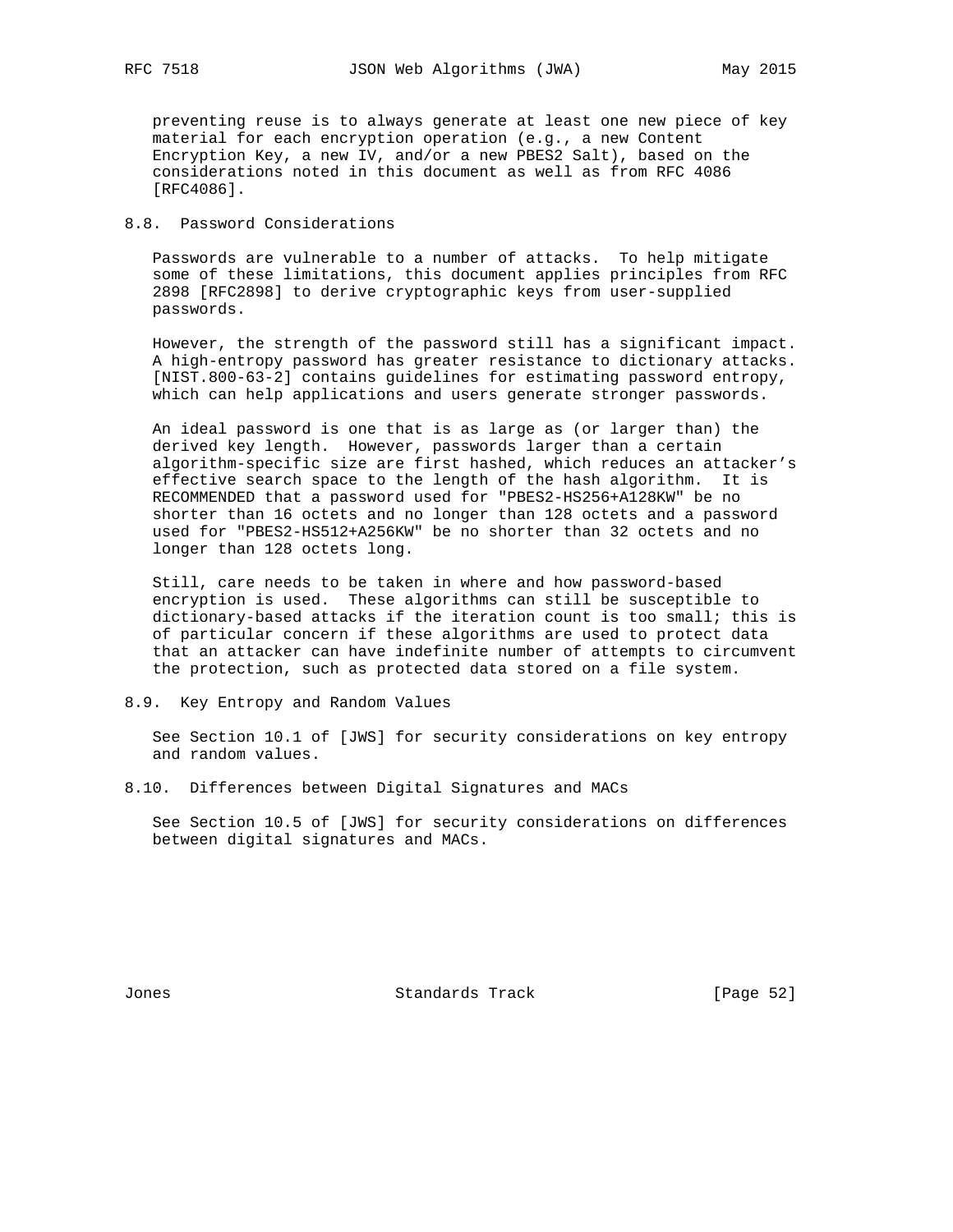- 
- 8.11. Using Matching Algorithm Strengths

 See Section 11.3 of [JWE] for security considerations on using matching algorithm strengths.

8.12. Adaptive Chosen-Ciphertext Attacks

 See Section 11.4 of [JWE] for security considerations on adaptive chosen-ciphertext attacks.

8.13. Timing Attacks

 See Section 10.9 of [JWS] and Section 11.5 of [JWE] for security considerations on timing attacks.

8.14. RSA Private Key Representations and Blinding

 See Section 9.3 of [JWK] for security considerations on RSA private key representations and blinding.

9. Internationalization Considerations

 Passwords obtained from users are likely to require preparation and normalization to account for differences of octet sequences generated by different input devices, locales, etc. It is RECOMMENDED that applications perform the steps outlined in [PRECIS] to prepare a password supplied directly by a user before performing key derivation and encryption.

- 10. References
- 10.1. Normative References
	- [AES] National Institute of Standards and Technology (NIST), "Advanced Encryption Standard (AES)", FIPS PUB 197, November 2001, <http://csrc.nist.gov/publications/ fips/fips197/fips-197.pdf>.
	- [Boneh99] "Twenty Years of Attacks on the RSA Cryptosystem", Notices of the American Mathematical Society (AMS), Vol. 46, No. 2, pp. 203-213, 1999, <http://crypto.stanford.edu/ ˜dabo/pubs/papers/RSA-survey.pdf>.

Jones Standards Track [Page 53]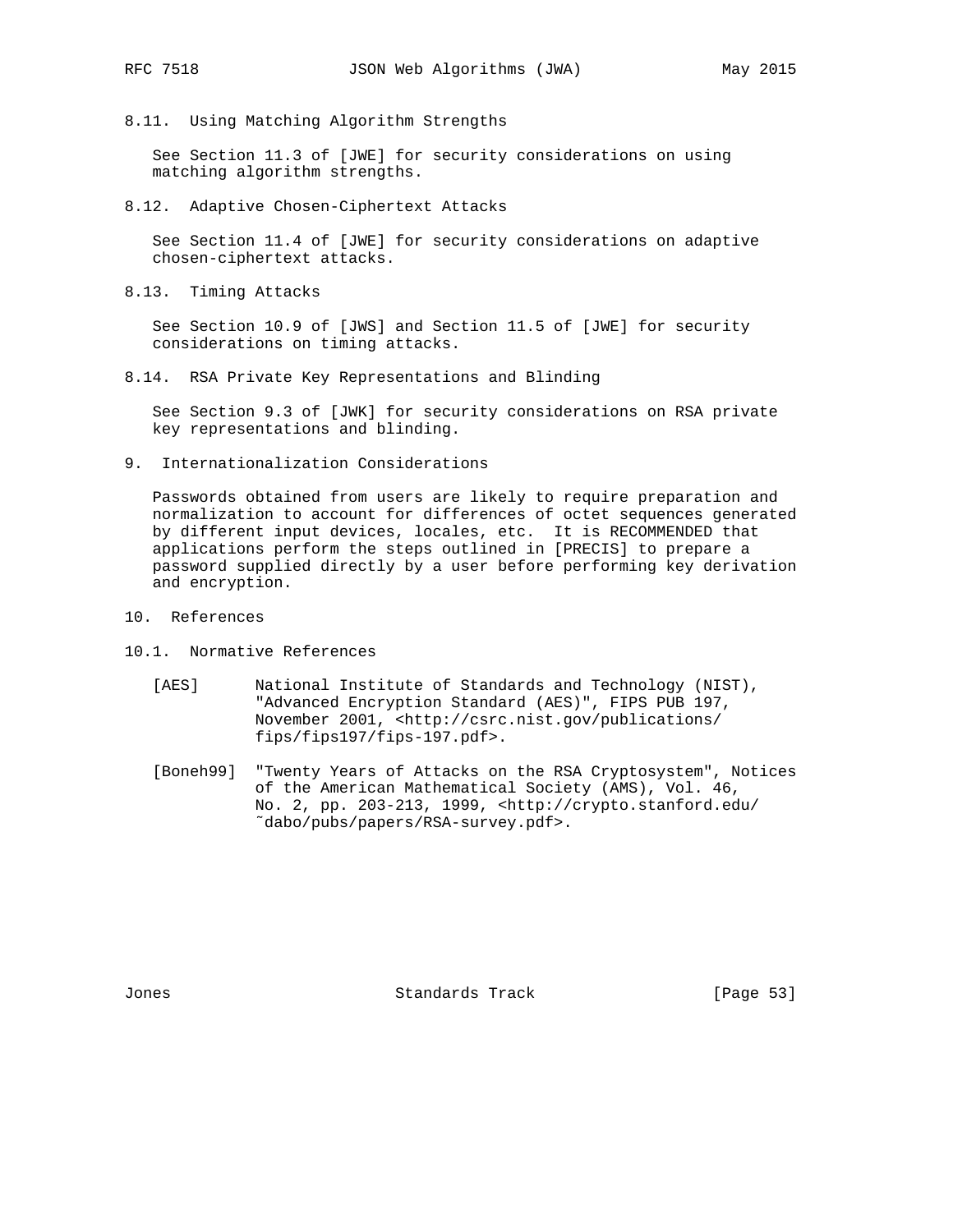- [DSS] National Institute of Standards and Technology (NIST), "Digital Signature Standard (DSS)", FIPS PUB 186-4, July 2013, <http://nvlpubs.nist.gov/nistpubs/FIPS/ NIST.FIPS.186-4.pdf>.
- [JWE] Jones, M. and J. Hildebrand, "JSON Web Encryption (JWE)", RFC 7516, DOI 10.17487/RFC7516, May 2015, <http://www.rfc-editor.org/info/rfc7516>.
- [JWK] Jones, M., "JSON Web Key (JWK)", RFC 7517, DOI 10.17487/RFC7517, May 2015, <http://www.rfc-editor.org/info/rfc7517>.
- [JWS] Jones, M., Bradley, J., and N. Sakimura, "JSON Web Signature (JWS)", RFC 7515, DOI 10.17487/RFC7515, May 2015, <http://www.rfc-editor.org/info/rfc7515>.
- [NIST.800-38A]

 National Institute of Standards and Technology (NIST), "Recommendation for Block Cipher Modes of Operation", NIST Special Publication 800-38A, December 2001, <http://csrc.nist.gov/publications/nistpubs/800-38a/ sp800-38a.pdf>.

[NIST.800-38D]

 National Institute of Standards and Technology (NIST), "Recommendation for Block Cipher Modes of Operation: Galois/Counter Mode (GCM) and GMAC", NIST Special Publication 800-38D, December 2001, <http://csrc.nist.gov/publications/nistpubs/800-38D/ SP-800-38D.pdf>.

[NIST.800-56A]

 National Institute of Standards and Technology (NIST), "Recommendation for Pair-Wise Key Establishment Schemes Using Discrete Logarithm Cryptography", NIST Special Publication 800-56A, Revision 2, May 2013, <http://nvlpubs.nist.gov/nistpubs/SpecialPublications/ NIST.SP.800-56Ar2.pdf>.

## [NIST.800-57]

 National Institute of Standards and Technology (NIST), "Recommendation for Key Management - Part 1: General (Revision 3)", NIST Special Publication 800-57, Part 1, Revision 3, July 2012, <http://csrc.nist.gov/publications/ nistpubs/800-57/sp800-57\_part1\_rev3\_general.pdf>.

Jones Standards Track [Page 54]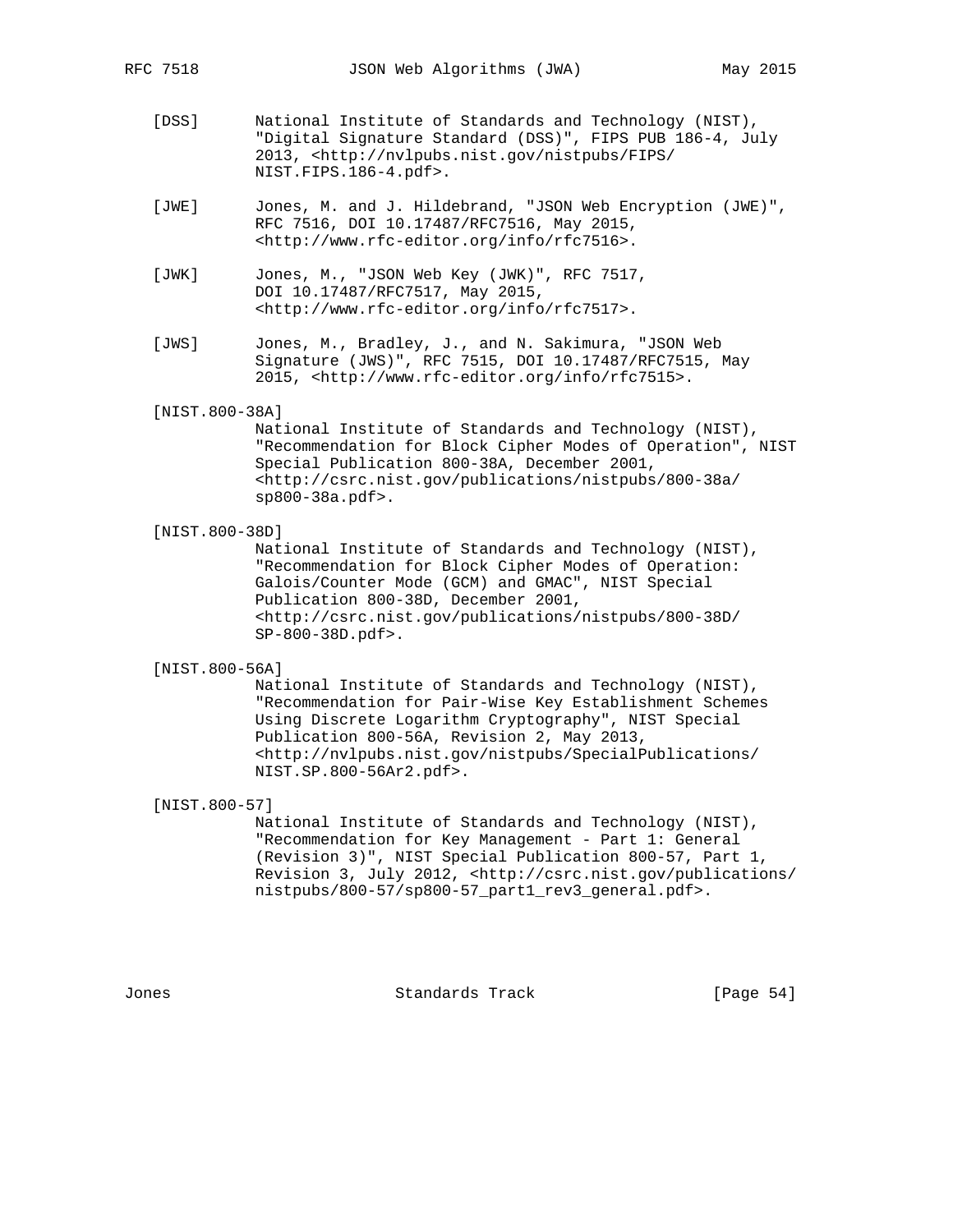- [RFC20] Cerf, V., "ASCII format for Network Interchange", STD 80, RFC 20, DOI 10.17487/RFC0020, October 1969, <http://www.rfc-editor.org/info/rfc20>.
- [RFC2104] Krawczyk, H., Bellare, M., and R. Canetti, "HMAC: Keyed-Hashing for Message Authentication", RFC 2104, DOI 10.17487/RFC2104, February 1997, <http://www.rfc-editor.org/info/rfc2104>.
- [RFC2119] Bradner, S., "Key words for use in RFCs to Indicate Requirement Levels", BCP 14, RFC 2119, DOI 10.17487/RFC2119, March 1997, <http://www.rfc-editor.org/info/rfc2119>.
- [RFC2898] Kaliski, B., "PKCS #5: Password-Based Cryptography Specification Version 2.0", RFC 2898, DOI 10.17487/RFC2898, September 2000, <http://www.rfc-editor.org/info/rfc2898>.
- [RFC3394] Schaad, J. and R. Housley, "Advanced Encryption Standard (AES) Key Wrap Algorithm", RFC 3394, DOI 10.17487/RFC3394, September 2002, <http://www.rfc-editor.org/info/rfc3394>.
- [RFC3447] Jonsson, J. and B. Kaliski, "Public-Key Cryptography Standards (PKCS) #1: RSA Cryptography Specifications Version 2.1", RFC 3447, DOI 10.17487/RFC3447, February 2003, <http://www.rfc-editor.org/info/rfc3447>.
- [RFC3629] Yergeau, F., "UTF-8, a transformation format of ISO 10646", STD 63, RFC 3629, DOI 10.17487/RFC3629, November 2003, <http://www.rfc-editor.org/info/rfc3629>.
- [RFC4868] Kelly, S. and S. Frankel, "Using HMAC-SHA-256, HMAC-SHA-384, and HMAC-SHA-512 with IPsec", RFC 4868, DOI 10.17487/RFC4868, May 2007, <http://www.rfc-editor.org/info/rfc4868>.
- [RFC4949] Shirey, R., "Internet Security Glossary, Version 2", FYI 36, RFC 4949, DOI 10.17487/RFC4949, August 2007, <http://www.rfc-editor.org/info/rfc4949>.
- [RFC5652] Housley, R., "Cryptographic Message Syntax (CMS)", STD 70, RFC 5652, DOI 10.17487/RFC5652, September 2009, <http://www.rfc-editor.org/info/rfc5652>.

Jones Standards Track [Page 55]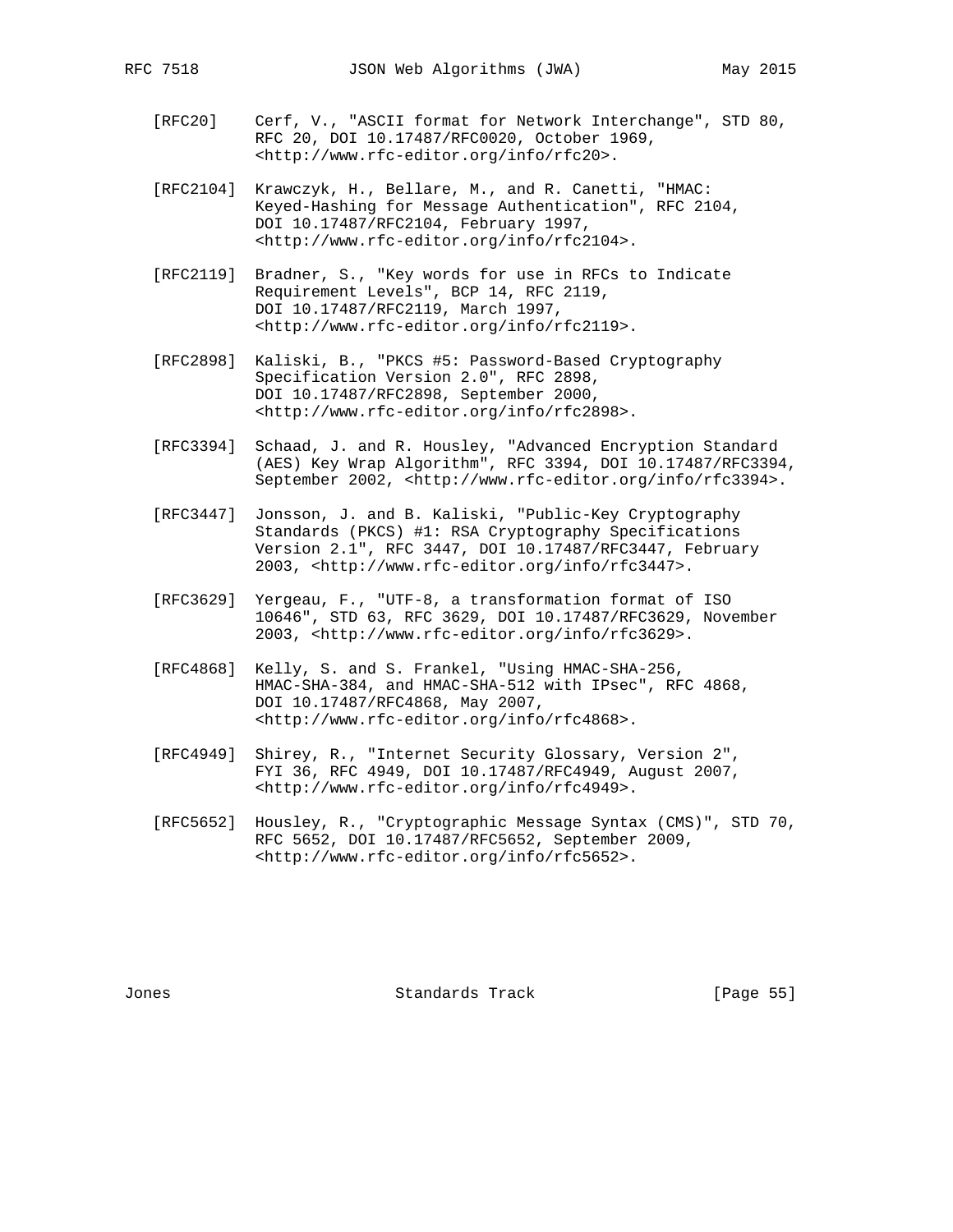- [RFC6090] McGrew, D., Igoe, K., and M. Salter, "Fundamental Elliptic Curve Cryptography Algorithms", RFC 6090, DOI 10.17487/RFC6090, February 2011, <http://www.rfc-editor.org/info/rfc6090>.
- [RFC7159] Bray, T., Ed., "The JavaScript Object Notation (JSON) Data Interchange Format", RFC 7159, DOI 10.17487/RFC7159, March 2014, <http://www.rfc-editor.org/info/rfc7159>.
- [SEC1] Standards for Efficient Cryptography Group, "SEC 1: Elliptic Curve Cryptography", Version 2.0, May 2009, <http://www.secg.org/sec1-v2.pdf>.
- [SHS] National Institute of Standards and Technology (NIST), "Secure Hash Standard (SHS)", FIPS PUB 180-4, March 2012, <http://csrc.nist.gov/publications/fips/fips180-4/ fips-180-4.pdf>.
- [UNICODE] The Unicode Consortium, "The Unicode Standard", <http://www.unicode.org/versions/latest/>.
- 10.2. Informative References
	- [AEAD-CBC-SHA]

 McGrew, D., Foley, J., and K. Paterson, "Authenticated Encryption with AES-CBC and HMAC-SHA", Work in Progress, draft-mcgrew-aead-aes-cbc-hmac-sha2-05, July 2014.

#### [CanvasApp]

 Facebook, "Canvas Applications", 2010, <http://developers.facebook.com/docs/authentication/ canvas>.

- [JCA] Oracle, "Java Cryptography Architecture (JCA) Reference Guide", 2014, <http://docs.oracle.com/javase/8/docs/techno tes/guides/security/crypto/CryptoSpec.html>.
- [JSE] Bradley, J. and N. Sakimura (editor), "JSON Simple Encryption", September 2010, <http://jsonenc.info/enc/1.0/>.
- [JSMS] Rescorla, E. and J. Hildebrand, "JavaScript Message Security Format", Work in Progress, draft-rescorla-jsms-00, March 2011.
- [JSS] Bradley, J. and N. Sakimura, Ed., "JSON Simple Sign 1.0", Draft 01, September 2010, <http://jsonenc.info/jss/1.0/>.

Jones Standards Track [Page 56]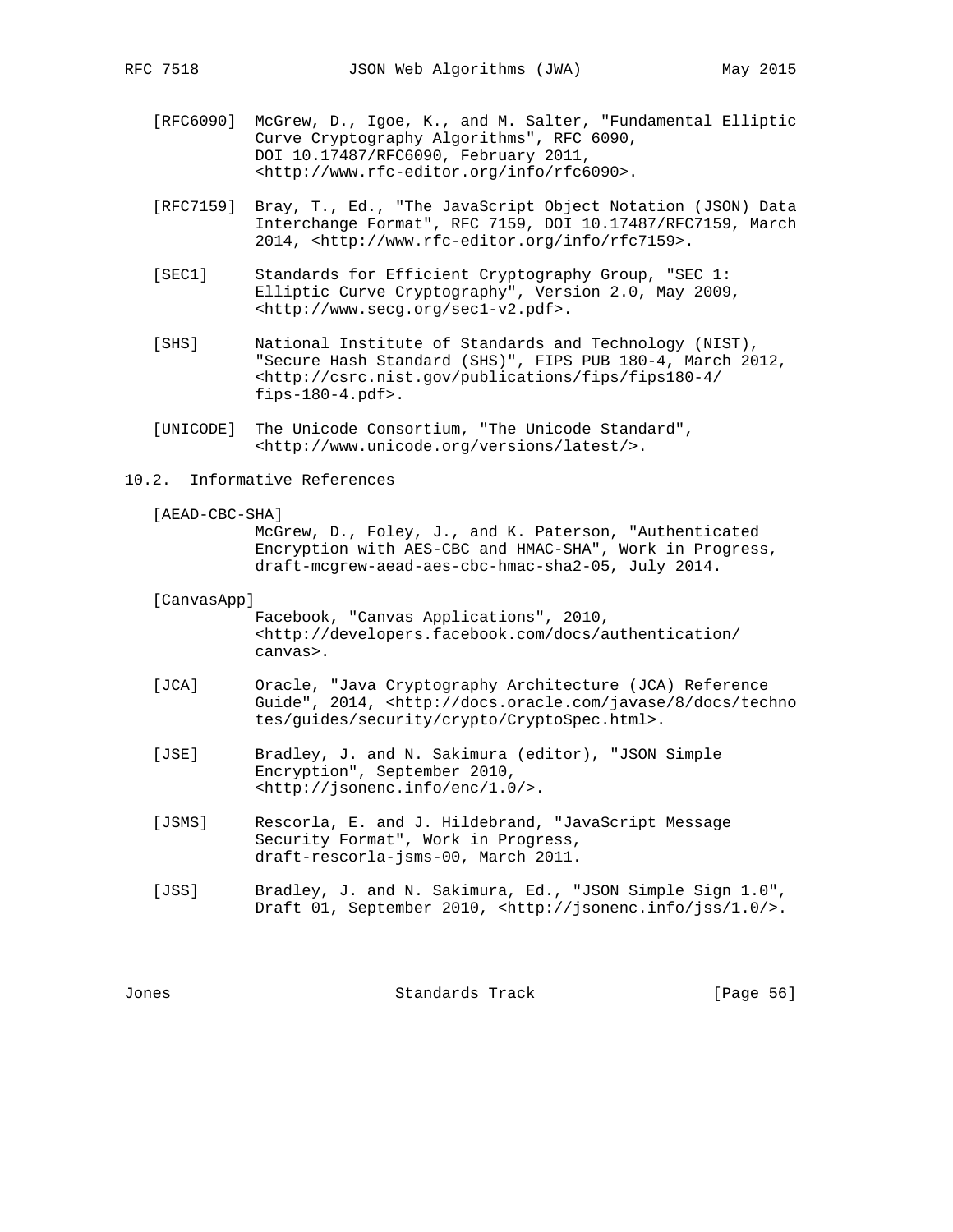- [JWE-JWK] Miller, M., "Using JavaScript Object Notation (JSON) Web Encryption (JWE) for Protecting JSON Web Key (JWK) Objects", Work in Progress, draft-miller-jose-jwe-protected-jwk-02, June 2013.
- [MagicSignatures]

 Panzer, J., Ed., Laurie, B., and D. Balfanz, "Magic Signatures", January 2011, <http://salmon-protocol.googlecode.com/svn/trunk/ draft-panzer-magicsig-01.html>.

[NIST.800-107]

 National Institute of Standards and Technology (NIST), "Recommendation for Applications Using Approved Hash Algorithms", NIST Special Publication 800-107, Revision 1, August 2012, <http://csrc.nist.gov/publications/ nistpubs/800-107-rev1/sp800-107-rev1.pdf>.

[NIST.800-63-2]

 National Institute of Standards and Technology (NIST), "Electronic Authentication Guideline", NIST Special Publication 800-63-2, August 2013, <http://nvlpubs.nist.gov/nistpubs/SpecialPublications/ NIST.SP.800-63-2.pdf>.

- [PRECIS] Saint-Andre, P. and A. Melnikov, "Preparation, Enforcement, and Comparison of Internationalized Strings Representing Usernames and Passwords", Work in Progress, draft-ietf-precis-saslprepbis-16, April 2015.
- [RFC2631] Rescorla, E., "Diffie-Hellman Key Agreement Method", RFC 2631, DOI 10.17487/RFC2631, June 1999, <http://www.rfc-editor.org/info/rfc2631>.
- [RFC3275] Eastlake 3rd, D., Reagle, J., and D. Solo, "(Extensible Markup Language) XML-Signature Syntax and Processing", RFC 3275, DOI 10.17487/RFC3275, March 2002, <http://www.rfc-editor.org/info/rfc3275>.
- [RFC4086] Eastlake 3rd, D., Schiller, J., and S. Crocker, "Randomness Requirements for Security", BCP 106, RFC 4086, DOI 10.17487/RFC4086, June 2005, <http://www.rfc-editor.org/info/rfc4086>.
- [RFC5116] McGrew, D., "An Interface and Algorithms for Authenticated Encryption", RFC 5116, DOI 10.17487/RFC5116, January 2008, <http://www.rfc-editor.org/info/rfc5116>.

Jones Standards Track [Page 57]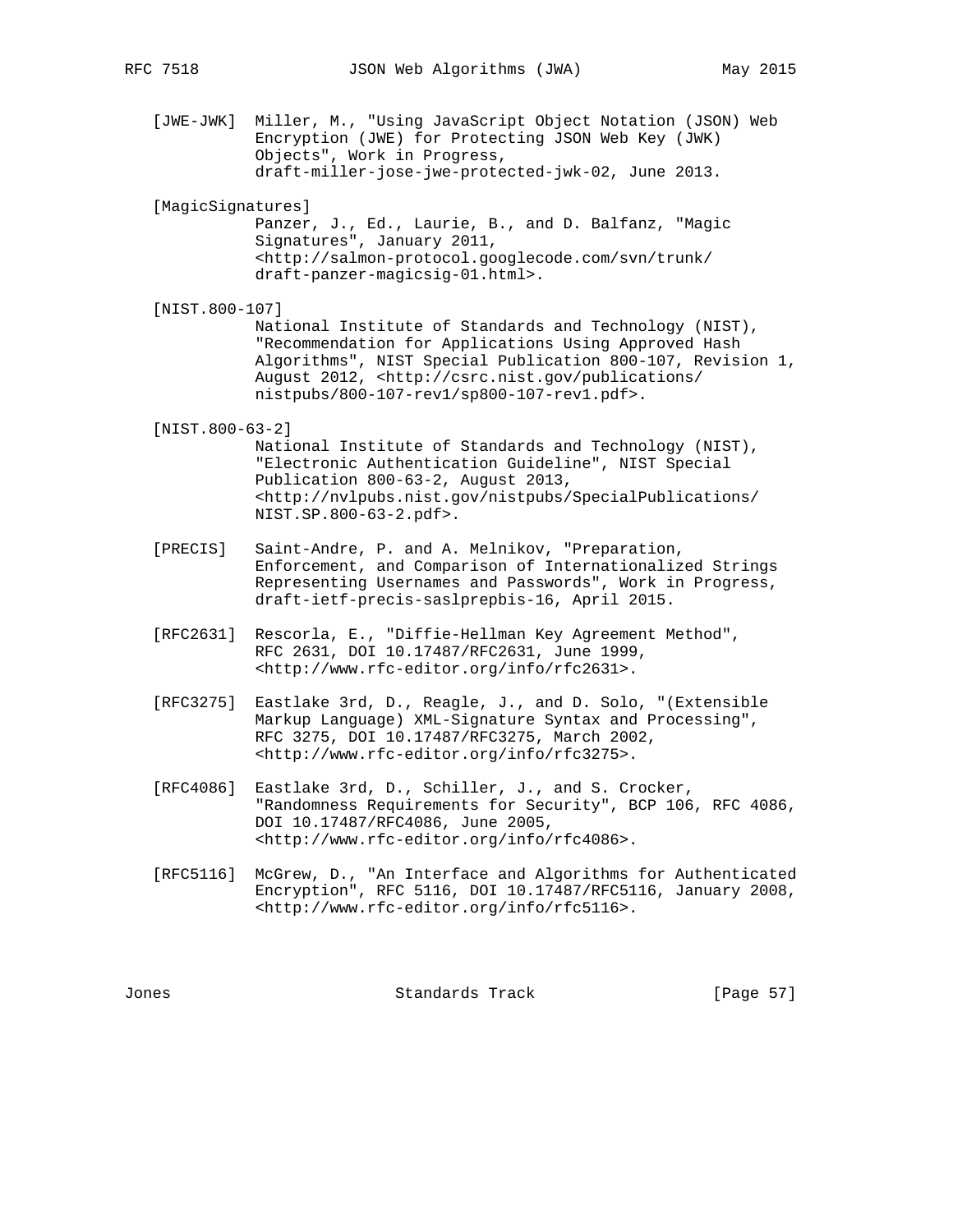[RFC5226] Narten, T. and H. Alvestrand, "Guidelines for Writing an IANA Considerations Section in RFCs", BCP 26, RFC 5226, DOI 10.17487/RFC5226, May 2008, <http://www.rfc-editor.org/info/rfc5226>.

[W3C.NOTE-xmldsig-core2-20130411]

 Eastlake, D., Reagle, J., Solo, D., Hirsch, F., Roessler, T., Yiu, K., Datta, P., and S. Cantor, "XML Signature Syntax and Processing Version 2.0", World Wide Web Consortium Note NOTE-xmldsig-core2-20130411, April 2013, <http://www.w3.org/TR/2013/NOTE-xmldsig-core2-20130411/>.

[W3C.REC-xmlenc-core-20021210]

 Eastlake, D. and J. Reagle, "XML Encryption Syntax and Processing", World Wide Web Consortium Recommendation REC xmlenc-core-20021210, December 2002, <http://www.w3.org/TR/2002/REC-xmlenc-core-20021210>.

[W3C.REC-xmlenc-core1-20130411]

 Eastlake, D., Reagle, J., Hirsch, F., and T. Roessler, "XML Encryption Syntax and Processing Version 1.1", World Wide Web Consortium Recommendation REC-xmlenc core1-20130411, April 2013, <http://www.w3.org/TR/2013/REC-xmlenc-core1-20130411/>.

Jones **Standards Track** [Page 58]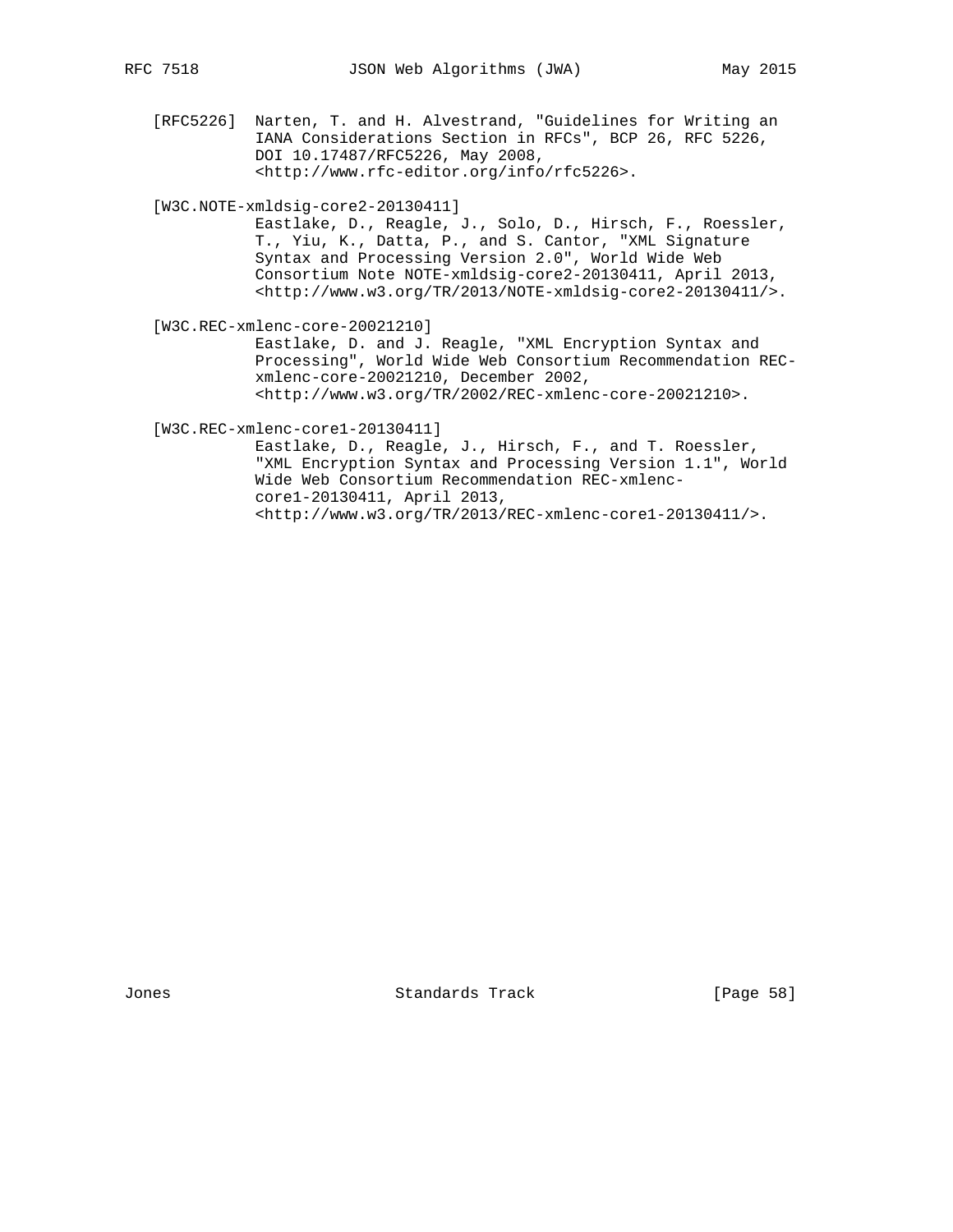Appendix A. Algorithm Identifier Cross-Reference

 This appendix contains tables cross-referencing the cryptographic algorithm identifier values defined in this specification with the equivalent identifiers used by other standards and software packages. See XML DSIG [RFC3275], XML DSIG 2.0 [W3C.NOTE-xmldsig-core2-20130411], XML Encryption [W3C.REC-xmlenc-core-20021210], XML Encryption 1.1 [W3C.REC-xmlenc-core1-20130411], and Java Cryptography Architecture [JCA] for more information about the names defined by those documents.

Jones **Standards Track** [Page 59]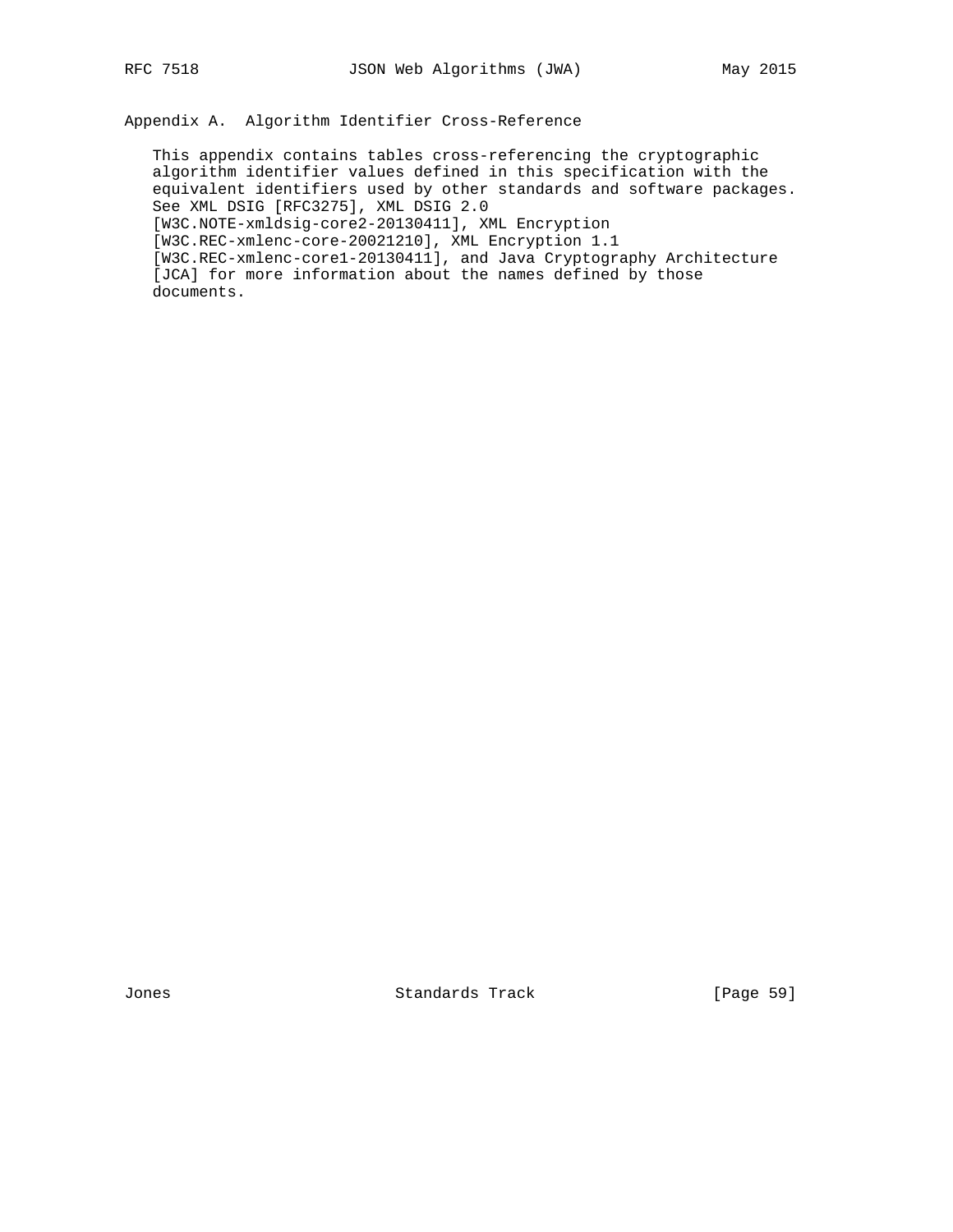# A.1. Digital Signature/MAC Algorithm Identifier Cross-Reference

 This section contains a table cross-referencing the JWS digital signature and MAC "alg" (algorithm) values defined in this specification with the equivalent identifiers used by other standards and software packages.

| JWS<br>XML DSIG<br><b>JCA</b> | OID                                                    |
|-------------------------------|--------------------------------------------------------|
| HS256                         | http://www.w3.org/2001/04/xmldsig-more#hmac-sha256     |
| HmacSHA256                    | 1.2.840.113549.2.9                                     |
| HS384                         | http://www.w3.org/2001/04/xmldsig-more#hmac-sha384     |
| HmacSHA384                    | 1.2.840.113549.2.10                                    |
| HS512                         | http://www.w3.org/2001/04/xmldsig-more#hmac-sha512     |
| HmacSHA512                    | 1.2.840.113549.2.11                                    |
| RS256                         | http://www.w3.org/2001/04/xmldsig-more#rsa-sha256      |
| SHA256withRSA                 | 1.2.840.113549.1.1.11                                  |
| RS384                         | http://www.w3.org/2001/04/xmldsig-more#rsa-sha384      |
| SHA384withRSA                 | 1.2.840.113549.1.1.12                                  |
| RS512                         | http://www.w3.org/2001/04/xmldsig-more#rsa-sha512      |
| SHA512withRSA                 | 1.2.840.113549.1.1.13                                  |
| ES256                         | http://www.w3.org/2001/04/xmldsig-more#ecdsa-sha256    |
| SHA256withECDSA               | 1.2.840.10045.4.3.2                                    |
| ES384                         | http://www.w3.org/2001/04/xmldsig-more#ecdsa-sha384    |
| SHA384withECDSA               | 1.2.840.10045.4.3.3                                    |
| ES512                         | http://www.w3.org/2001/04/xmldsig-more#ecdsa-sha512    |
| SHA512withECDSA               | 1.2.840.10045.4.3.4                                    |
| PS256                         | http://www.w3.org/2007/05/xmldsig-more#sha256-rsa-MGF1 |
| SHA256withRSAandMGF1          | 1.2.840.113549.1.1.10                                  |
| PS384                         | http://www.w3.org/2007/05/xmldsig-more#sha384-rsa-MGF1 |
| SHA384withRSAandMGF1          | 1.2.840.113549.1.1.10                                  |
| PS512                         | http://www.w3.org/2007/05/xmldsig-more#sha512-rsa-MGF1 |
| SHA512withRSAandMGF1          | 1.2.840.113549.1.1.10                                  |

Jones Standards Track [Page 60]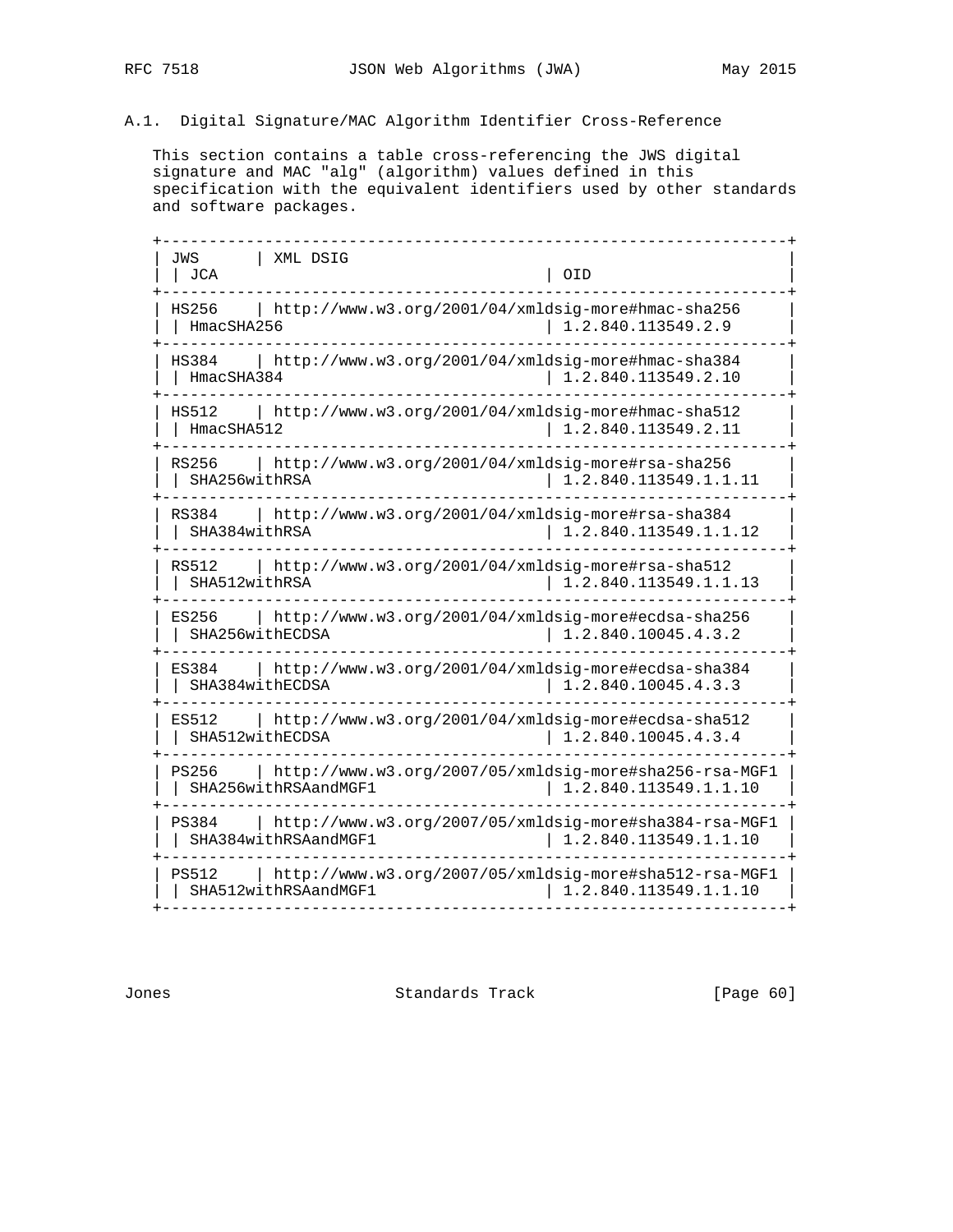# A.2. Key Management Algorithm Identifier Cross-Reference

 This section contains a table cross-referencing the JWE "alg" (algorithm) values defined in this specification with the equivalent identifiers used by other standards and software packages.

 +-------------------------------------------------------------------+ | JWE | XML ENC | 2002 | XML ENC | 2003 | 2004 | 2014 | 2015 | 2016 | 2016 | 2016 | 2017 | 2017 | 2016 | 2017 | 2017 | 2017 | 2017 | 2017 | 2017 | 2017 | 2017 | 2017 | 2017 | 2017 | 2017 | 2017 | 2017 | 2017 | 2017 | 2017 | | JCA | OID | +-------------------------------------------------------------------+ | RSA1\_5 | http://www.w3.org/2001/04/xmlenc#rsa-1\_5 | | RSA/ECB/PKCS1Padding | 1.2.840.113549.1.1.1 | +-------------------------------------------------------------------+ | RSA-OAEP | http://www.w3.org/2001/04/xmlenc#rsa-oaep-mgf1p |  $\vert$  | RSA/ECB/OAEPWithSHA-1AndMGF1Padding | 1.2.840.113549.1.1.7 +-------------------------------------------------------------------+ | RSA-OAEP-256 | http://www.w3.org/2009/xmlenc11#rsa-oaep | | | & http://www.w3.org/2009/xmlenc11#mgf1sha256 | | | RSA/ECB/OAEPWithSHA-256AndMGF1Padding | | | | & MGF1ParameterSpec.SHA256 | 1.2.840.113549.1.1.7 +-------------------------------------------------------------------+ | ECDH-ES | http://www.w3.org/2009/xmlenc11#ECDH-ES<br>| ECDH | 1.3.132.1.12  $\begin{array}{|c|c|c|c|c|c|} \hline 1.3.132.1.12 \hline \end{array}$  +-------------------------------------------------------------------+ | A128KW | http://www.w3.org/2001/04/xmlenc#kw-aes128 | | | AESWrap | 2.16.840.1.101.3.4.1.5 | +-------------------------------------------------------------------+ | A192KW | http://www.w3.org/2001/04/xmlenc#kw-aes192 | | | AESWrap | 2.16.840.1.101.3.4.1.25 | +-------------------------------------------------------------------+ | A256KW | http://www.w3.org/2001/04/xmlenc#kw-aes256 | | | AESWrap | 2.16.840.1.101.3.4.1.45 | +-------------------------------------------------------------------+

Jones Standards Track [Page 61]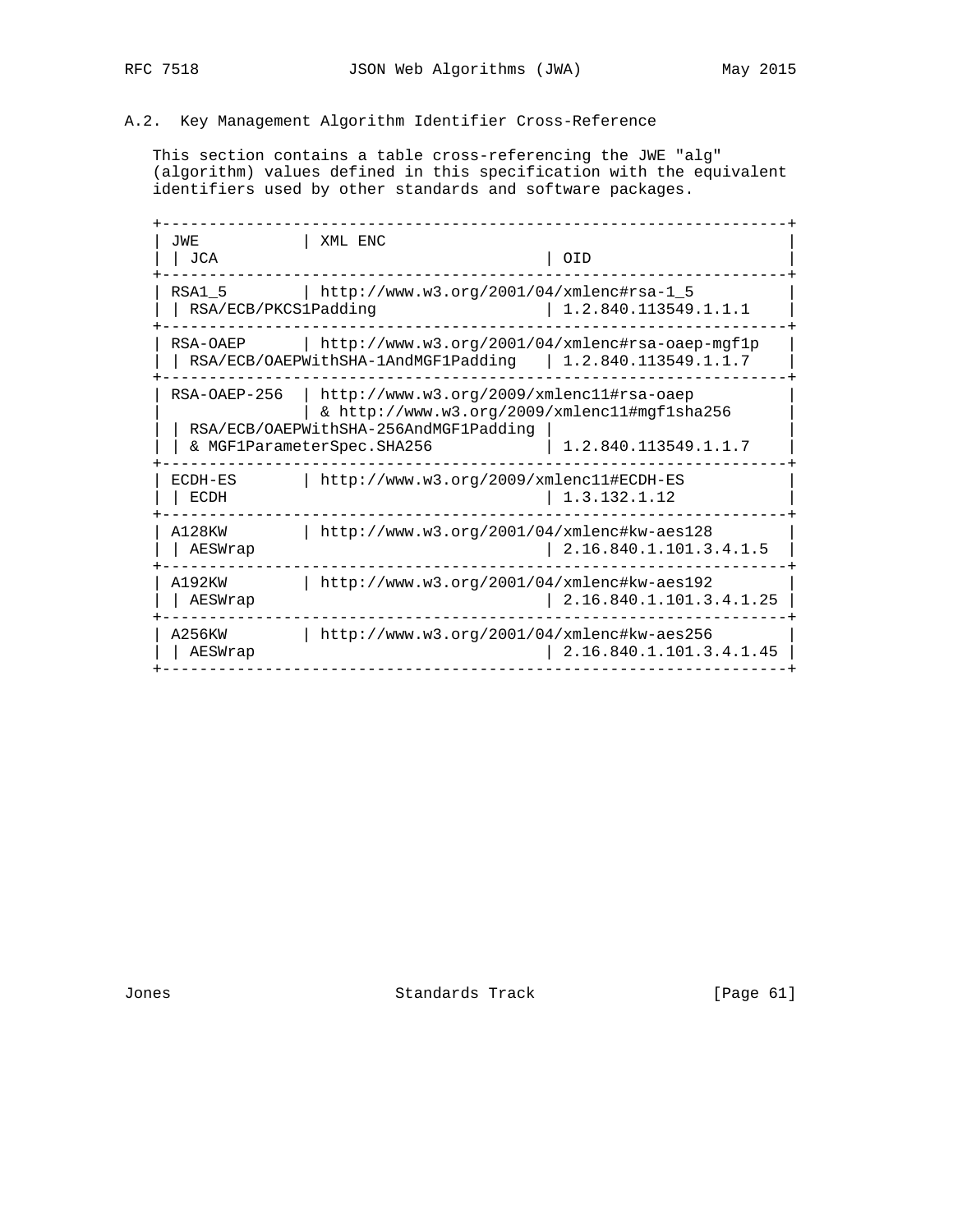## A.3. Content Encryption Algorithm Identifier Cross-Reference

 This section contains a table cross-referencing the JWE "enc" (encryption algorithm) values defined in this specification with the equivalent identifiers used by other standards and software packages.

 For the composite algorithms "A128CBC-HS256", "A192CBC-HS384", and "A256CBC-HS512", the corresponding AES-CBC algorithm identifiers are listed.

| JWE<br>JCA                   | XML ENC                                                       | 0ID                     |
|------------------------------|---------------------------------------------------------------|-------------------------|
| AES/CBC/PKCS5Padding         | A128CBC-HS256   http://www.w3.org/2001/04/xmlenc#aes128-cbc   | 2.16.840.1.101.3.4.1.2  |
| AES/CBC/PKCS5Padding         | A192CBC-HS384   http://www.w3.org/2001/04/xmlenc#aes192-cbc   | 2.16.840.1.101.3.4.1.22 |
| AES/CBC/PKCS5Padding         | $A256CBC-HS512$   http://www.w3.org/2001/04/xmlenc#aes256-cbc | 2.16.840.1.101.3.4.1.42 |
| A128GCM<br>AES/GCM/NoPadding | $http://www.w3.org/2009/xmlenc11#aes128-qcm$                  | 2.16.840.1.101.3.4.1.6  |
| A192GCM<br>AES/GCM/NoPadding | http://www.w3.org/2009/xmlenc11#aes192-gcm                    | 2.16.840.1.101.3.4.1.26 |
| A256GCM<br>AES/GCM/NoPadding | http://www.w3.org/2009/xmlenc11#aes256-gcm                    | 2.16.840.1.101.3.4.1.46 |

Appendix B. Test Cases for AES\_CBC\_HMAC\_SHA2 Algorithms

 The following test cases can be used to validate implementations of the AES\_CBC\_HMAC\_SHA2 algorithms defined in Section 5.2. They are also intended to correspond to test cases that may appear in a future version of [AEAD-CBC-SHA], demonstrating that the cryptographic computations performed are the same.

 The variable names are those defined in Section 5.2. All values are hexadecimal.

Jones Standards Track [Page 62]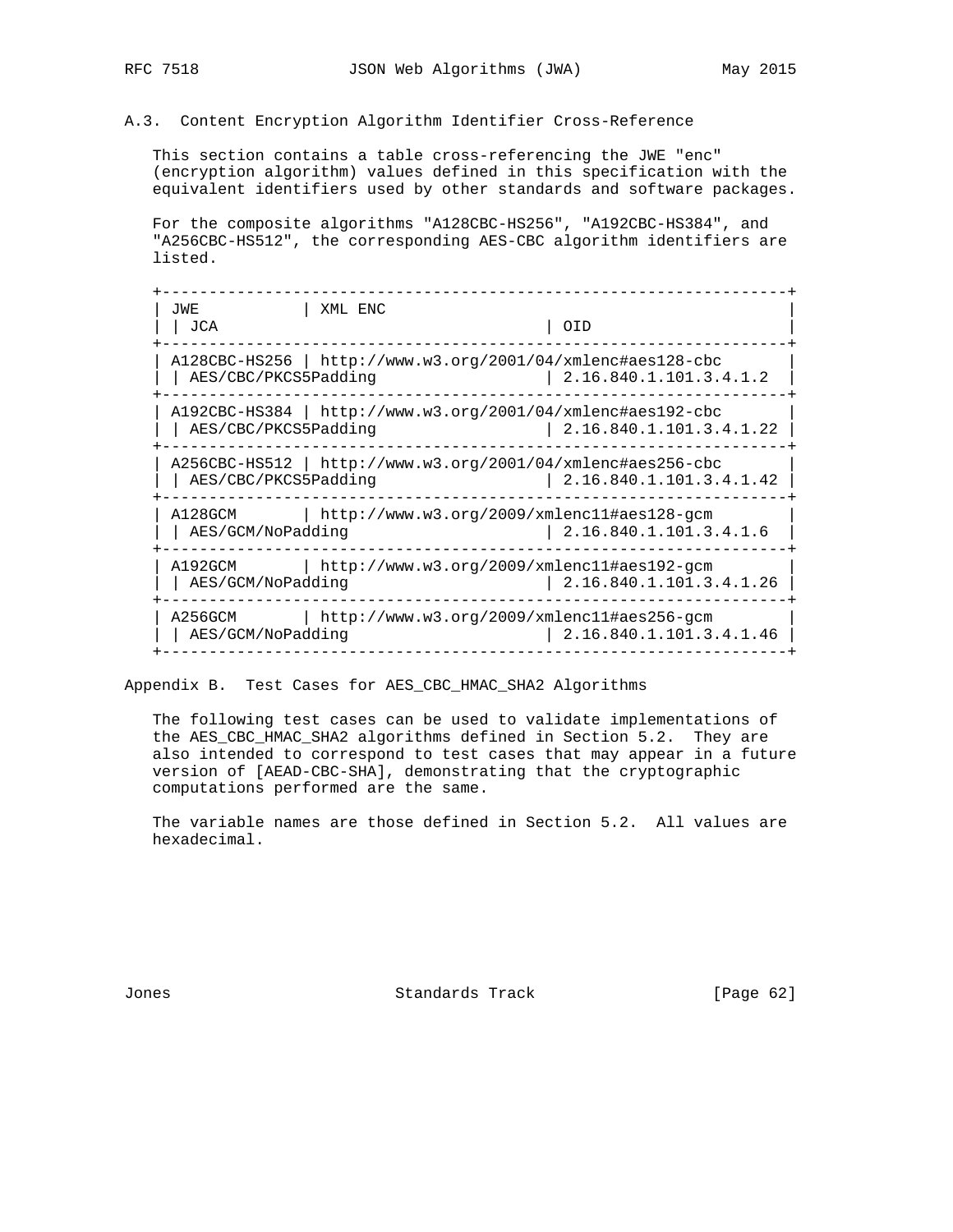B.1. Test Cases for AES\_128\_CBC\_HMAC\_SHA\_256

# AES\_128\_CBC\_HMAC\_SHA\_256

| $K =$                                                     |                | 00 01 02 03 04 05 06 07 08 09 0a 0b 0c 0d 0e 0f<br>10 11 12 13 14 15 16 17 18 19 1a 1b 1c 1d 1e 1f                                                                                                                                                                                                                                                                                                                                                                      |                                                          |    |                         |  |  |  |                                                                            |          |    |                |                |
|-----------------------------------------------------------|----------------|-------------------------------------------------------------------------------------------------------------------------------------------------------------------------------------------------------------------------------------------------------------------------------------------------------------------------------------------------------------------------------------------------------------------------------------------------------------------------|----------------------------------------------------------|----|-------------------------|--|--|--|----------------------------------------------------------------------------|----------|----|----------------|----------------|
| MAC_KEY = 00 01 02 03 04 05 06 07 08 09 0a 0b 0c 0d 0e 0f |                |                                                                                                                                                                                                                                                                                                                                                                                                                                                                         |                                                          |    |                         |  |  |  |                                                                            |          |    |                |                |
| ENC_KEY = 10 11 12 13 14 15 16 17 18 19 1a 1b 1c 1d 1e 1f |                |                                                                                                                                                                                                                                                                                                                                                                                                                                                                         |                                                          |    |                         |  |  |  |                                                                            |          |    |                |                |
| $P =$                                                     | 69<br>65<br>бe | 41 20 63 69 70 68 65 72 20 73 79 73 74 65 6d 20<br>6d 75 73 74 20 6e 6f 74 20 62 65 20 72 65<br>74 2c 20 61 6e 64 20 69 74 20 6d 75 73<br>20 74 68 65<br>75 74 20 69 6e 63 6f 6e 76 65 6e 69 65 6e 63 65                                                                                                                                                                                                                                                                | 72 65<br>20 61 62 6c 65 20 74 6f 20 66 61 6c 6c<br>74 6f | 20 | 64 20 74 6f 20 62 65 20 |  |  |  | 74 68 65 20 68 61 6e 64 73 20 6f 66<br>20 65 6e 65 6d 79 20 77 69 74 68 6f | 73 65 63 | 74 | 20 62<br>20 69 | 71 75<br>72 65 |
| $IV =$                                                    |                | 1a f3 8c 2d c2 b9 6f fd d8 66 94 09 23 41 bc 04                                                                                                                                                                                                                                                                                                                                                                                                                         |                                                          |    |                         |  |  |  |                                                                            |          |    |                |                |
| $A =$                                                     |                | 54 68 65 20 73 65 63 6f 6e 64 20 70 72 69 6e 63<br>69 70 6c 65 20 6f 66 20 41 75 67 75 73 74 65 20<br>4b 65 72 63 6b 68 6f 66 66 73                                                                                                                                                                                                                                                                                                                                     |                                                          |    |                         |  |  |  |                                                                            |          |    |                |                |
| $AL =$                                                    |                | 00 00 00 00 00 00 01 50                                                                                                                                                                                                                                                                                                                                                                                                                                                 |                                                          |    |                         |  |  |  |                                                                            |          |    |                |                |
| $E =$                                                     |                | c8 0e df a3 2d df 39 d5 ef 00 c0 b4 68 83 42 79<br>a2 e4 6a 1b 80 49 f7 92 f7 6b fe 54 b9 03 a9 c9<br>a9 4a c9 b4 7a d2 65 5c 5f 10 f9 ae f7 14 27 e2<br>fc 6f 9b 3f 39 9a 22 14 89 f1 63 62 c7 03 23 36<br>09 d4 5a c6 98 64 e3 32 1c f8 29 35 ac 40 96 c8<br>6e 13 33 14 c5 40 19 e8 ca 79 80 df a4 b9 cf 1b<br>38 4c 48 6f 3a 54 c5 10 78 15 8e e5 d7 9d e5 9f<br>bd 34 d8 48 b3 d6 95 50 a6 76 46 34 44 27 ad e5<br>4b 88 51 ff b5 98 f7 f8 00 74 b9 47 3c 82 e2 db |                                                          |    |                         |  |  |  |                                                                            |          |    |                |                |
| $M =$                                                     |                | 65 2c 3f a3 6b 0a 7c 5b 32 19 fa b3 a3 0b c1 c4<br>e6 e5 45 82 47 65 15 f0 ad 9f 75 a2 b7 1c 73 ef                                                                                                                                                                                                                                                                                                                                                                      |                                                          |    |                         |  |  |  |                                                                            |          |    |                |                |
| $T =$                                                     |                | 65 2c 3f a3 6b 0a 7c 5b 32 19 fa b3 a3 0b c1 c4                                                                                                                                                                                                                                                                                                                                                                                                                         |                                                          |    |                         |  |  |  |                                                                            |          |    |                |                |

Jones **Standards Track** [Page 63]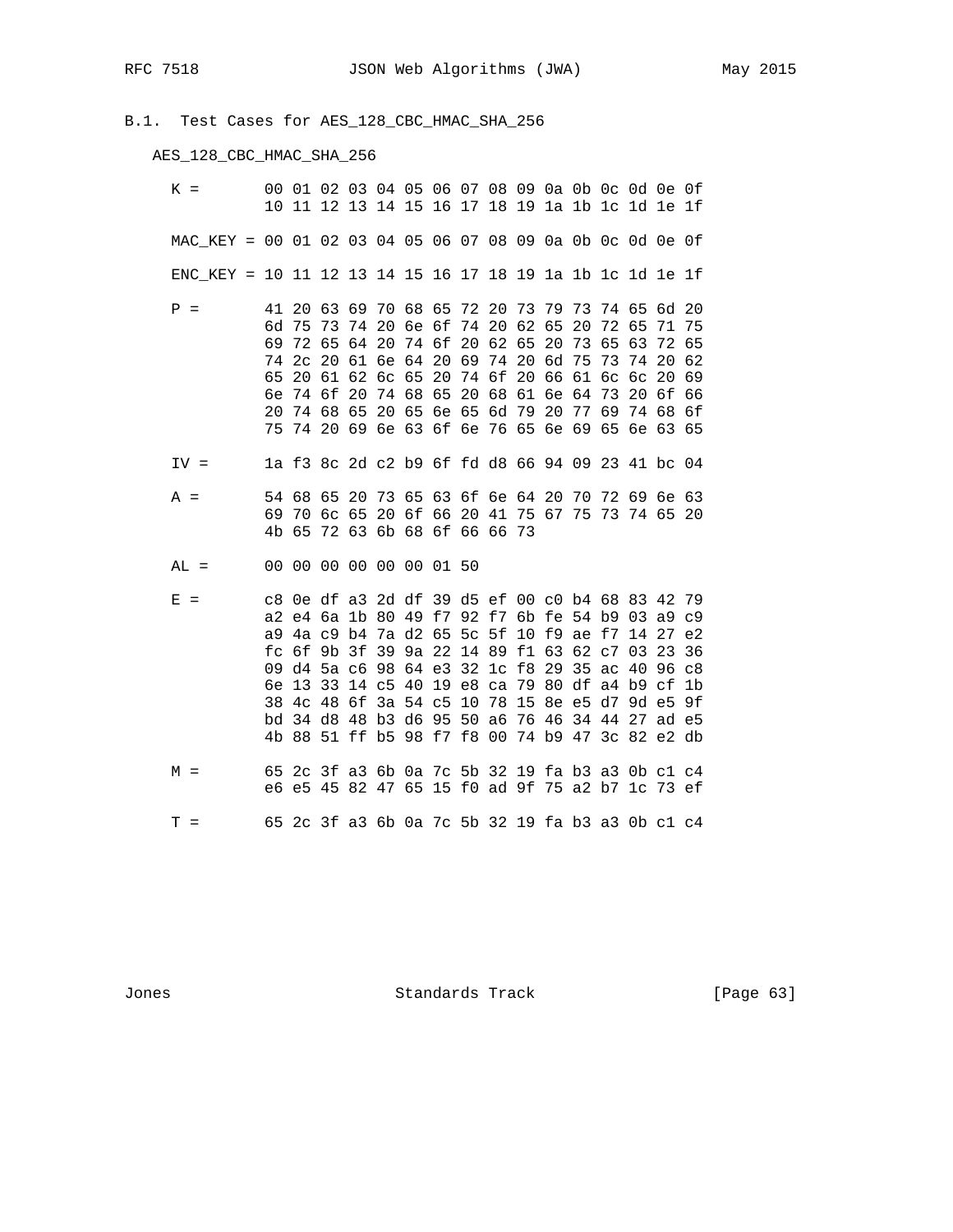B.2. Test Cases for AES\_192\_CBC\_HMAC\_SHA\_384

- K = 00 01 02 03 04 05 06 07 08 09 0a 0b 0c 0d 0e 0f 10 11 12 13 14 15 16 17 18 19 1a 1b 1c 1d 1e 1f 20 21 22 23 24 25 26 27 28 29 2a 2b 2c 2d 2e 2f MAC\_KEY = 00 01 02 03 04 05 06 07 08 09 0a 0b 0c 0d 0e 0f 10 11 12 13 14 15 16 17
- ENC\_KEY = 18 19 1a 1b 1c 1d 1e 1f 20 21 22 23 24 25 26 27 28 29 2a 2b 2c 2d 2e 2f
- P = 41 20 63 69 70 68 65 72 20 73 79 73 74 65 6d 20 6d 75 73 74 20 6e 6f 74 20 62 65 20 72 65 71 75 69 72 65 64 20 74 6f 20 62 65 20 73 65 63 72 65 74 2c 20 61 6e 64 20 69 74 20 6d 75 73 74 20 62 65 20 61 62 6c 65 20 74 6f 20 66 61 6c 6c 20 69 6e 74 6f 20 74 68 65 20 68 61 6e 64 73 20 6f 66 20 74 68 65 20 65 6e 65 6d 79 20 77 69 74 68 6f 75 74 20 69 6e 63 6f 6e 76 65 6e 69 65 6e 63 65 IV = 1a f3 8c 2d c2 b9 6f fd d8 66 94 09 23 41 bc 04
- A = 54 68 65 20 73 65 63 6f 6e 64 20 70 72 69 6e 63 69 70 6c 65 20 6f 66 20 41 75 67 75 73 74 65 20 4b 65 72 63 6b 68 6f 66 66 73
- AL = 00 00 00 00 00 00 01 50
- E = ea 65 da 6b 59 e6 1e db 41 9b e6 2d 19 71 2a e5 d3 03 ee b5 00 52 d0 df d6 69 7f 77 22 4c 8e db 00 0d 27 9b dc 14 c1 07 26 54 bd 30 94 42 30 c6 57 be d4 ca 0c 9f 4a 84 66 f2 2b 22 6d 17 46 21 4b f8 cf c2 40 0a dd 9f 51 26 e4 79 66 3f c9 0b 3b ed 78 7a 2f 0f fc bf 39 04 be 2a 64 1d 5c 21 05 bf e5 91 ba e2 3b 1d 74 49 e5 32 ee f6 0a 9a c8 bb 6c 6b 01 d3 5d 49 78 7b cd 57 ef 48 49 27 f2 80 ad c9 1a c0 c4 e7 9c 7b 11 ef c6 00 54 e3 M = 84 90 ac 0e 58 94 9b fe 51 87 5d 73 3f 93 ac 20 75 16 80 39 cc c7 33 d7 45 94 f8 86 b3 fa af d4 86 f2 5c 71 31 e3 28 1e 36 c7 a2 d1 30 af de 57 T = 84 90 ac 0e 58 94 9b fe 51 87 5d 73 3f 93 ac 20 75 16 80 39 cc c7 33 d7

Jones Standards Track [Page 64]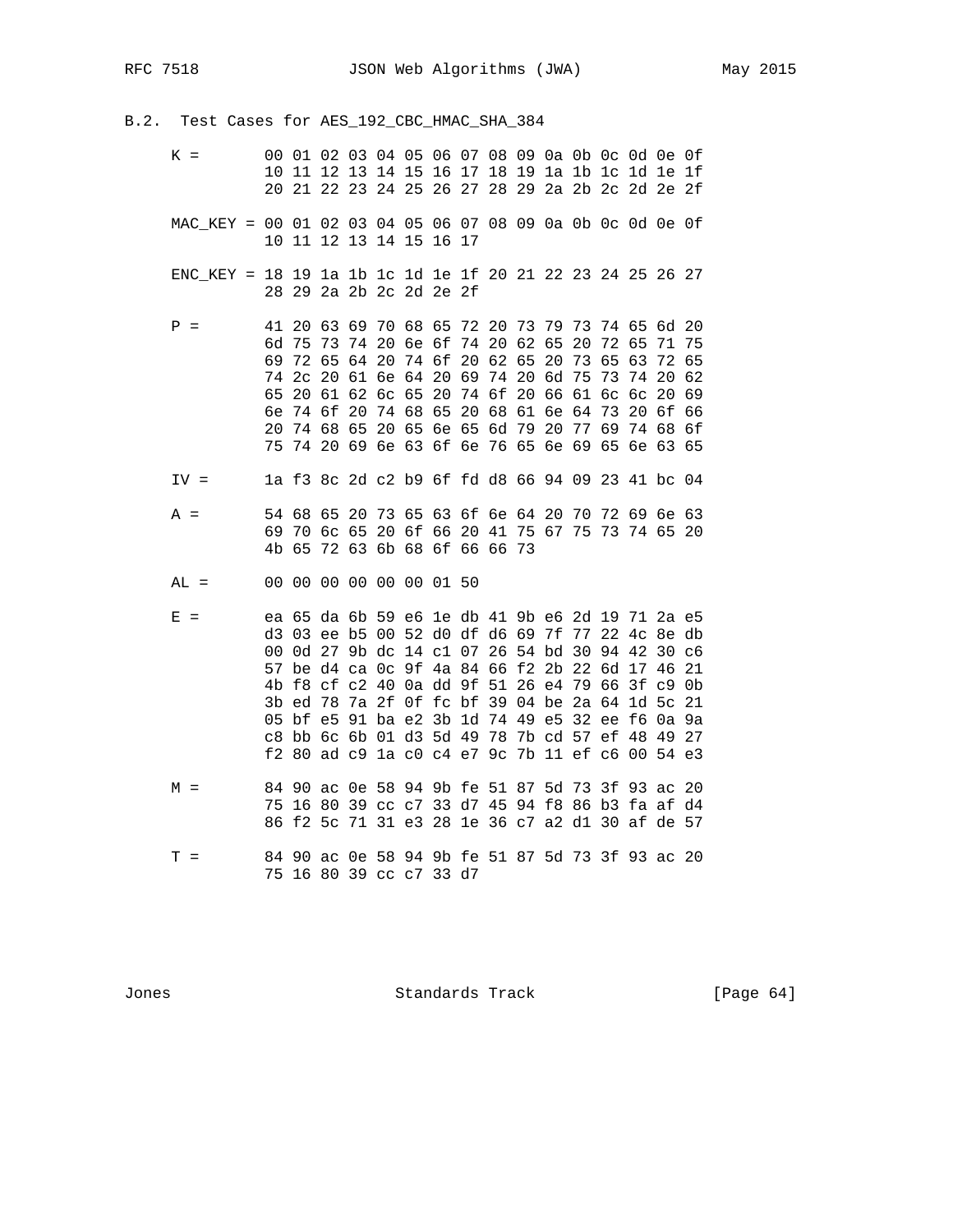B.3. Test Cases for AES\_256\_CBC\_HMAC\_SHA\_512

| $K =$                                                     | 10<br>20<br>30                               | 11<br>21                                        | 12<br>-22<br>31 32                                       | 13<br>23                   | 14 15                                                                |                         | 16 17    |                            | 18                                                                                                                                                 | 19                                        |                            |                               |                                  |                                              | 00  01  02  03  04  05  06  07  08  09  0a  0b  0c  0d  0e  0f<br>la 1b 1c 1d 1e 1f<br>24 25 26 27 28 29 2a 2b 2c 2d 2e 2f<br>33 34 35 36 37 38 39 3a 3b 3c 3d 3e 3f                               |                                               |
|-----------------------------------------------------------|----------------------------------------------|-------------------------------------------------|----------------------------------------------------------|----------------------------|----------------------------------------------------------------------|-------------------------|----------|----------------------------|----------------------------------------------------------------------------------------------------------------------------------------------------|-------------------------------------------|----------------------------|-------------------------------|----------------------------------|----------------------------------------------|----------------------------------------------------------------------------------------------------------------------------------------------------------------------------------------------------|-----------------------------------------------|
| MAC_KEY = 00 01 02 03 04 05 06 07 08 09 0a 0b 0c 0d 0e 0f |                                              |                                                 |                                                          |                            |                                                                      |                         |          |                            |                                                                                                                                                    |                                           |                            |                               |                                  |                                              | 10 11 12 13 14 15 16 17 18 19 1a 1b 1c 1d 1e 1f                                                                                                                                                    |                                               |
| ENC KEY = 20 21 22 23 24 25 26 27 28 29 2a 2b 2c 2d 2e 2f | 30                                           |                                                 |                                                          |                            |                                                                      |                         |          |                            |                                                                                                                                                    |                                           |                            |                               |                                  |                                              | 31 32 33 34 35 36 37 38 39 3a 3b 3c 3d 3e 3f                                                                                                                                                       |                                               |
| $P =$                                                     | 41<br>6d<br>69<br>74<br>65<br>бe<br>20<br>75 | 20<br>75<br>72<br>2 <sub>c</sub><br>20<br>74 6f | 63<br>73<br>65<br>-20<br>61<br>74 68 65                  | 69<br>74<br>64<br>62<br>20 | 70<br>20<br>20<br>61 6e 64 20 69<br>6c 65<br>74 68<br>20 65 6e 65 6d | 68 65<br>6e 6f<br>74 6f | 20<br>65 | 72 20<br>74<br>20<br>74 6f | 20<br>62<br>20 68<br>74 20 69 6e 63 6f 6e 76 65 6e 69 65 6e 63                                                                                     | 73<br>62<br>65<br>74 20 6d 75<br>61 6e 64 | 79<br>65<br>20<br>20 66 61 | 73<br>20<br>73<br>79 20 77 69 | 74<br>72<br>65<br>73<br>6с<br>73 | 65<br>65<br>63<br>74<br>6с<br>20 6f<br>74 68 | 6d<br>71<br>72<br>20<br>20                                                                                                                                                                         | -20<br>75<br>65<br>62<br>69<br>66<br>6f<br>65 |
| $IV =$                                                    |                                              |                                                 |                                                          |                            |                                                                      |                         |          |                            |                                                                                                                                                    |                                           |                            |                               |                                  |                                              | la f3 8c 2d c2 b9 6f fd d8 66 94 09 23 41 bc 04                                                                                                                                                    |                                               |
| $A =$                                                     | 54 68<br>69                                  | 70                                              | 65<br>6c 65                                              | 20                         | 20 6f 66 20 41                                                       |                         |          |                            | 73 65 63 6f 6e 64 20<br>4b 65 72 63 6b 68 6f 66 66 73                                                                                              |                                           |                            |                               |                                  |                                              | 70 72 69 6e 63<br>75 67 75 73 74 65 20                                                                                                                                                             |                                               |
| $AL =$                                                    |                                              |                                                 | 00 00 00 00 00 00 01 50                                  |                            |                                                                      |                         |          |                            |                                                                                                                                                    |                                           |                            |                               |                                  |                                              |                                                                                                                                                                                                    |                                               |
| $E =$                                                     |                                              | 82 2c 30<br>e6 d1 2a<br>36 eb d9                | 1a 09 cc f5<br>a3 b7 5e 66<br>31 e6 e0 2c c8 37 f0 53 d2 | 13<br>70                   | 74 b7<br>66<br>2a 25                                                 |                         |          |                            | 1d d6 7c 37 3b cc b5 84 ad 3e 92<br>7f 07 75 53 df 82 94 10<br>29 6a e6 42 7e a7 5c 2e 08<br>37 Od c8 Ob fe cb ad 28 c7 3f<br>94 41 0a e4 96 b2 e2 | 1f                                        | 37 ff                      |                               | 4f                               | eб<br>51                                     | 4a ff aa ad b7 8c 31 c5 da 4b 1b 59 0d 10 ff bd<br>3d d8 d5 d3 02 42 35 26 91 2d a0 37 ec bc c7 bd<br>79 c2<br>44 6b<br>46 al<br>09<br>60<br>95<br>be 26 38 d0 9d d7 a4 93 09 30 80 6d 07 03 b1 f6 | b3<br>9e<br>0b                                |
| $M =$                                                     |                                              | 2e 62 69<br>fd 30 a5                            | 4d d3 b4 c0                                              |                            | a8 c5 6a 81 6d bc                                                    |                         |          |                            | 88 a7 f4 5c 21 68                                                                                                                                  |                                           |                            | 39 64 5b 20<br>1b 26 77 61    |                                  | 95                                           | $12$ bf<br>$5b$ $c5$<br>65 c6 16 ff b2 f3 64 ba ec e6 8f c4 07<br>53 bc fc 02 5d de 36 93 75 4a al f5 c3 37 3b 9c                                                                                  |                                               |
| $T =$                                                     |                                              |                                                 |                                                          |                            |                                                                      |                         |          |                            | 4d d3 b4 c0 88 a7 f4 5c 21 68                                                                                                                      |                                           |                            | 39 64 5b 20                   |                                  |                                              | $12$ bf<br>2e 62 69 a8 c5 6a 81 6d bc 1b 26 77 61 95 5b c5                                                                                                                                         |                                               |

Jones **Standards Track** [Page 65]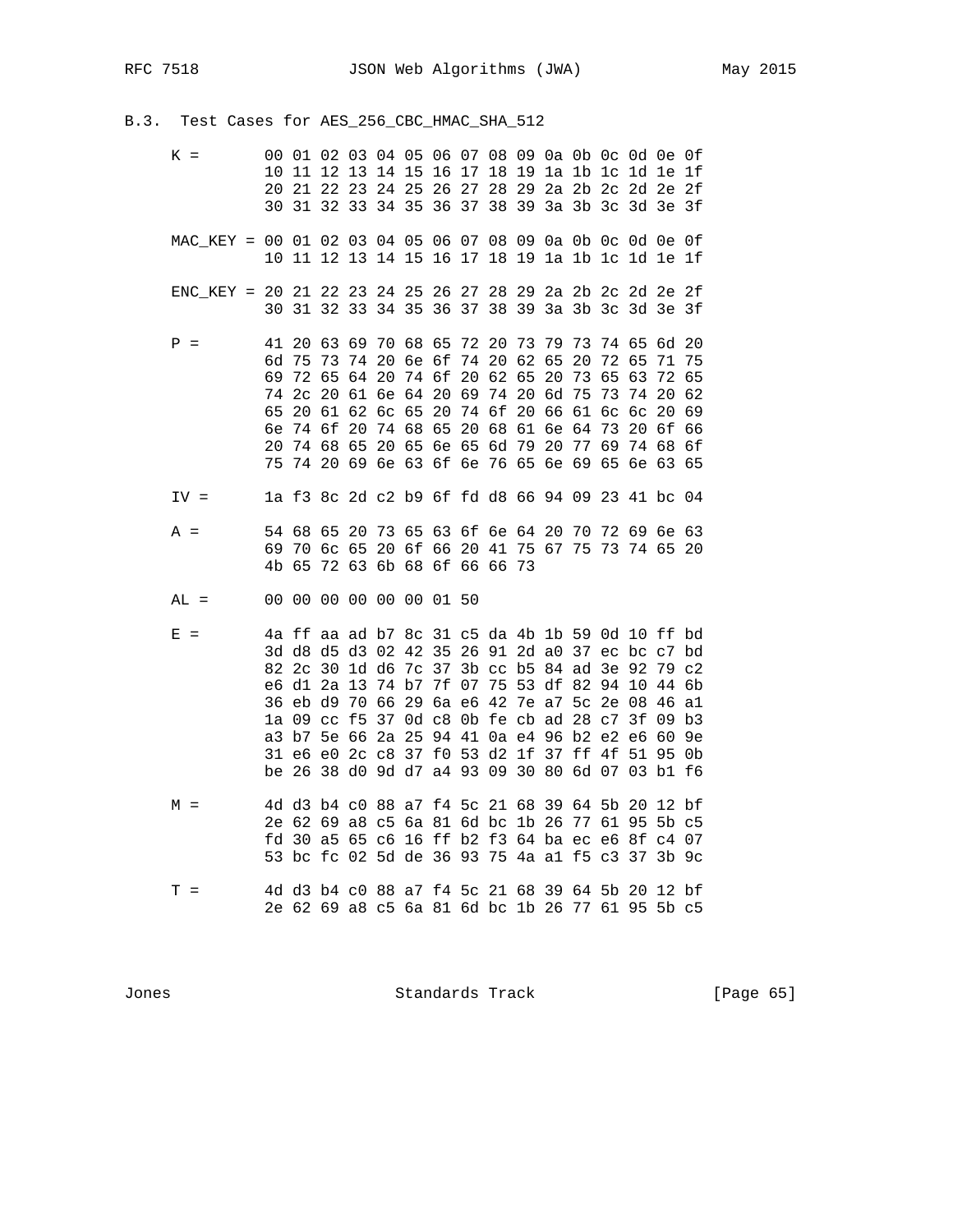Appendix C. Example ECDH-ES Key Agreement Computation

 This example uses ECDH-ES Key Agreement and the Concat KDF to derive the CEK in the manner described in Section 4.6. In this example, the ECDH-ES Direct Key Agreement mode ("alg" value "ECDH-ES") is used to produce an agreed-upon key for AES GCM with a 128-bit key ("enc" value "A128GCM").

 In this example, a producer Alice is encrypting content to a consumer Bob. The producer (Alice) generates an ephemeral key for the key agreement computation. Alice's ephemeral key (in JWK format) used for the key agreement computation in this example (including the private part) is:

```
{\n \times}"kty" : "EC", "crv":"P-256",
 "x":"gI0GAILBdu7T53akrFmMyGcsF3n5dO7MmwNBHKW5SV0",
 "y":"SLW_xSffzlPWrHEVI30DHM_4egVwt3NQqeUD7nMFpps",
 "d":"0_NxaRPUMQoAJt50Gz8YiTr8gRTwyEaCumd-MToTmIo"
}
```
 The consumer's (Bob's) key (in JWK format) used for the key agreement computation in this example (including the private part) is:

```
 {"kty":"EC",
 "crv":"P-256",
 "x":"weNJy2HscCSM6AEDTDg04biOvhFhyyWvOHQfeF_PxMQ",
 "y":"e8lnCO-AlStT-NJVX-crhB7QRYhiix03illJOVAOyck",
"d":"VEmDZpDXXK8p8N0Cndsxs924q6nS1RXFASRl6BfUqdw"
}
```
 Header Parameter values used in this example are as follows. The "apu" (agreement PartyUInfo) Header Parameter value is the base64url encoding of the UTF-8 string "Alice" and the "apv" (agreement PartyVInfo) Header Parameter value is the base64url encoding of the UTF-8 string "Bob". The "epk" (ephemeral public key) Header Parameter is used to communicate the producer's (Alice's) ephemeral public key value to the consumer (Bob).

Jones Standards Track [Page 66]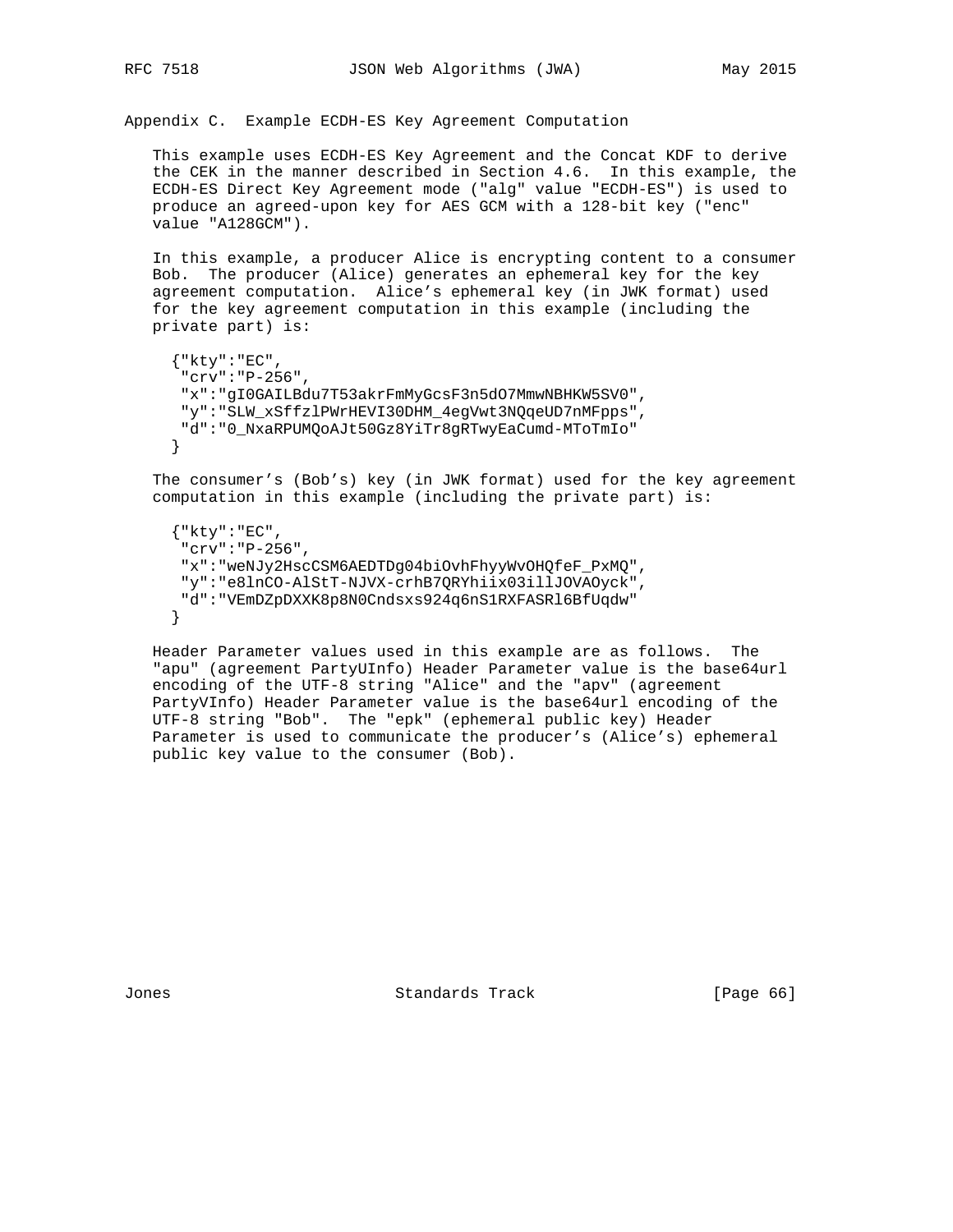```
 {"alg":"ECDH-ES",
   "enc":"A128GCM",
   "apu":"QWxpY2U",
   "apv":"Qm9i",
   "epk":
    {"kty":"EC",
     "crv":"P-256",
     "x":"gI0GAILBdu7T53akrFmMyGcsF3n5dO7MmwNBHKW5SV0",
    "y":"SLW_xSffzlPWrHEVI30DHM_4egVwt3NQqeUD7nMFpps"
    }
  }
The resulting Concat KDF [NIST.800-56A] parameter values are:
Z
   This is set to the ECDH-ES key agreement output. (This value is
   often not directly exposed by libraries, due to NIST security
   requirements, and only serves as an input to a KDF.) In this
   example, Z is following the octet sequence (using JSON array
   notation):
   [158, 86, 217, 29, 129, 113, 53, 211, 114, 131, 66, 131, 191, 132,
   38, 156, 251, 49, 110, 163, 218, 128, 106, 72, 246, 218, 167, 121,
   140, 254, 144, 196].
keydatalen
   This value is 128 - the number of bits in the desired output key
   (because "A128GCM" uses a 128-bit key).
AlgorithmID
   This is set to the octets representing the 32-bit big-endian value
   7 - [0, 0, 0, 7] - the number of octets in the AlgorithmID content
   "A128GCM", followed, by the octets representing the ASCII string
   "A128GCM" - [65, 49, 50, 56, 71, 67, 77].
PartyUInfo
   This is set to the octets representing the 32-bit big-endian value
   5 - [0, 0, 0, 5] - the number of octets in the PartyUInfo content
  "Alice", followed, by the octets representing the UTF-8 string
   "Alice" - [65, 108, 105, 99, 101].
PartyVInfo
   This is set to the octets representing the 32-bit big-endian value
   3 - [0, 0, 0, 3] - the number of octets in the PartyUInfo content
   "Bob", followed, by the octets representing the UTF-8 string "Bob"
   - [66, 111, 98].
```
Jones Standards Track [Page 67]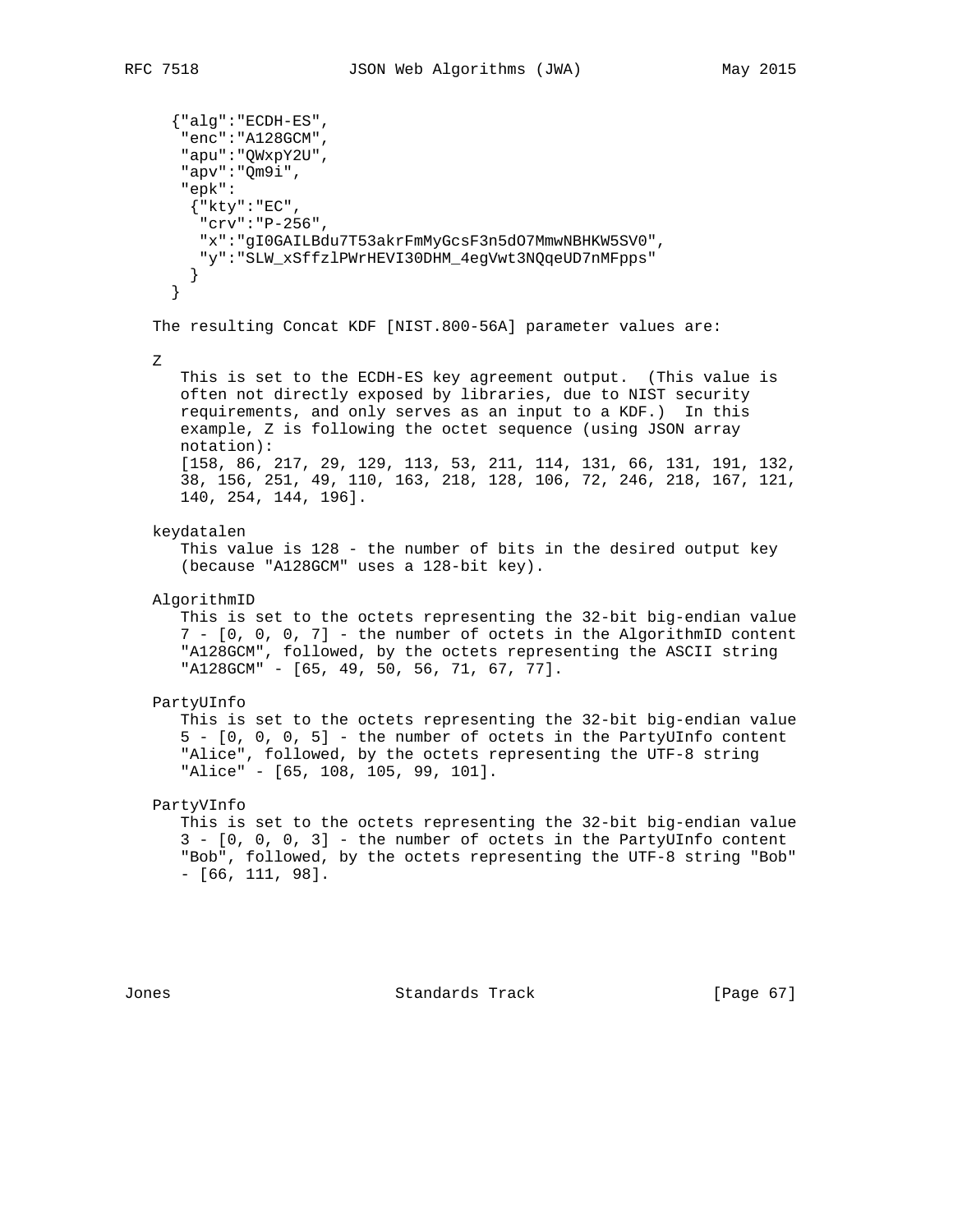SuppPubInfo This is set to the octets representing the 32-bit big-endian value 128 - [0, 0, 0, 128] - the keydatalen value. SuppPrivInfo This is set to the empty octet sequence. Concatenating the parameters AlgorithmID through SuppPubInfo results in an OtherInfo value of: [0, 0, 0, 7, 65, 49, 50, 56, 71, 67, 77, 0, 0, 0, 5, 65, 108, 105, 99, 101, 0, 0, 0, 3, 66, 111, 98, 0, 0, 0, 128] Concatenating the round number 1 ([0, 0, 0, 1]), Z, and the OtherInfo value results in the Concat KDF round 1 hash input of: [0, 0, 0, 1, 158, 86, 217, 29, 129, 113, 53, 211, 114, 131, 66, 131, 191, 132, 38, 156, 251, 49, 110, 163, 218, 128, 106, 72, 246, 218, 167, 121, 140, 254, 144, 196, 0, 0, 0, 7, 65, 49, 50, 56, 71, 67, 77, 0, 0, 0, 5, 65, 108, 105, 99, 101, 0, 0, 0, 3, 66, 111, 98, 0, 0, 0, 128] The resulting derived key, which is the first 128 bits of the round 1 hash output is: [86, 170, 141, 234, 248, 35, 109, 32, 92, 34, 40, 205, 113, 167, 16, 26] The base64url-encoded representation of this derived key is: VqqN6vgjbSBcIijNcacQGg

Jones Standards Track [Page 68]